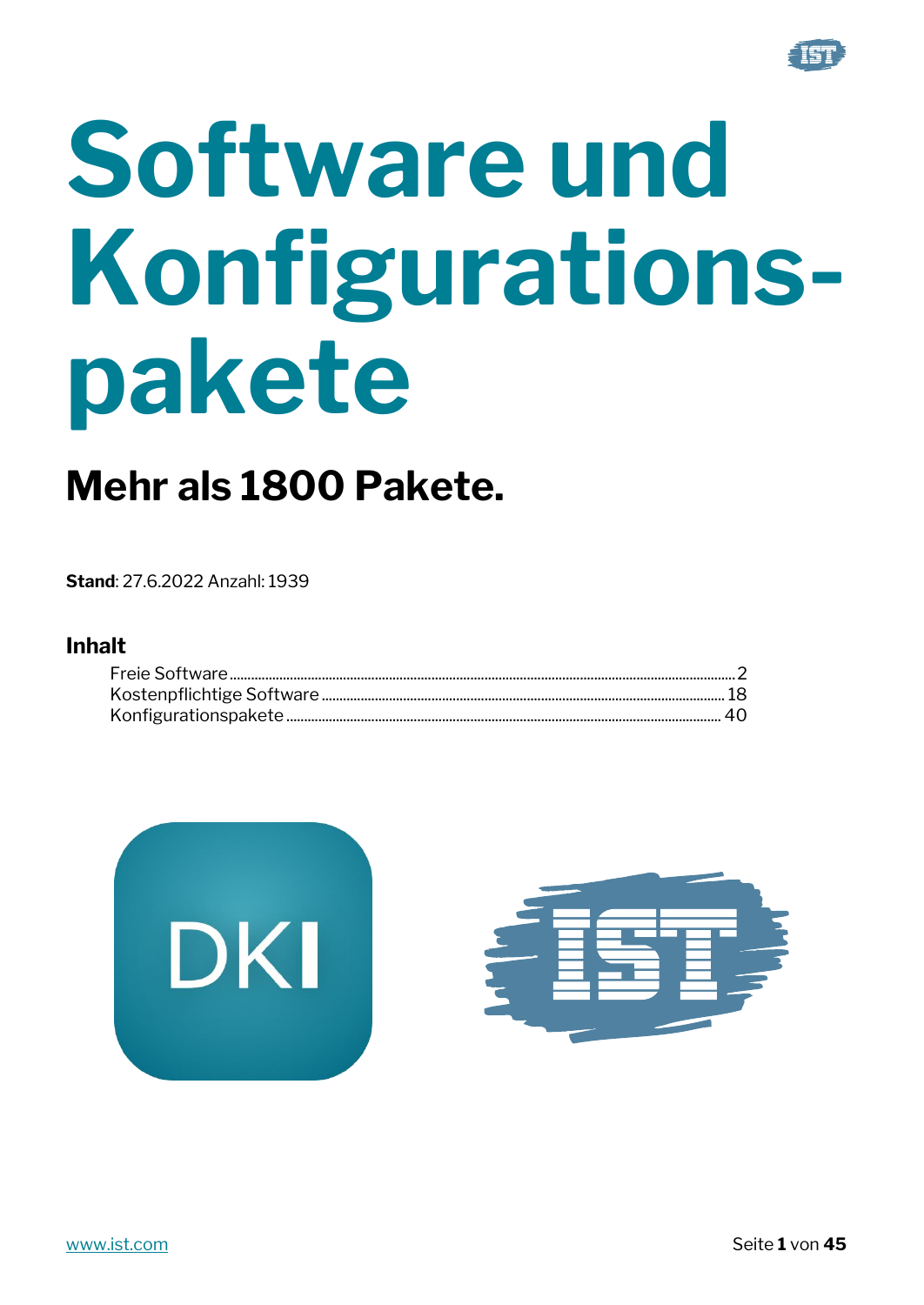

Die folgende Liste führt alle erstellten Wartungspakete für DKS-Install auf. Diese Liste enthält auch ältere Pakete, die aktuell nicht online sind, aber auf Anfrage bereitgestellt werden können. Fast täglich kommen Wartungspakete hinzu. Neue Wartungspakete erstellen wir auch auf Kundenwunsch. Die Wartungspakete enthalten keine Lizenzdaten. Bei lizenzpflichtigen Programmen müssen Sie die Daten zentral für alle Computer beim Erstellen des Auftrages eintragen.

Insgesamt stehen Ihnen über 1800 Wartungspakete zur Verfügung. Pakete mit älteren Versionen der gleichen Software wurden aus dieser Liste entfernt. Wir stellen sie Ihnen aber gern auf Anfrage zur Verfügung.

| <b>Softwarename</b>            | <b>Softwareversion</b> |
|--------------------------------|------------------------|
| 3DBuilder_App                  | 16.0.2611.0            |
| 3Dconnexion                    |                        |
| 5KPlayer                       | 6.8                    |
| 7zip                           | 21.07                  |
| A+Suite                        | 2.5.2118.119           |
| ABBY_FineReader_Sprint         | 12.6.360               |
| ABC_der_Tiere_Silbentrennung_1 | 1.0                    |
| Acer_eDisplayPro               | 1.10.0.222             |
| Acrobat_Reader_DC              | 22.001.20117           |
| ActivePerl 5.28.1              |                        |
| Adblock_Plus                   | Plus_2.2.3             |
| Adobe_AIR                      | 33.1.1.821             |
| Adobe_DNG_Converter            | 10.0                   |
| Adobe_FlashPlayer              | 32.0.0.105             |
| Adobe_Reader                   | 11.0.10                |
| Adobe_Shockwave_Player         | 12.3.5.205             |
| Adopt_OpenJDK_Hotspot          | 8.0.252.09             |
| Airparrot                      | 2.7.5                  |
| Alfons_Lernwelt_Datenbank      | 1.2                    |
| Alice                          | 3.5.0.0.229            |
| Alice                          | 3.6.0.0                |
| Alice_Installer                | Installer_3.1.58.0     |
| Alno_Küchenplaner              | 19a                    |
| Anaconda3                      | 2021.05                |
| Anaconda3                      | 4.3.0.1                |
| AnaVis                         | 1.1.1                  |
| Android_Studio                 | 2021.1                 |
| AndroidStudioFlutterDartPlugin | 55.1.1+201.9335        |
| AniGra                         | 3.6                    |
| Animake                        | 3.6                    |
| AnimatorDV_Simple              | 9.02                   |
| Ant Renamer                    | 2.10                   |

#### <span id="page-1-0"></span>*Freie Software*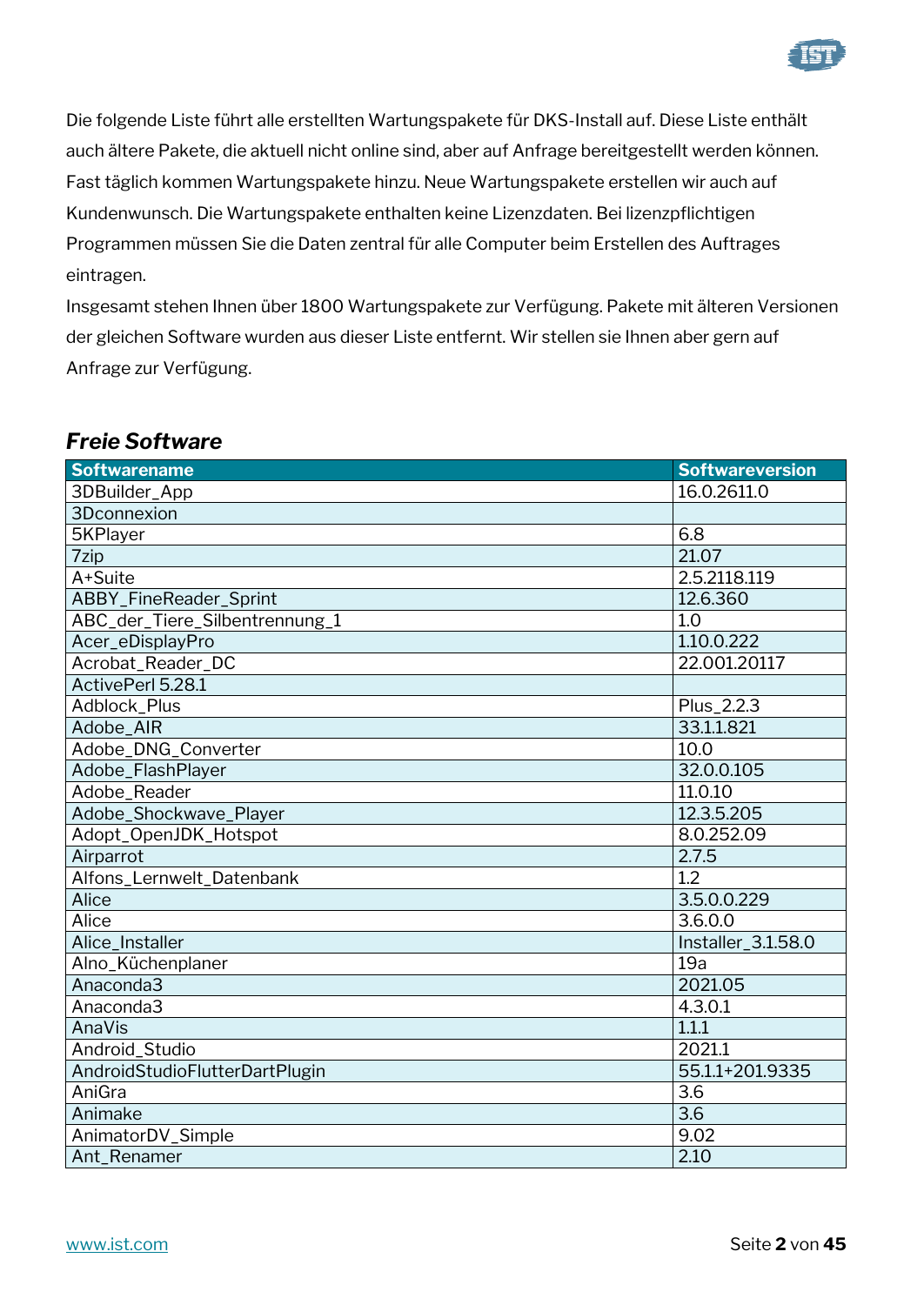

| AnyBook Case<br>2.0.0.3<br>12.6<br>Apache_NetBeans<br>Aptana_Studio<br>Studio_3.4.1<br>ArduBlock_AddOn<br>1.0<br>1.8.15<br>Arduino<br>Arduino_LLC_Treiber<br>1.0<br>ArgusLab<br>4.0.1<br>1.1<br>ArtRage<br>3.1.1<br>Artweaver<br>2.14<br>ASIO4ALL<br>RoboKit_1.0<br>Asuro_RoboKit<br>Atmel_Studio<br>7.0.1645<br>AtoCC<br>1.32<br><b>AtoCC</b><br>1.33<br>1.18.0<br>Atom<br>3.0.2<br>AudaCity<br>Audio & Video Studio App<br><b>AutoCAD Offline Help</b><br>2016<br>2.2.14<br>Autodesk_123D_Design<br>Autodesk_Meshmixer<br>3.5<br>$\overline{2}$<br>AutoLogon_setzen<br>1.0<br>Automaten_Umgebung_Roeher<br>2.2<br>AutoStitch<br>Avidemux_VCPP<br>2.7.3<br>10.2<br>Avira_Antivir_Pro<br>15.0.24.146<br>Avira_Antivir_Pro<br>Avira_Free_Antivir<br>13<br>Avira_Free_Antivir<br>14<br>15.0.36.226<br>Avira_Free_Antivirus<br>1.2.0<br>Avogadro<br>AVS_Media_Player_Converter<br>Media_Player_Conv<br>erter_4.2.2.104<br><b>AXCrypt</b><br>1.7.2976 |
|---------------------------------------------------------------------------------------------------------------------------------------------------------------------------------------------------------------------------------------------------------------------------------------------------------------------------------------------------------------------------------------------------------------------------------------------------------------------------------------------------------------------------------------------------------------------------------------------------------------------------------------------------------------------------------------------------------------------------------------------------------------------------------------------------------------------------------------------------------------------------------------------------------------------------------------------------|
|                                                                                                                                                                                                                                                                                                                                                                                                                                                                                                                                                                                                                                                                                                                                                                                                                                                                                                                                                   |
|                                                                                                                                                                                                                                                                                                                                                                                                                                                                                                                                                                                                                                                                                                                                                                                                                                                                                                                                                   |
|                                                                                                                                                                                                                                                                                                                                                                                                                                                                                                                                                                                                                                                                                                                                                                                                                                                                                                                                                   |
|                                                                                                                                                                                                                                                                                                                                                                                                                                                                                                                                                                                                                                                                                                                                                                                                                                                                                                                                                   |
|                                                                                                                                                                                                                                                                                                                                                                                                                                                                                                                                                                                                                                                                                                                                                                                                                                                                                                                                                   |
|                                                                                                                                                                                                                                                                                                                                                                                                                                                                                                                                                                                                                                                                                                                                                                                                                                                                                                                                                   |
|                                                                                                                                                                                                                                                                                                                                                                                                                                                                                                                                                                                                                                                                                                                                                                                                                                                                                                                                                   |
|                                                                                                                                                                                                                                                                                                                                                                                                                                                                                                                                                                                                                                                                                                                                                                                                                                                                                                                                                   |
|                                                                                                                                                                                                                                                                                                                                                                                                                                                                                                                                                                                                                                                                                                                                                                                                                                                                                                                                                   |
|                                                                                                                                                                                                                                                                                                                                                                                                                                                                                                                                                                                                                                                                                                                                                                                                                                                                                                                                                   |
|                                                                                                                                                                                                                                                                                                                                                                                                                                                                                                                                                                                                                                                                                                                                                                                                                                                                                                                                                   |
|                                                                                                                                                                                                                                                                                                                                                                                                                                                                                                                                                                                                                                                                                                                                                                                                                                                                                                                                                   |
|                                                                                                                                                                                                                                                                                                                                                                                                                                                                                                                                                                                                                                                                                                                                                                                                                                                                                                                                                   |
|                                                                                                                                                                                                                                                                                                                                                                                                                                                                                                                                                                                                                                                                                                                                                                                                                                                                                                                                                   |
|                                                                                                                                                                                                                                                                                                                                                                                                                                                                                                                                                                                                                                                                                                                                                                                                                                                                                                                                                   |
|                                                                                                                                                                                                                                                                                                                                                                                                                                                                                                                                                                                                                                                                                                                                                                                                                                                                                                                                                   |
|                                                                                                                                                                                                                                                                                                                                                                                                                                                                                                                                                                                                                                                                                                                                                                                                                                                                                                                                                   |
|                                                                                                                                                                                                                                                                                                                                                                                                                                                                                                                                                                                                                                                                                                                                                                                                                                                                                                                                                   |
|                                                                                                                                                                                                                                                                                                                                                                                                                                                                                                                                                                                                                                                                                                                                                                                                                                                                                                                                                   |
|                                                                                                                                                                                                                                                                                                                                                                                                                                                                                                                                                                                                                                                                                                                                                                                                                                                                                                                                                   |
|                                                                                                                                                                                                                                                                                                                                                                                                                                                                                                                                                                                                                                                                                                                                                                                                                                                                                                                                                   |
|                                                                                                                                                                                                                                                                                                                                                                                                                                                                                                                                                                                                                                                                                                                                                                                                                                                                                                                                                   |
|                                                                                                                                                                                                                                                                                                                                                                                                                                                                                                                                                                                                                                                                                                                                                                                                                                                                                                                                                   |
|                                                                                                                                                                                                                                                                                                                                                                                                                                                                                                                                                                                                                                                                                                                                                                                                                                                                                                                                                   |
|                                                                                                                                                                                                                                                                                                                                                                                                                                                                                                                                                                                                                                                                                                                                                                                                                                                                                                                                                   |
|                                                                                                                                                                                                                                                                                                                                                                                                                                                                                                                                                                                                                                                                                                                                                                                                                                                                                                                                                   |
|                                                                                                                                                                                                                                                                                                                                                                                                                                                                                                                                                                                                                                                                                                                                                                                                                                                                                                                                                   |
|                                                                                                                                                                                                                                                                                                                                                                                                                                                                                                                                                                                                                                                                                                                                                                                                                                                                                                                                                   |
|                                                                                                                                                                                                                                                                                                                                                                                                                                                                                                                                                                                                                                                                                                                                                                                                                                                                                                                                                   |
|                                                                                                                                                                                                                                                                                                                                                                                                                                                                                                                                                                                                                                                                                                                                                                                                                                                                                                                                                   |
|                                                                                                                                                                                                                                                                                                                                                                                                                                                                                                                                                                                                                                                                                                                                                                                                                                                                                                                                                   |
|                                                                                                                                                                                                                                                                                                                                                                                                                                                                                                                                                                                                                                                                                                                                                                                                                                                                                                                                                   |
|                                                                                                                                                                                                                                                                                                                                                                                                                                                                                                                                                                                                                                                                                                                                                                                                                                                                                                                                                   |
| Barcode_Buddy<br>1                                                                                                                                                                                                                                                                                                                                                                                                                                                                                                                                                                                                                                                                                                                                                                                                                                                                                                                                |
| 4.4.1<br><b>BaseCamp</b>                                                                                                                                                                                                                                                                                                                                                                                                                                                                                                                                                                                                                                                                                                                                                                                                                                                                                                                          |
| BASIC_Stamp_Editor<br>2.5.3                                                                                                                                                                                                                                                                                                                                                                                                                                                                                                                                                                                                                                                                                                                                                                                                                                                                                                                       |
| Beachmanager                                                                                                                                                                                                                                                                                                                                                                                                                                                                                                                                                                                                                                                                                                                                                                                                                                                                                                                                      |
| Beiki<br>1                                                                                                                                                                                                                                                                                                                                                                                                                                                                                                                                                                                                                                                                                                                                                                                                                                                                                                                                        |
| <b>BioEdit</b><br>7.0.5                                                                                                                                                                                                                                                                                                                                                                                                                                                                                                                                                                                                                                                                                                                                                                                                                                                                                                                           |
| Blender<br>2.80                                                                                                                                                                                                                                                                                                                                                                                                                                                                                                                                                                                                                                                                                                                                                                                                                                                                                                                                   |
| 4.9.9.2<br>Bloodshed                                                                                                                                                                                                                                                                                                                                                                                                                                                                                                                                                                                                                                                                                                                                                                                                                                                                                                                              |
| <b>Bluefish</b><br>2.2.10                                                                                                                                                                                                                                                                                                                                                                                                                                                                                                                                                                                                                                                                                                                                                                                                                                                                                                                         |
| <b>BlueGriffon</b><br>3.0.1                                                                                                                                                                                                                                                                                                                                                                                                                                                                                                                                                                                                                                                                                                                                                                                                                                                                                                                       |
| 4.2.2<br><b>BlueJ</b>                                                                                                                                                                                                                                                                                                                                                                                                                                                                                                                                                                                                                                                                                                                                                                                                                                                                                                                             |
| 3.1.5<br><b>BlueJ_Turtle_Graphics</b>                                                                                                                                                                                                                                                                                                                                                                                                                                                                                                                                                                                                                                                                                                                                                                                                                                                                                                             |
| BMS_pix<br>7.1.0.5                                                                                                                                                                                                                                                                                                                                                                                                                                                                                                                                                                                                                                                                                                                                                                                                                                                                                                                                |
| BOB <sub>3</sub><br>1.4.2                                                                                                                                                                                                                                                                                                                                                                                                                                                                                                                                                                                                                                                                                                                                                                                                                                                                                                                         |
| Book_Creator_App<br>1                                                                                                                                                                                                                                                                                                                                                                                                                                                                                                                                                                                                                                                                                                                                                                                                                                                                                                                             |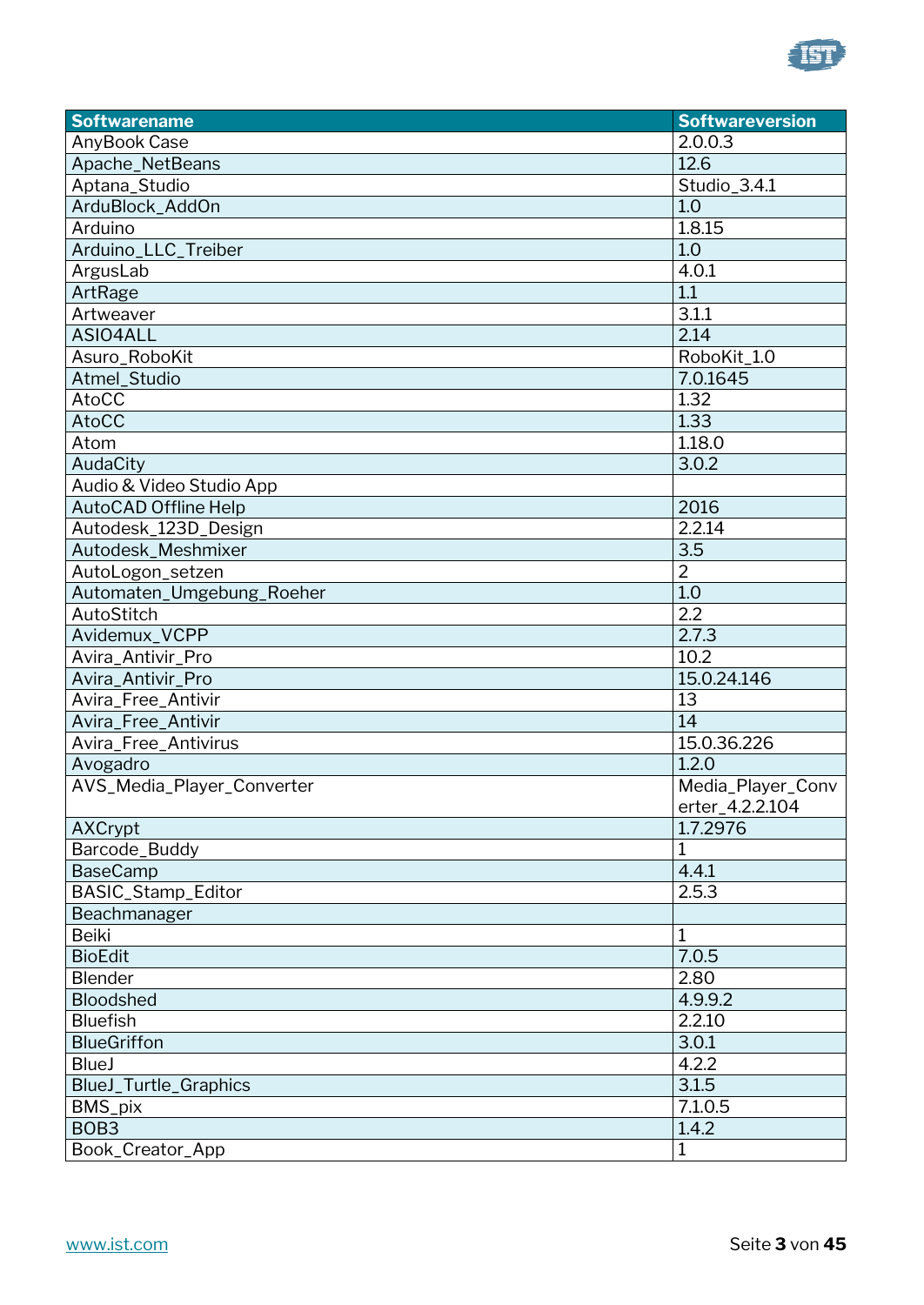

| <b>Softwarename</b>                      | <b>Softwareversion</b>          |
|------------------------------------------|---------------------------------|
| Boxcryptor                               | 2.30.833                        |
| <b>Brackets</b>                          | 1.13.17699                      |
| <b>BrixcxCC</b>                          | 3389                            |
| Brother_MFL_PRO_Suite_DCP_9055CDN        | 1.1.5.0                         |
| <b>Butterkeks</b>                        | 2.12                            |
| <b>BYOB</b>                              | 3.1.1                           |
| Calibre                                  | 3.48.0                          |
| CamStudio                                | 2.7.3                           |
| Capella                                  | 2002                            |
| CatalystTreiber                          | 8.0.916.0                       |
| Ccleaner                                 | 4.16                            |
| <b>CDBurnerXP</b>                        | 4.5.8.6795                      |
| <b>CDBurnerXP</b>                        | 4.5.8.7128                      |
| <b>CDBurnerXP</b>                        | 4.5.8.7128                      |
| Cdex_1.70                                | 1.70 B4                         |
| CeeBot                                   | 4.0                             |
| CeeBot_Teen                              | 1.0                             |
| Celestron_Digital_Microscope_Suite       | 2.0                             |
| Cewe Fotobuch                            | 7.0.1                           |
| ChildsPlay                               | 1.6                             |
| Chromium                                 | 42                              |
| Cisco_Packet_Tracer                      | 8.0.1                           |
| Cisco_Packet_Tracer_Student              | 6.2                             |
| Citavi                                   | 5.1                             |
| Citrix_Online_Plugin_Web                 | Online_Plugin_Web<br>12.3.0     |
| Citrix_Receiver                          | 14.1                            |
| Citrix_Receiver_Enterprise               | 13.4.300.10                     |
| Classic_Shell                            | 4.2.5                           |
| ClassicShell                             | 3.6.5                           |
| ClassPad_Manager                         | Manager_3.0                     |
| CMA_Coach_Lite                           | 6 <sup>1</sup>                  |
| CmapTools                                | 6.03                            |
| CodeBlocks                               | 17.12                           |
| CodeTwo_QR_Code_Desktop_Reader_Generator | 1.1.2.4                         |
| ContextFree                              | 3.0.7                           |
| <b>Coordinate Converter App</b>          |                                 |
| CoreTemp                                 | <b>1.0RC6</b>                   |
| Cornelsen_Einsterns_Schwestern_2         | 1.0                             |
| <b>Crayon Physics Portable</b>           | 1                               |
| Create_MYSQL_ODBC_Connector              | MYSQL_ODBC_Con<br>nector_5.1.10 |
| Crimson_Editor                           | 3.70                            |
| CrypTool                                 | 1.4.41                          |
| CrypTool                                 | 2.0                             |
| CrypTool                                 | 2.1.7356.1                      |
| CUBE_SVS_Schulverwaltungssoftware        | 1.0.2                           |
| DaVinci_Resolve                          | 12.5.6                          |
|                                          |                                 |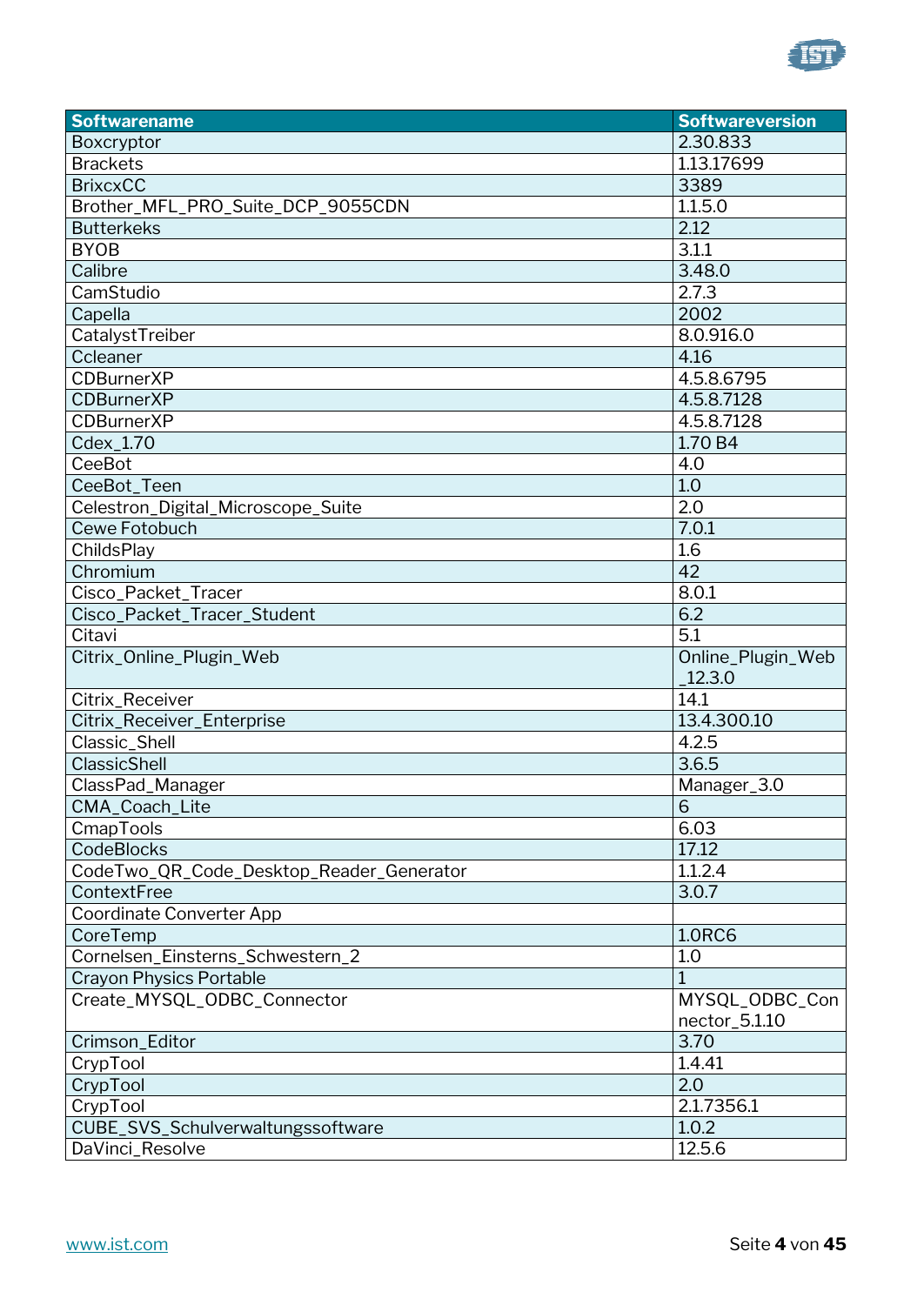

| <b>Softwarename</b>             | <b>Softwareversion</b>   |
|---------------------------------|--------------------------|
| Davinci_Resolve                 | 16.2.7008                |
| DB Browser für SQLite           | 3.12.1                   |
| Debut                           | <b>DesktopVideoCaptu</b> |
|                                 | re                       |
| <b>DEEPL</b>                    | 1.17.1                   |
| Der_etwas_andere_Mathetrainer   | 1.0                      |
| Dev_CPP                         | 5.11                     |
| Dia                             | 0.96.1                   |
| Dia                             | 0.97.2                   |
| Diagram_Designer                | 1.28                     |
| Diercke Grundschul Globus       | 2016                     |
| Diercke_Globus_Online           | 3.2                      |
| Diercke_Grundschulatlas         | 2.0                      |
| Digitale_Schulbuecher           | Schulbuecher_1.1.0.      |
|                                 | 65                       |
| Digitale_Schultasche_Grundstufe | Schultasche_Grund        |
|                                 | stufe_1.02               |
| Digitale_Tafelsoftware          | 3.7                      |
| Digitale_Tafelsoftware          | 3.7                      |
| Digitale_Tafelsoftware          | 3.7                      |
| DigitaleSchultasche             | 1.24                     |
| Digitalsimulator                | 5.57                     |
| DirectX_9                       | $9 - 11$                 |
| Disk_Defrag                     | 5.1                      |
| DisplayLink_Core_Software       | 8.4.3485.0               |
| DKI_CLIENT_UPDATE_6_2           | CLIENT_UPDATE_6          |
|                                 | $\_2\_01$                |
| DKI_Erweiterungen_Einrichten    | 1.0                      |
| DKI_Inventur                    | 1.0                      |
| <b>DOBOT Studio</b>             | 1.7.1                    |
| Doppelspalt_Versuch             | 3.3                      |
| DORGnet_Assistent               | 2.1.300                  |
| <b>DreiDGeo</b>                 | 04.2000                  |
| Dremel 3D                       | 0.9.10806                |
| Dremel_DigiLab_3D_Slicer        | 1.1                      |
| Easy Interactive Tools Ver.5.05 | 5.0.5.0                  |
| Easy_Interactive_Driver         | 4.00                     |
| Easy_Interactive_Tools          | 4.21                     |
| easy_Whiteboard                 | Whiteboard_2.11          |
| EasyMP_Multi_PC_Projection      | 2.0                      |
| Eclipse_CPP_IDE                 | 2020.03                  |
| Eclipse_CPP_IDE_2019            | 03                       |
| Eclipse_JAVA_IDE                | 2021.09                  |
| Eclipse_JAVA_IDE_2019           | 03                       |
| Eclipse_x64                     | 4.7.3                    |
| ElsterFormular                  | 19.5                     |
| Enchanting                      | 0.2.4.3                  |
| Encrypto                        | 1.0                      |
|                                 |                          |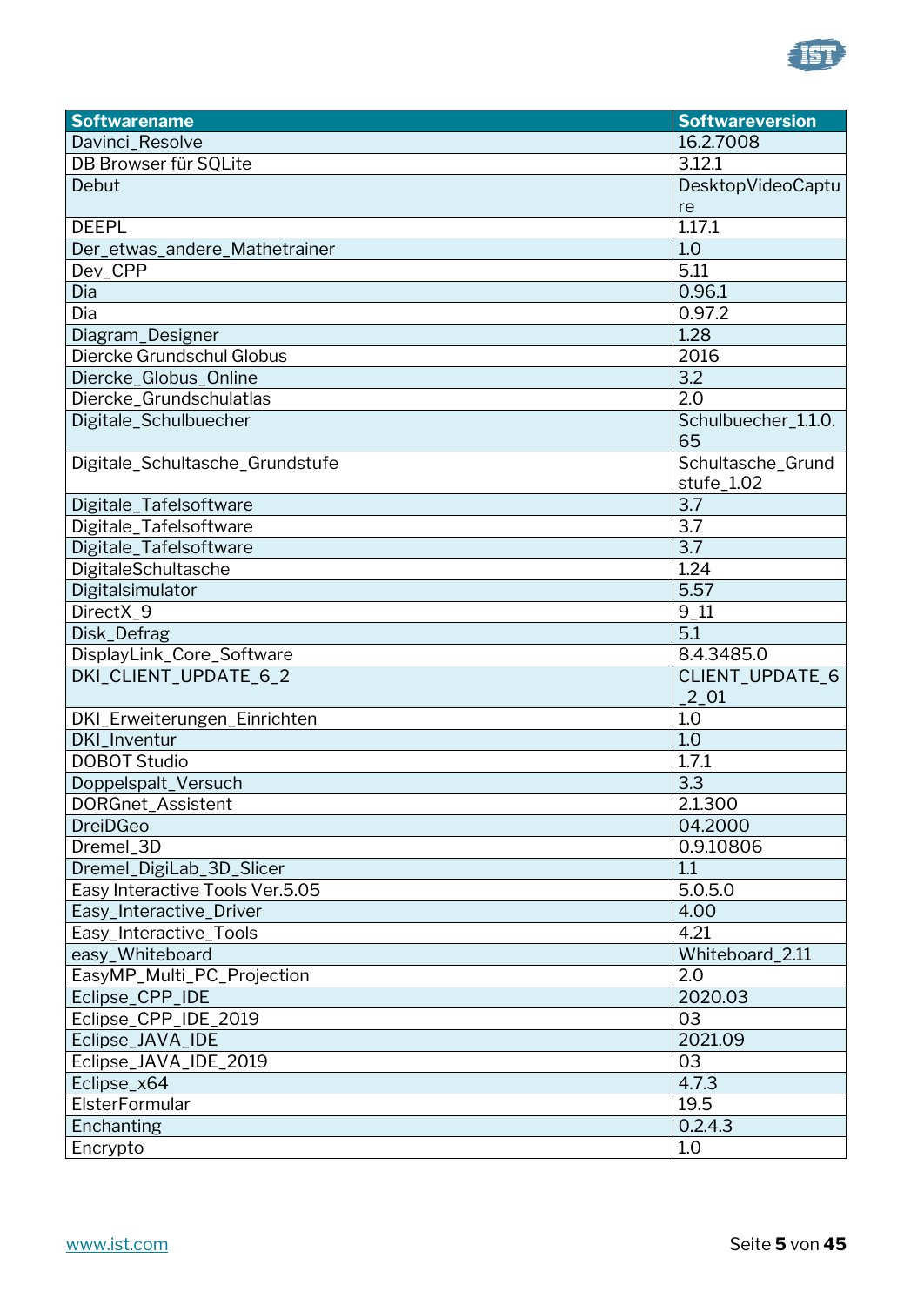

| <b>Softwarename</b>                     | <b>Softwareversion</b> |
|-----------------------------------------|------------------------|
| Encrypto                                | 1.0.1                  |
| Energie Tycoon                          | 1.0                    |
| <b>EOS</b>                              | 2.1.0.10               |
| ESItronic_2.0_Demo                      | 8.0.80                 |
| EUKLID_DynaGeo                          | 4.0                    |
| Exact_Audio_Copy                        | 1.1                    |
| eXe Learning                            | 1.04.0                 |
| Ext2Fsd                                 | 0.62                   |
| FabFORCE_DBDesigner                     | 4.0.5.6                |
| Fabmaker_Slicer                         | 2.0.1                  |
| FileZilla                               | 3.23.0.2               |
| Filius                                  | 1.10.3                 |
| <b>Filius</b>                           | 1.12.5                 |
| <b>Filius 1.12.5</b>                    | 1.12.5                 |
| FilZip                                  | 3.0.6                  |
| Finale_NotePad                          | 2012                   |
| Firestorm Viewer                        | 5.0.11.53634           |
| fischertechnik ROBOPro                  | 4.6.6                  |
| FluidSIM_MecLab                         | 4.2                    |
| Flutter_stable                          | $1.7.8 +$ hotfix.4     |
| FMSLogo                                 | 3.61.0                 |
| FolienViewer                            | $\overline{2}$         |
| Foobar_2000                             | 1.3.17                 |
| Format_Factory                          | 3.8.0                  |
| Forte_Free                              | 9.2.1.0                |
| Foto_Mosaik_Edda                        | 1                      |
| Fotor App                               |                        |
| Foxit_Reader                            | 9.1.0.5096             |
| freac_free_audio_converter              | 1.032                  |
| Free_Audio_Converter                    | 5.1.7.215              |
| Free_Commander_XE_2021                  | 840                    |
| FreeCAD                                 | 0.16.6706              |
| FreeCAD                                 | 0.18.4                 |
| FreeCommander                           | 2009.02.b              |
| Freemake_Video_Converter                | 4.1.10                 |
| FreemakeVideoConverter                  | 4.1.4.3                |
| FreeMind                                | 1.0.1                  |
| <b>FreeOCR</b>                          | 5.4                    |
| FreePascal_3_2                          | $\overline{2}$         |
| FreePascal_3_2                          | $\overline{2}$         |
| FreePascal_3_2                          | $\overline{2}$         |
| FreePDF                                 | 4.08                   |
| FreePDF                                 | 4.14                   |
| Freeplane                               | 1.5.18                 |
| Freeware_Schach                         | 3.49                   |
| Fritzing                                | 0.9.3                  |
| Funkyplot                               | 1.1.0                  |
| <b>Galactic Explorer for MERGE Cube</b> | 1.0.1.0                |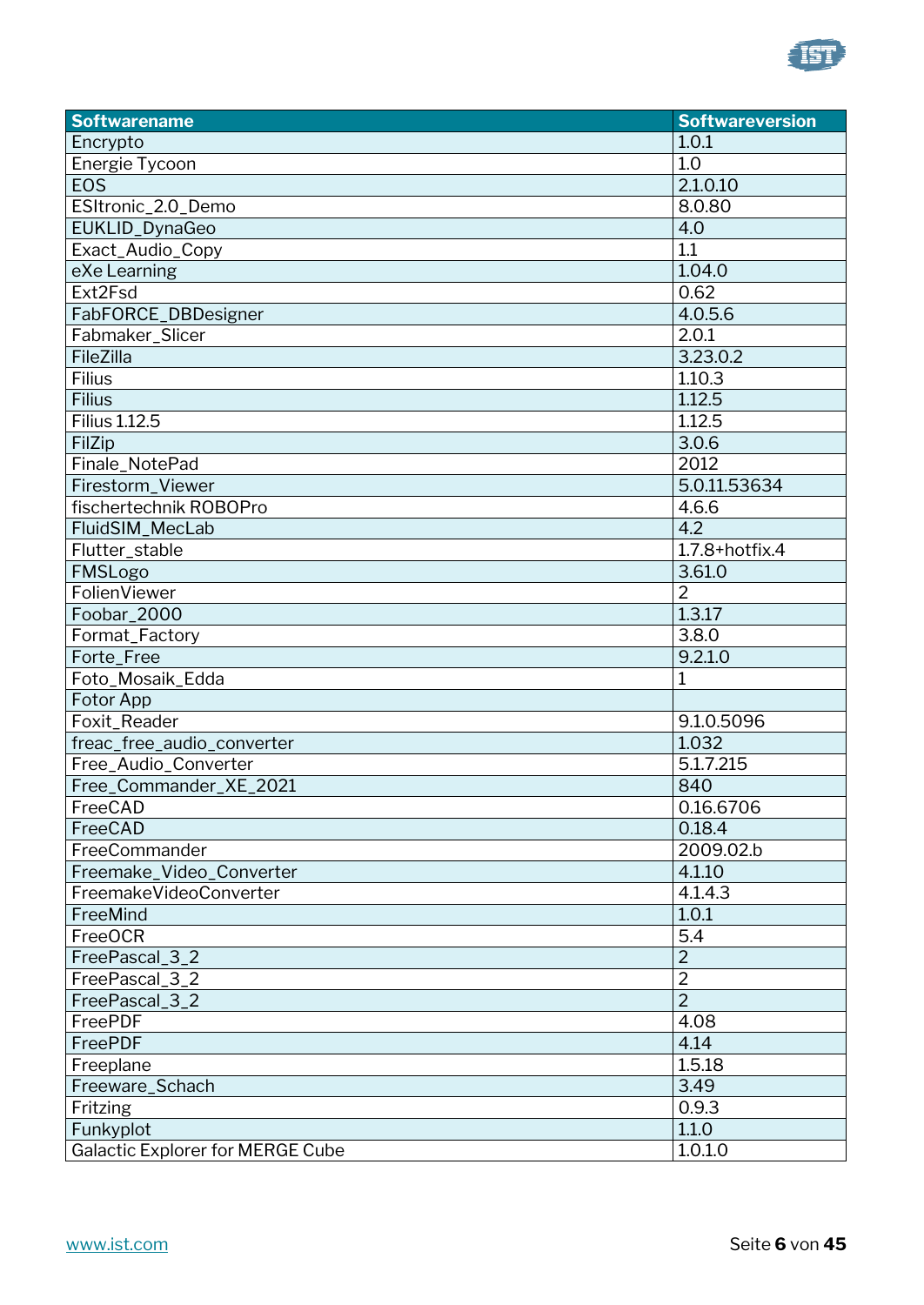

| <b>Softwarename</b>          | <b>Softwareversion</b> |
|------------------------------|------------------------|
| GameMakerStudio              | 2.2.0.343              |
| GanttProject                 | 2.8.11                 |
| Gapminder                    | 10                     |
| GBS_Bugtracker               | 1.0                    |
| GBS_Bugtracker               | 1.0                    |
| GCompris                     | 0.97                   |
| Geoboard                     | 1                      |
| GeoGebra                     | 4.2.51.0               |
| Geogebra                     | 5.0.498                |
| Geogebra                     | 6.0.564                |
| Geogebra App                 |                        |
| GeoGebra_Webstart            | 4.0.41.0               |
| GeoGebraGeometry             | 6.0.451                |
| GeoNext                      | 1.74                   |
| Geschichte_Das_Alte_Rom      | 1.0                    |
| GetFoldersize                | 2.5.24                 |
| Ghostery                     | 2.9.3                  |
| Ghostscript                  | 9.22                   |
| <b>GIMP</b>                  | 2.10.20                |
| GNU_Solfege                  | 3.22.2                 |
| <b>GnuPG</b>                 | $\mathbf{1}$           |
| Gnuplot                      | 5.2.7                  |
| Gobby                        | 0.5.0                  |
| Google_Chrome                | 102.0.5005.63          |
| Google_Chrome                | 13.0782112             |
| Google_Earth                 | 7.1.8                  |
| Google_Earth_Pro             | 7.3.2.5491             |
| Google_Picasa                | 3.9                    |
| Google_Web_Designer          | 10.0.1.1024            |
| Google_Web_Designer          | 4.2.0.0802             |
| Gpg4win_Kleopatra            | 3.1.13                 |
| Grafstat                     | 4.459                  |
| Greenfoot                    | 3.6.1                  |
| Greenshot                    | 1.2.10.6               |
| Grips_ToDo_Projektverwaltung | 3.0.59                 |
| <b>GUIBuilder</b>            |                        |
| GXTranscoder                 | 2.24.2980              |
| Hades_Editor                 | Editor_0.98f           |
| Hamster-Simulator            | 2.9.6                  |
| Hamster-Simulator-Light      | 2.0.2                  |
| Handbrake                    | 0.10.2                 |
| Hardcopy                     | 2015.01.16             |
| <b>HAXM</b>                  | 7.7.0                  |
| HeidiSQL                     | 11.3.0.6295            |
| HessGiss_2013                | 2013_2014              |
| HessGISS_2014                | 2014_2015              |
| Hot_Potatoes                 | 6.3                    |
| HotPotatoes                  | 6.305                  |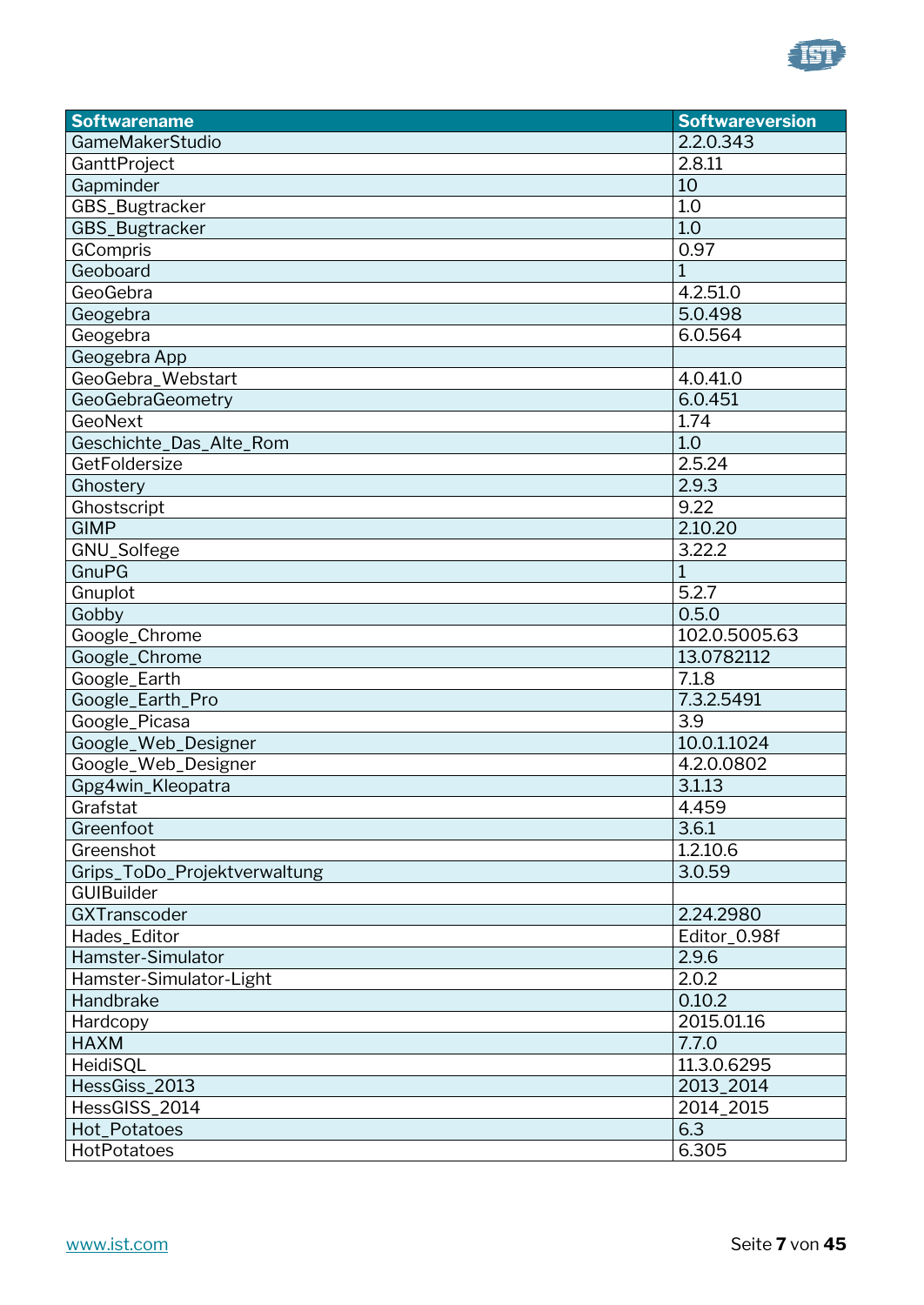

| <b>Softwarename</b>             | <b>Softwareversion</b> |
|---------------------------------|------------------------|
| HP ProBook 450 Treiber          | G <sub>4</sub>         |
| HP_ProBook_450_G4               | Treiber                |
| hus_Struktogrammer              | 0.91                   |
| Image_Center                    | 1.07                   |
| Image_Mate                      | 4.0.221                |
| Image_Resizer                   | 3.1.2.0                |
| ImageJ                          | 1.45                   |
| Infrarecorder_0                 | $0_{-}53$              |
| Inkodo_App                      | 2.13.16.0              |
| Inkscape                        | $1.1.0 -$              |
| InstaShare                      | 2.0.0.4                |
| Intel_HD_Graphics               | 21.20.16.4590          |
| Intel_Wireless_LAN_Driver_WIN10 | 19.60.0.7              |
| IntelliKey_USB_Patch            | 3.4                    |
| <b>IntelPROSet Wireless</b>     | 18.11.0                |
| Internet_Explorer               | Explorer_10            |
| IPEVO_Visualizer                | 1.5.0.5                |
| <b>IPython</b>                  | 1.0                    |
| IrfanView_4.33                  | 4.33_Deinstall         |
| IrfanView_inkl_Plugins          | 4.54                   |
| IrfanView_Plugins               | 4.50                   |
| <b>iTALC</b>                    | 2.0.1                  |
| <b>iTunes</b>                   | 12.11.3.17             |
| IWO_Info_Blau                   | 1.0                    |
| IWO_Info_Rot                    | 1.0                    |
| Jahshaka                        | 2.0                    |
| Java_3D                         | 1.5.1                  |
| Java_7_SDK_Update               | 5                      |
| Java_7_SDK_Update               | 71                     |
| Java_7_Update                   | 6.0_Update_31_Dei      |
|                                 | nstall                 |
| Java_7_Update                   | 7.0_Update_21          |
| Java_7_Update                   | 71                     |
| Java_8.0_Update                 | 333                    |
| Java_Editor                     | Editor_12.0a           |
| Java_Hamster                    | 29.6                   |
| Java_SDK                        | 14.0.1                 |
| Java_SDK                        | 14.0.2                 |
| Java_SDK                        | 15.0.0.0               |
| Java_SDK                        | 16.0.2.0               |
| Java_SDK                        | 17.0.0.0               |
| Java_SDK_8.0_Update             | 241                    |
| Java_SE_Development_Kit         | 10.0.2                 |
| Java_SE_Runtime_Environment     | 10.0.2                 |
| JavaEditor_Daten                | 19.23                  |
| jEdit                           | 5.5.0                  |
| JetBrains_PyCharm_Edu           | 2018.3                 |
| <b>JFlap</b>                    |                        |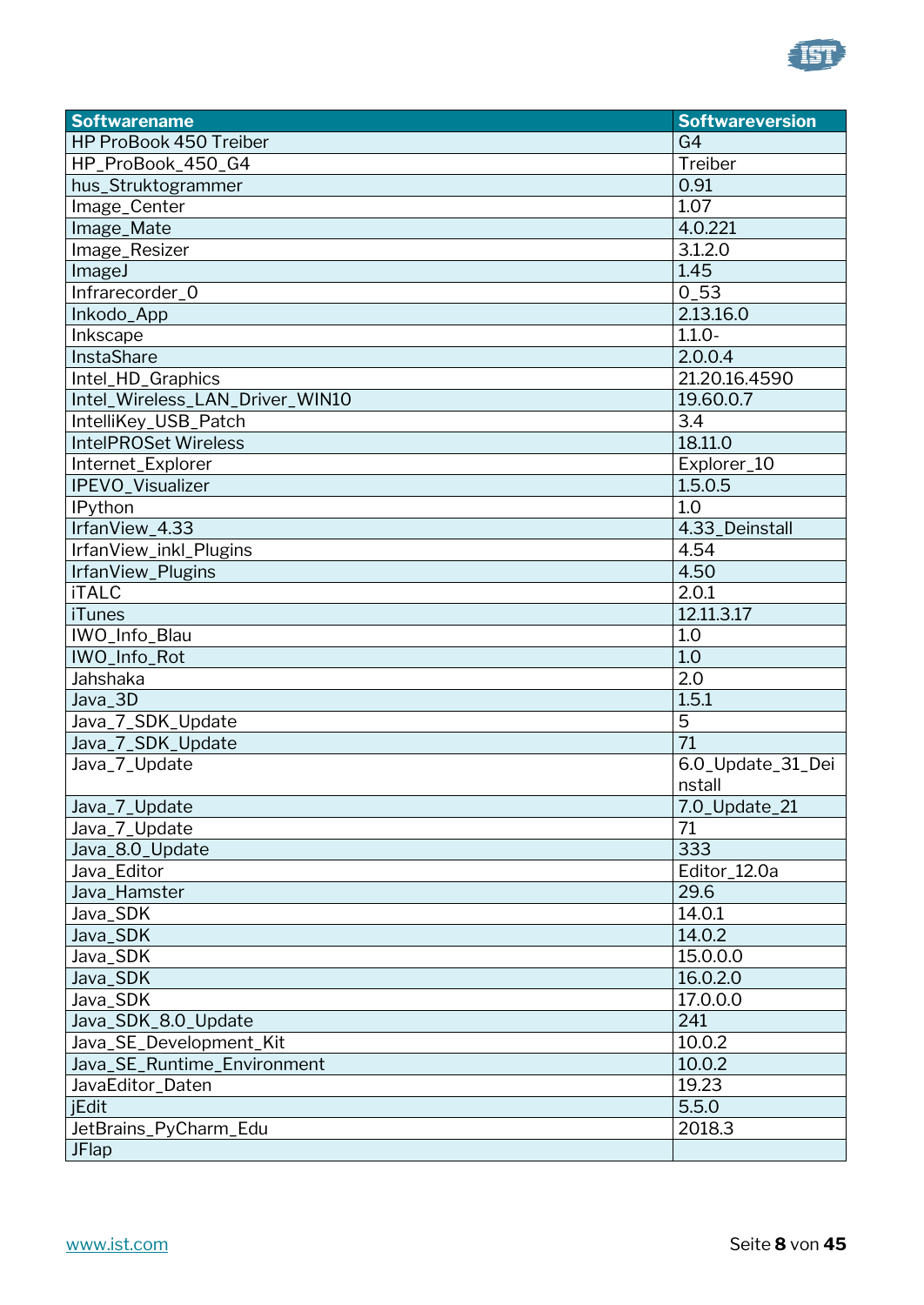

| <b>Softwarename</b>                                                 | <b>Softwareversion</b> |
|---------------------------------------------------------------------|------------------------|
| Jmol                                                                | 14.30                  |
| K-Lite_Codec_Pack                                                   | 14.5.2                 |
| K_ABC                                                               | 7.0 Update 4           |
| Kahoot_App                                                          | 1.0.4.0                |
| Kara                                                                | 1.0                    |
| Kara_All                                                            | $\mathbf{1}$           |
| KarloD                                                              | v2.20                  |
| Kaspersky_Antivirus                                                 | 2014                   |
| Kaspersky_Endpoint_Security                                         | 10.3.0.6294            |
| <b>KeePassXC</b>                                                    | 2.6.6                  |
| Kinderbrauser                                                       | 5.0                    |
| Kleine_Hessen                                                       | $\overline{1}$         |
| Klett_Lernen_App                                                    | 2.2.0.0                |
| KompoZer                                                            | 0.8 <sub>b3</sub>      |
| Krita                                                               | 4.1.5                  |
| Kurs42                                                              | 3.22.3.305             |
| Kurvenprofi                                                         | 5.1.1                  |
| KZBV_DPF                                                            | 2.5.0                  |
| Ladibug                                                             | 3.3.1                  |
| LAME_Codec_Audacity                                                 | Codec_Audacity_3.      |
|                                                                     | 99.3                   |
| LAME_Encoder                                                        | 3.99.5                 |
| Lansweeper_5                                                        | $5-1$                  |
| Lazarus                                                             | 2.2.0                  |
| LDAP_Admin                                                          | 1.8.3                  |
| LEGO_Education_SPIKE                                                | 2.0.1                  |
| LEGO_Fantom_Driver_for_the_NXT                                      | 1.1.3                  |
| LEGO_LME_EV3_Weltraum_Expedition                                    | 1.4.2                  |
| LEGO_LME_EV3_Weltraum_Expedition                                    | 1.4.2                  |
| LEGO_Mindstorms_EV3                                                 | Mindstorms_EV3_S       |
|                                                                     | pace                   |
| Lego_Mindstorms_EV3                                                 | v1.4.2                 |
| LEGO_Mindstorms_EV3_Plugin                                          | 1                      |
| LEGO_Mindstorms_NXT                                                 | 2.1.6                  |
| LEGO_Mindstorms_NXT_Driver                                          | 1.16.769               |
| LEGO <sup>®</sup> MINDSTORMS <sup>®</sup> Education EV3 Classroom   | 1.5                    |
| LEGO <sup>®</sup> _MINDSTORMS <sup>®</sup> _Education_EV3_Classroom | 1.5.2                  |
| Leica                                                               | 1.8                    |
| Lejos                                                               | 0.9.1                  |
| Lejos                                                               | 0.9.1                  |
| LibreCAD                                                            | 2.1.3                  |
| <b>LibreOffice</b>                                                  | 5.0.4                  |
| LibreOffice                                                         | 7.0.0.3                |
| <b>LibreOffice</b>                                                  | Office_3.5.2_Deinst    |
|                                                                     | allation               |
| LIPP_Deutsch                                                        | Deutsch_43.2           |
| LIPP_Fahrrad                                                        | Fahrrad_43.2           |
| LIPP_Mathe                                                          | Mathe_43.2             |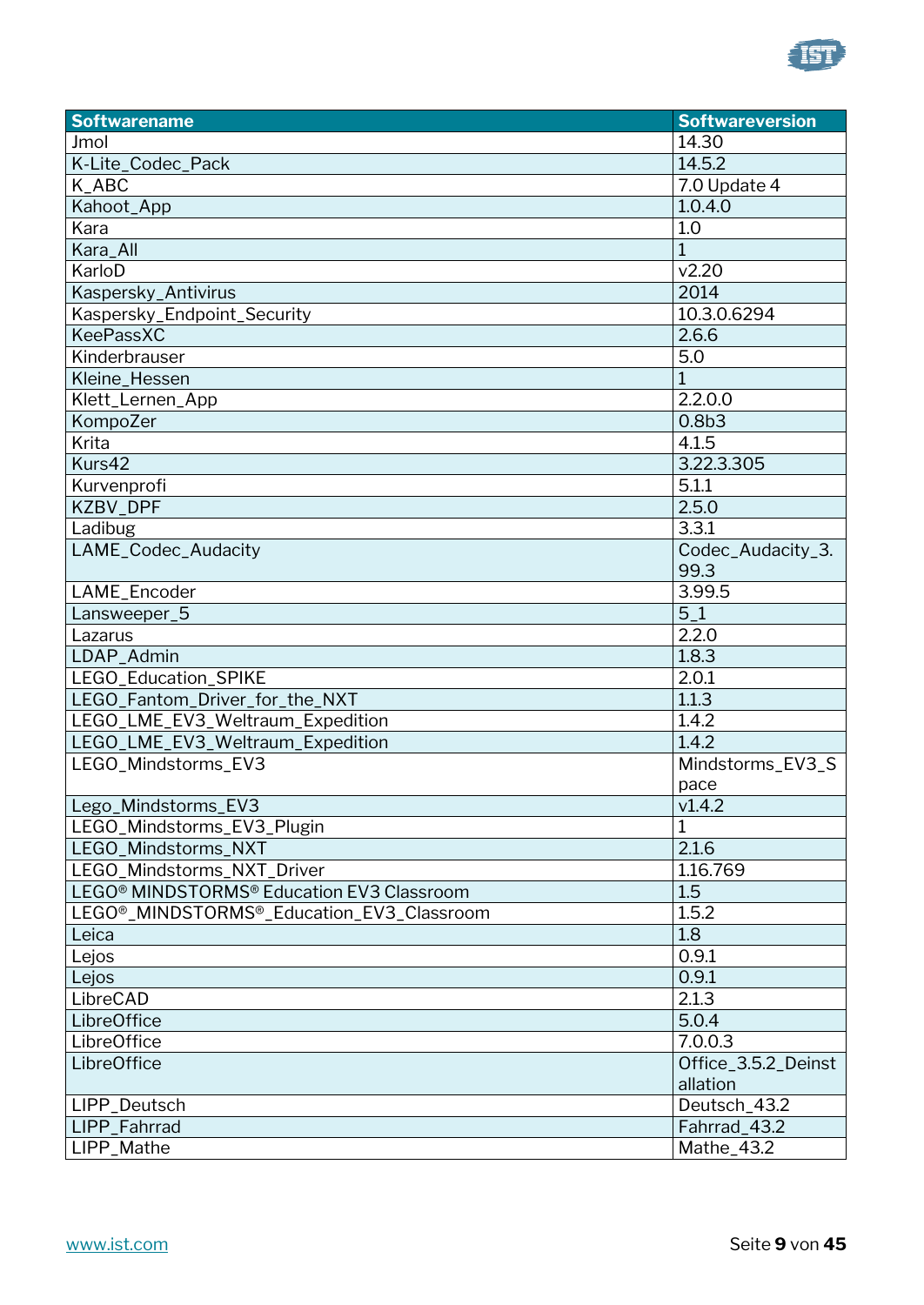

| <b>Softwarename</b>                     | <b>Softwareversion</b>        |
|-----------------------------------------|-------------------------------|
| <b>LMMS</b>                             | 1.1.3                         |
| <b>LMMS 1.2.2</b>                       |                               |
| Logger_Pro                              | 3.14.1                        |
| LogikSim                                | 0.6.4                         |
| Logisim                                 | 2.7.1                         |
| Logitech_Webcam                         | 3.0                           |
| Logitech_Webcam_Software                | 2.51                          |
| Loom                                    | 0.95.0                        |
| Ludwig                                  | 3.0.10                        |
| LuPO                                    | 2.1.4.5                       |
| M8! - Mindmap App                       |                               |
| Macromedia_Authorware_Web_Player        | Authorware_Web_P<br>layer_1.0 |
| Macromedia_Authorware_Web_Player_Plugin | 1.0                           |
| Magix_Foto_Grafik_Designer              | 2012                          |
| Magix_Foto_Grafik_Designer              | Foto_Grafik_Design<br>er_2013 |
| Magix_Foto_Grafik_Designer              | Foto_Grafik_Design<br>er_2015 |
| Magix_Fotos_2013_Deluxe_Update          | 12.0.2.78                     |
| MAGIX_Music_Maker_Free                  | 28.0.1.19                     |
| MAGIX_Music_Maker_Jam_App               | 3.1.1.0                       |
| Magix_MusicMaker                        | 1.7.2867                      |
| MAGIX_Photo_Graphic_Designer            | 16.0.0.55248                  |
| Magix_Web_Designer                      | 2012                          |
| <b>MAirList</b>                         | 5.0.1                         |
| mAirList 6.3                            | 6.3.14 (Build 4445)           |
| MarkdownPad                             | 10.0                          |
| Mastertool_Lehrer                       | 6.2                           |
| <b>Matchbox Equations App</b>           |                               |
| Mathegrafix                             | 10.4                          |
| Mathematics_Addin                       | $\mathsf{X}$                  |
| Mathematik_alpha                        | 2019                          |
| MathType                                | 6.9                           |
| <b>MAXIMA</b>                           | 5.30                          |
| mBlock                                  | 3.4.11                        |
| mBlock                                  | 5.2.0                         |
| Media Player Classic Home               | 1.7.10                        |
| Media_World_2006                        | World_2006_2007               |
| MediaInfo                               | 0.7.73                        |
| Mega                                    | 5.1                           |
| <b>Metroshot App</b>                    |                               |
| MicroCapture                            | 2.51                          |
| Microsoft Office 2010 Service Pack 2    |                               |
| Microsoft_Edge                          | 102.0.1245.30                 |
| Microsoft_Excel_Viewer                  | 2007                          |
| Microsoft_Expression_Web                | 4.0.1460.0                    |
| Microsoft_Hotfix                        | KB2664888                     |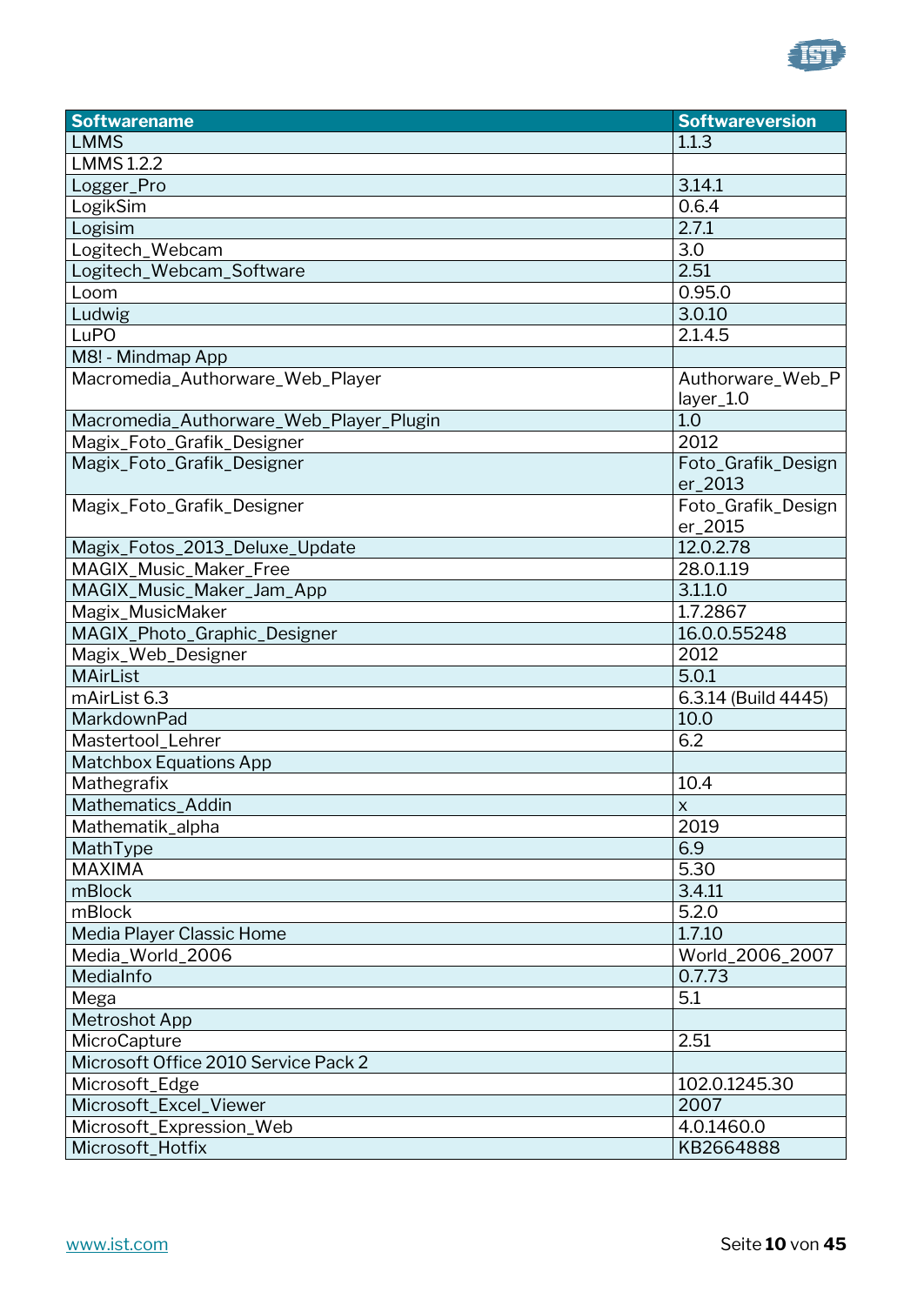

| <b>Softwarename</b>                   | <b>Softwareversion</b> |
|---------------------------------------|------------------------|
| Microsoft_Mathematics                 | 4.0                    |
| Microsoft_NET_Framework               | 3.5                    |
| Microsoft_NET_Framework               | 4.7.2                  |
| Microsoft_NET_Framework_DeveloperPack | 4.8.03761              |
| Microsoft_Office_Compatibility_Pack   | 4.0                    |
| Microsoft_Office_Lang_Pack_Deutsch    | 2016                   |
| Microsoft_Office_Language_x86         | 2013                   |
| Microsoft_OneNote_Home_Student_2016   | 16.0.12527.20278       |
| Microsoft_Patch                       |                        |
| Microsoft_Photo_Story                 | 3                      |
| Microsoft_PowerPoint_Viewer           | 2010                   |
| Microsoft_Security_Essentials         | $\overline{2.1}$       |
| Microsoft_Security_Essentials         | 4.8                    |
| Microsoft_Silverlight                 | 5.1.41105.0            |
| Microsoft_Silverlight                 | Silverlight_Deinstall  |
| Microsoft_Visual_Studio_Community     | 2015                   |
| Microsoft_Visual_Basic_PowerPacks     | 10.0                   |
| Microsoft_Visual_Basic_Runtime        | 6.0                    |
| Microsoft_Visual_C++                  | 2010                   |
| Microsoft_Visual_Studio               | 2019                   |
| Microsoft_Visual_Studio_Code          | 1.64.2                 |
| Microsoft_Visual_Studio_Express       | 2010                   |
| Microsoft_Visual_Studio_Express       | 2012                   |
| Microsoft_Visual_Studio_Express       | 2015                   |
| Microsoft_Whiteboard_App              | 19.10211.2976.0        |
| Microsoft_Windows_Installer           | Windows_Installer_     |
|                                       | 4.5                    |
| Microsoft_Word_Viewer                 | 2003                   |
| Microsoft_XNA_GameStudio              | 4.0                    |
| <b>MikTEX</b>                         | 2.9.7086               |
| <b>MikTEX</b>                         | 2.9.7269               |
| MimioStudio                           | 12.3.0                 |
| MindJet_MindManagerSmart              | 2.13                   |
| MindManager_Smart                     | 2.1.3                  |
| <b>Minecraft Education</b>            | 1.17.32.00             |
| MiniTool MovieMaker                   | 2.8                    |
| Mirage_Driver_TightVNC                | 2.0.301                |
| MIT_App_Inventor_Tools                | 2.3.0                  |
| Mitsubishi_SWOD5_ALVLS-G              | 2.32                   |
| MonkeyJam                             | 3.0 <sub>b</sub>       |
| <b>MOPS</b>                           | 1.0.0                  |
| Mozilla_Firefox                       | 101.0                  |
| Mozilla_Firefox_Addon_SQLite_Manager  | 0.8.3.1                |
| Mozilla_Firefox_ESR                   | 52.1.1                 |
| Mozilla_Firefox_ESR                   | 78.6.0                 |
| Mozilla_Firefox_IDC_about_cookies_3_7 | $\overline{2}$         |
| Mozilla_Thunderbird                   | 60.7.0                 |
| MPLAB_Tools                           | 8.92                   |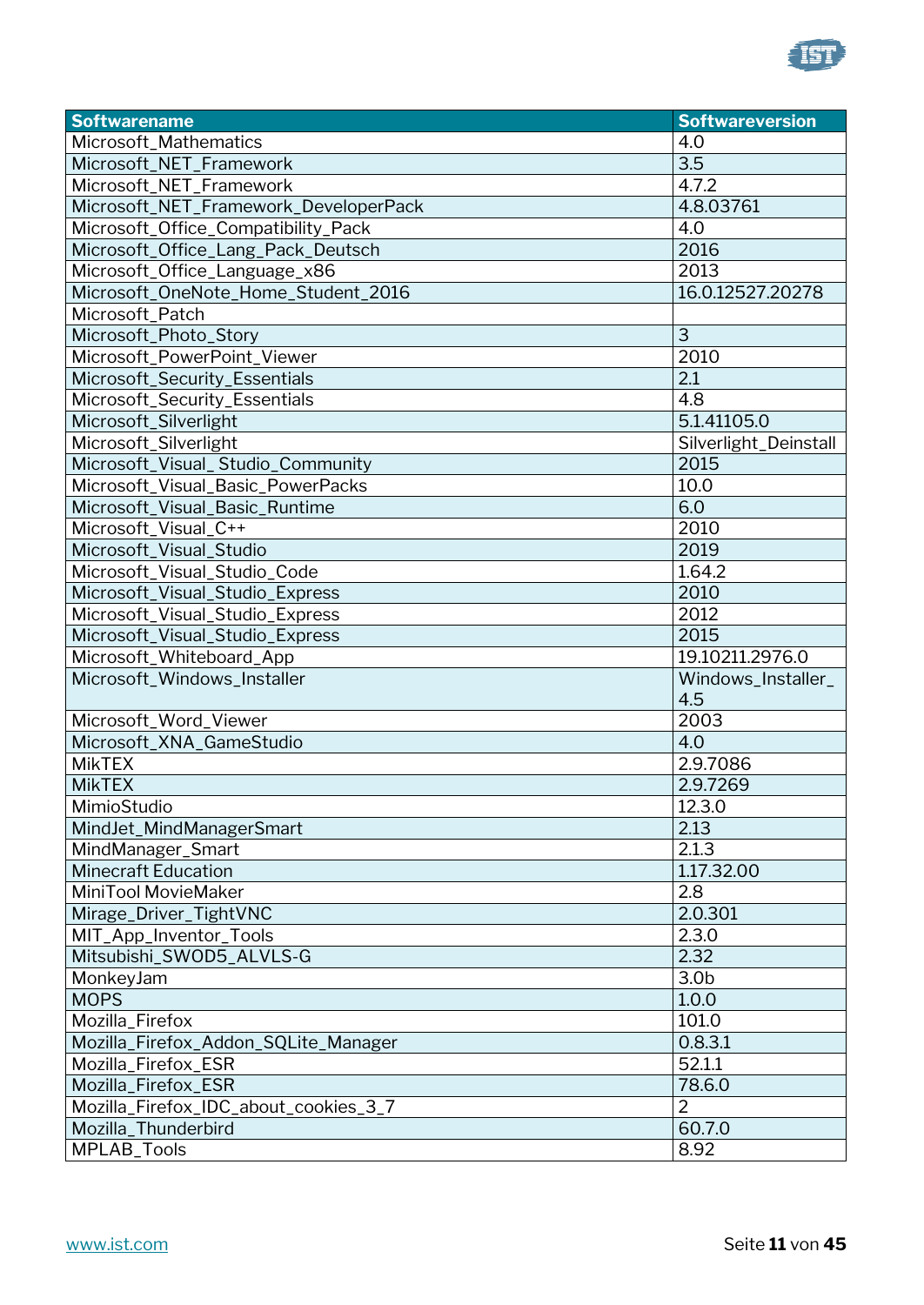

| <b>Softwarename</b>        | <b>Softwareversion</b> |
|----------------------------|------------------------|
| MPLABX_X_IDE               | 5.00                   |
| Mr Body for MERGE Cube     | 1.0.1.0                |
| <b>MSW</b>                 | Logo                   |
| MSXML_4.0_SP3              | 4.0_SP3_Parser         |
| MultiLab                   | 4.20.3500              |
| MultiLab4                  | 4.13.0500              |
| Musescore                  | 3.4.2                  |
| MuseScore 3                | 3.6.2.548021803        |
| Muvizu_Play                | 2015.11.17.01          |
| MyDrive                    | 1.3                    |
| <b>MyPublicWiFi</b>        | 22.2                   |
| MySQL_Workbench            | 6.3.10                 |
| MySQL_Workbench_Paket      | 6.3.10                 |
| <b>NetDrive</b>            | 2.3.2                  |
| netemul                    | 1.0                    |
| netfabb                    | 6.4                    |
| Netflix                    | 6.98.1805.0            |
| Niki                       | 2.0                    |
| Nitro_Reader               | 5.5.9.2                |
| Node.js                    | 16.14.0                |
| Northern_Sky               | $Sky_2.4.1$            |
| Notepad++                  | 8.1.1                  |
| Notepad++                  | 8.1.4                  |
| Numpy                      | 1.0                    |
| Nvidia_Grafikkartentreiber | 353.62                 |
| <b>NVU</b>                 | 3.7                    |
| Object_Draw                | 1.4                    |
| OBS_Studio                 | $\overline{24.0.3}$    |
| OCS_Inventory_NG_Agent     | 2.4.0.0                |
| OCSNG_Windows_Agent        | 2.0.5                  |
| OFT <sub>2</sub>           | 2.0.9.2                |
| <b>OldCalculator</b>       | 1.0                    |
| OnlyOffice_Desktop_Editors | 5.4                    |
| OnlyOffice_Desktop_Editors | 6.2.0                  |
| Open Roberta Connector     | 1.3.0                  |
| Open-Sankore               | 2.5.1                  |
| <b>OpenBoard</b>           | 1.5.3                  |
| OpenMetroMap               | 1                      |
| <b>OpenOffice</b>          | 4.1.5                  |
| OpenOffice4Kids            | 1.3                    |
| OpenSCAD                   | 2015.03.02             |
| OpenShell                  | Menu                   |
| OpenShell_Menu             | 4.4.1.43               |
| OpenShot                   | 2.4.3                  |
| Opera                      | 26.0                   |
| Optoma_Smart_DC_Pro        | 1.2.2.28               |
| Packet_Tracer              | 3.2                    |
| Paint.NET                  | 4.2.10                 |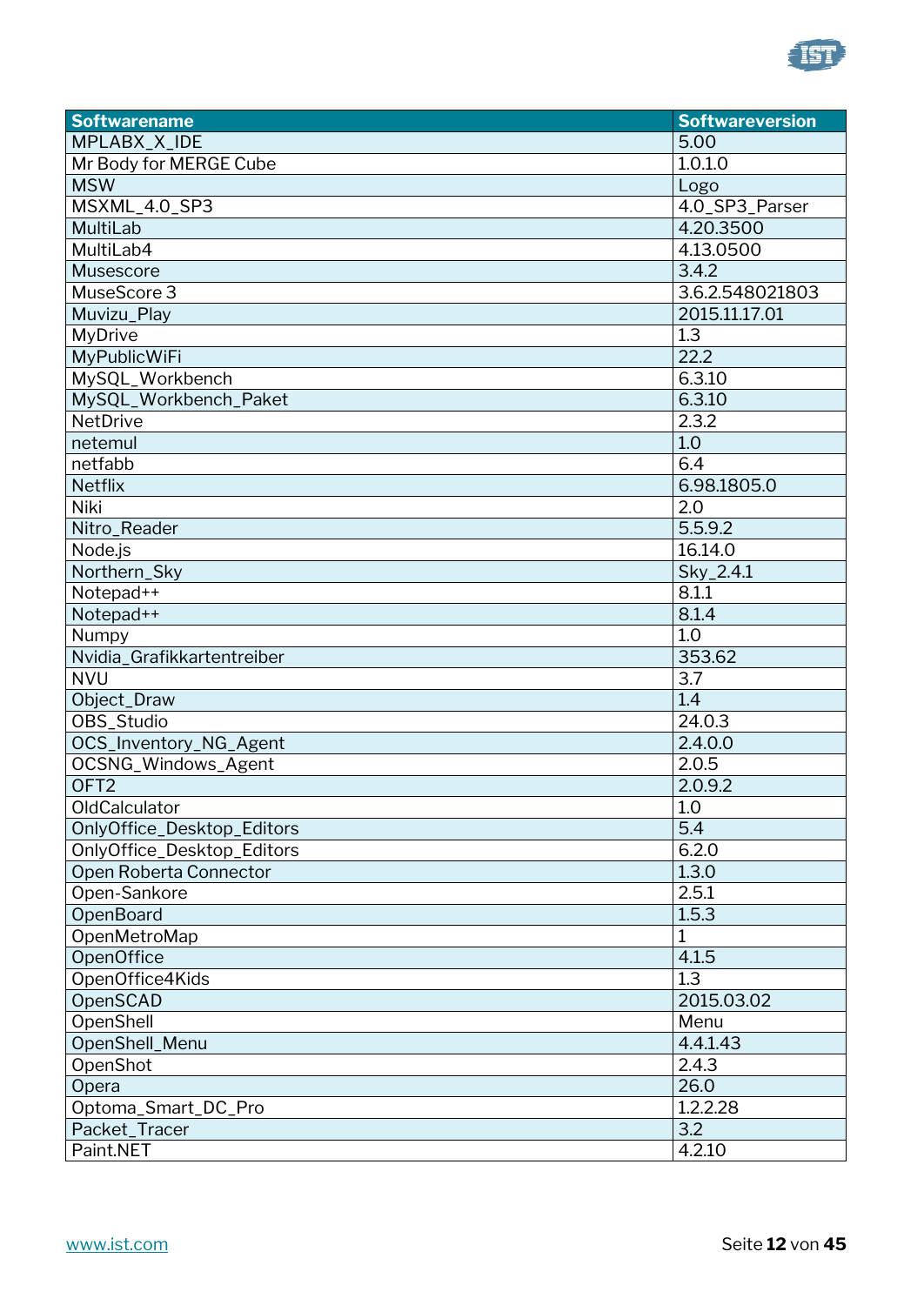

| <b>Softwarename</b>                        | <b>Softwareversion</b> |
|--------------------------------------------|------------------------|
| PapDesigner                                | 2.2.0.8.04             |
| Passbild_Generator                         | 4.0                    |
| PCW_Update                                 | 10.3.563               |
| PCW_UPDATE                                 | Update_6_2_452         |
| PDF24_Creator                              | 10.0.12                |
| PDF24_Creator                              | Creator_5.6.0          |
| PDF_Architect                              | 5.1.28.35989           |
| PDF_Architect                              | 6.1.24.1862            |
| PDF_XCHANGE_VIEWER                         | XCHANGE_VIEWER         |
|                                            | 2.5                    |
| PDFArchitect                               | 1.2.97                 |
| PDFCreator                                 | 4.0.2                  |
| PDFsam                                     | 2.2.4                  |
| Pencil                                     | 0.4.4 <sub>b</sub>     |
| Pencil <sub>2d</sub>                       | 0.5.4 <sub>b</sub>     |
| Pencil <sub>2d</sub>                       | 0.6.1.1                |
| Periodensystem der chemischen Elemente App |                        |
| Periodensystem_der_chemischen_Elemente_App | 1.17.0.39              |
| Perpustakaan                               | 4.0.54                 |
| pGina_fork                                 | 3.9.9.12               |
| Phase                                      | 5.3                    |
| Phase                                      | 5.6.2.3                |
| Phase                                      | 5.62                   |
| PhotoFiltre                                | 7.2.1                  |
| PhotoLib                                   | 4.0                    |
| PhotoScape                                 | 3.7                    |
| Phywe measureAPP                           | 1.3.7                  |
| Piano_10_App                               | 2.2.1.0                |
| PicoLog                                    | 5.24.2                 |
| PicoScope_Oscilloscope                     | 6.10.16                |
| Pixelnet                                   |                        |
| PointoFix                                  | 1.5                    |
| Pop_Art_Studio                             | 6.4                    |
| Portable_Python                            | Python_2.7.5.1         |
| PostgreSQL                                 | 9.5                    |
| Povray                                     | 3.6.1c                 |
| <b>POVRAY</b>                              | 3.7                    |
| PowerPoint_Mobile_App                      | 16001.12325.2003       |
|                                            | 2.0                    |
| Praxis_Upgrade                             | 1.9.0.220              |
| Presenter                                  | 6.8.1.1                |
| PriMus_Free                                | 1.1.0.11527            |
| Processing                                 | 3.3.6                  |
| progPIC                                    | 4.1                    |
| ProjectLibre                               | 1.7                    |
| Prompt                                     | 7.5.01                 |
| proTeXt                                    | 1.0                    |
| Prowise_Presenter                          | 9.7.5                  |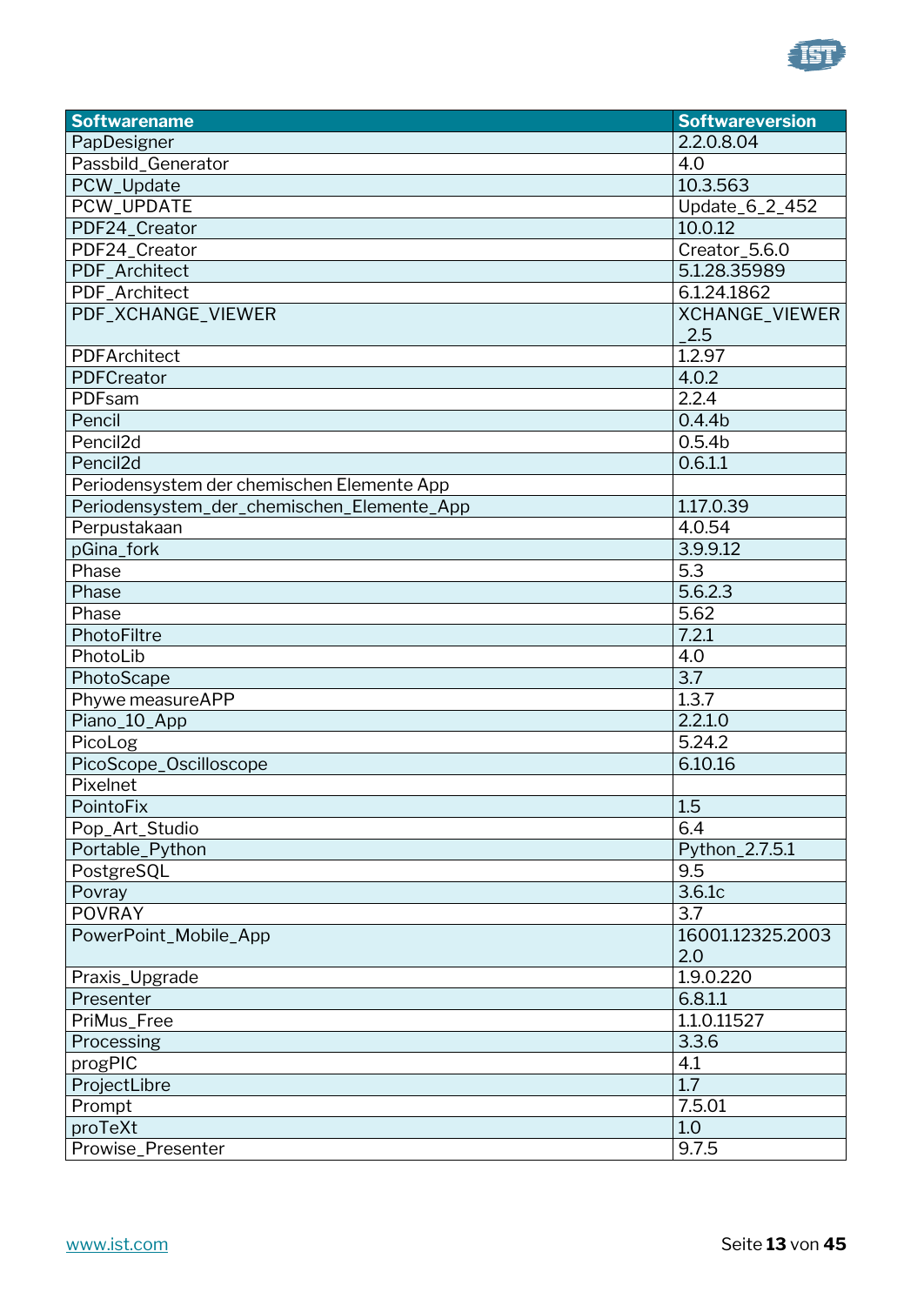

| <b>Softwarename</b>                | <b>Softwareversion</b> |
|------------------------------------|------------------------|
| PSI_In_Application_Plugin          | 1.0.269                |
| PSPad                              | 4.5.7                  |
| PureBasic                          | 5.41                   |
| Putty                              | 0.76                   |
| PyCharm Community Edition 2021.2.3 | 212.5457.59            |
| PyGame                             | 1.0                    |
| Python                             | 2.7.15                 |
| Python                             | 3.3.0                  |
| Python                             | 3.8.2                  |
| QR_Scanner_Plus_App                | 1.7.0.0                |
| qStopMotion                        | 2.5.0                  |
| Quicktime_Lite                     | Lite_4.1               |
| QuickTimePlayer                    | 7.79.80.95             |
| QuizPro                            | 4.53                   |
| Racket                             | 6.2.1                  |
| RealPlayer                         | 16.0.1.18              |
| Reaper                             | 0.999                  |
| <b>ReaPlugs</b>                    | 2.36                   |
| Reflector                          | 2.7.7.0                |
| Remasp                             | 1.0                    |
| <b>Repetier Host</b>               | 2.1.5                  |
| ROBO_Pro                           | Pro_Demo               |
| RoboLab                            | 2.0.3                  |
| RoboLab                            | 2.5.2                  |
| RoboLab                            | 2.5.4                  |
| RoboLab                            | 2.9                    |
| RoboPro                            | 4.2.4                  |
| Robot_Karol                        | 2.3                    |
| Ruby                               | 2.5.0.1                |
| Rubykara_Kiel_10                   | 2014                   |
| RunCode_Karol_Clone                | 1.0                    |
| Safari                             | 5.1.7                  |
| Satsuki_Decoder_Pack               | 5.4.0                  |
| Schild_NRW                         | 2.0.1.7                |
| Schlaumäuse                        | 1                      |
| <b>Schriftart</b>                  | Grundschrift           |
| Schriftart                         | <b>SAS</b>             |
| Schriftart_DR                      | BY                     |
| Scope                              | 1.46.0                 |
| Scratch                            | 1.4                    |
| Scratch2_OfflineEditor             | 461                    |
| Scratch_Desktop                    | 3.29.1                 |
| Screencast_O_Matic                 | 2.1.8                  |
| <b>Scribus</b>                     | 1.4.7                  |
| <b>Scribus</b>                     | 1.5.4                  |
| Secret_Ear_Designer_Education      | 4.4.1.51728            |
| Segmenti                           | 5.0.1                  |
| Segmenti                           | 5.02                   |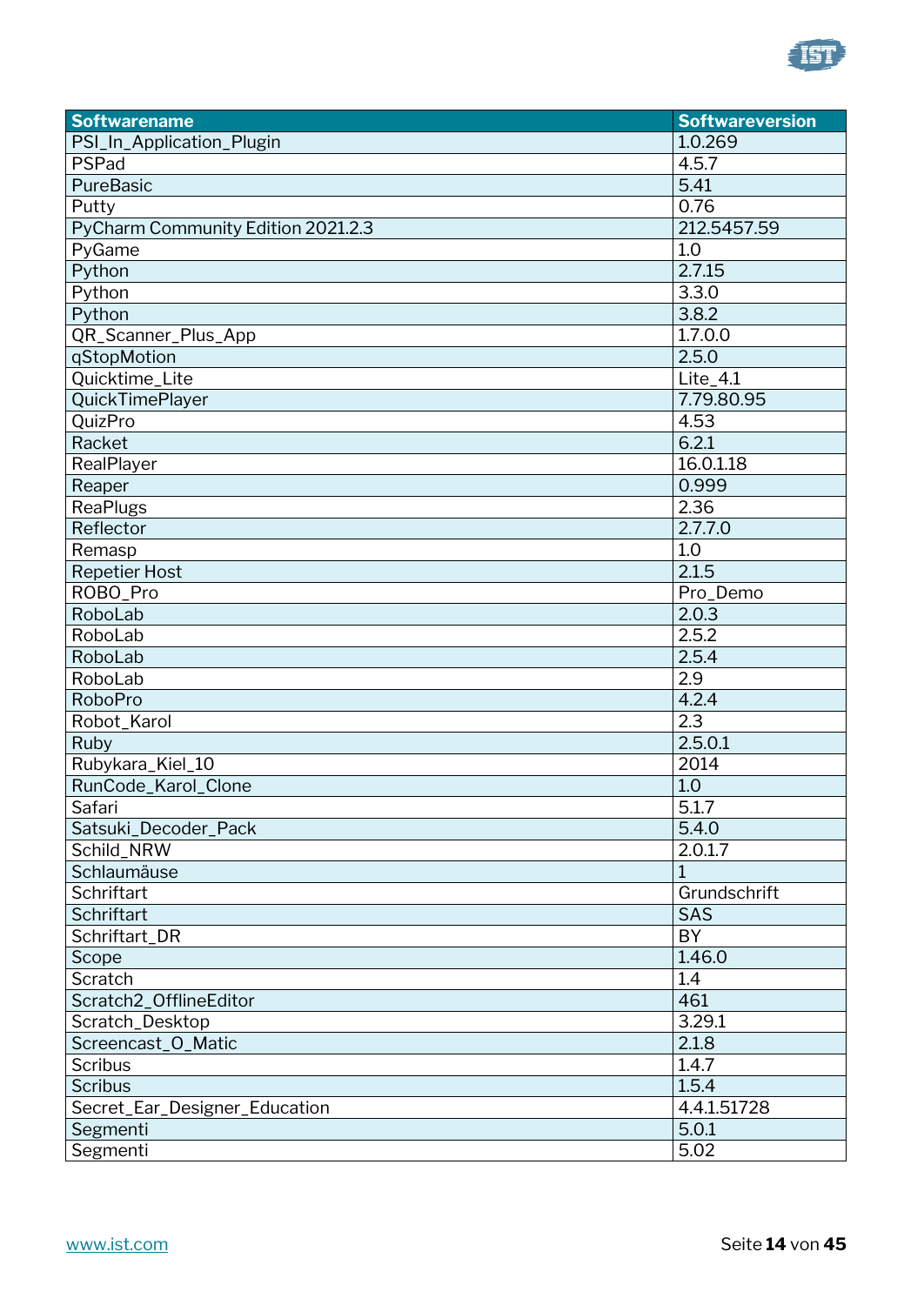

| <b>Softwarename</b>                  | <b>Softwareversion</b> |
|--------------------------------------|------------------------|
| SelfHTML                             | 100.03                 |
| Seterra                              | 4.01                   |
| SharpDevelop                         | 5.1.0.5216             |
| Shotcut                              | 19.01.27               |
| Shotcut_21_05                        | 18                     |
| Siemens_Logosoft                     | Logosoft_v7            |
| SimCity                              | 2000                   |
| Sinutrain_for_Sinumerik_Operate      | 4.8                    |
| SketchUp_2017                        | 17.2.2555              |
| Sketchup_Make                        | 2016                   |
| <b>Skitch</b>                        | 2.3.2.176              |
| Skype                                | $\overline{7}$         |
| Skype                                | 8.42                   |
| SL-PPS                               | 8.000.008              |
| <b>SL-QS100</b>                      | 7.020.018              |
| Small_Basic                          | 1.2                    |
| Smart_10_6_94_0                      | 10_6_94_0_Uninsta      |
|                                      | $\mathbf{II}$          |
| SMART_Image_Mate                     | 1.0.0.0                |
| Snap                                 | 4.2.1.3                |
| Snap4Arduino                         | 1.0 beta               |
| Sofie                                | 2.0.0.6                |
| SoftMaker FreeOffice 2018            | 1.0.4910               |
| Software_Treiber_Mikroskopkamera_BMS | Treiber_Mikroskopk     |
|                                      | amera_BMS_tCam         |
| Solid_Edge_Academic                  | 2019                   |
| Sonic_PI                             | 2.11.1                 |
| Sound                                | Memory                 |
| Soundplant                           | 47                     |
| Spatial_Commander                    | 2.3.4                  |
| sPlan                                | 7.0                    |
| Squeak                               | $\overline{4.3}$       |
| Steinberg_Sequel_LE                  | Sequel_LE_2            |
| Stellarium                           | 0.20.2                 |
| Stencyl                              | 3.00                   |
| Stop_Motion_Studio                   | 1                      |
| Stop_Motion_Studio_App               | 2.5.1.0                |
| Structorizer                         | 3.30.08                |
| Struktler                            | 2.0                    |
| Struktogrammer                       | 0.0.45                 |
| Stykz                                | 1.0.2                  |
| Sumatra_PDF                          | 2.4                    |
| Super_2012_Build                     | 2012 Build 53          |
| SuperTux                             | 0.6.1                  |
| SweetHome3D                          | 6.2                    |
| SWI-Prolog                           | 6.2.6                  |
| SWI_Prolog                           | 8.3.6                  |
| SyncBackFree                         | 8.5.17.0               |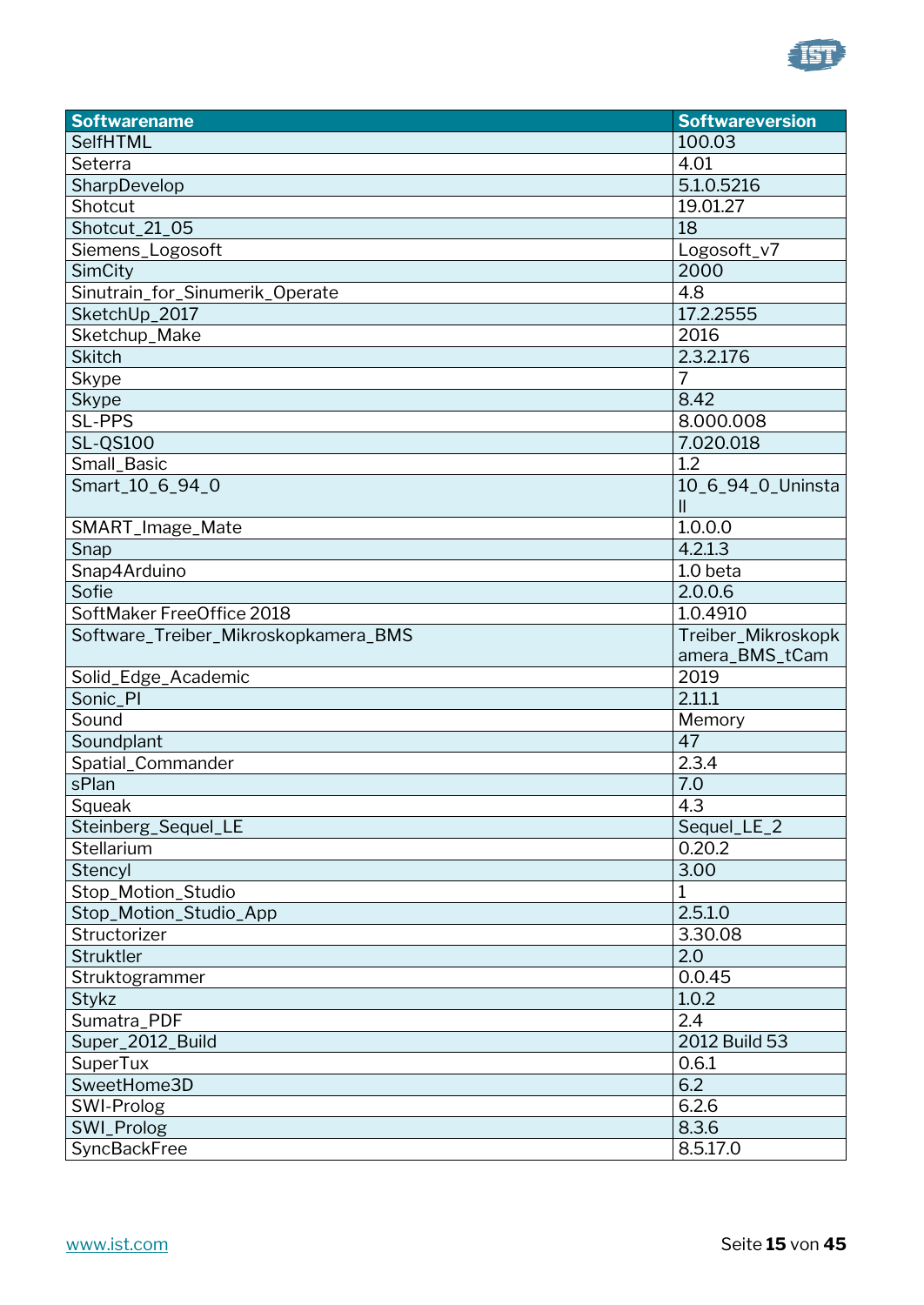

| <b>Softwarename</b>              | <b>Softwareversion</b> |
|----------------------------------|------------------------|
| Synfig_Studio                    | 1.2.2.286f1            |
| Target_3001                      | 17                     |
| TB_Comenius_MULTI_Touch          | 6.0.0.1                |
| TB_Comenius_MULTI_Touch_Driver   | 6.0.1.1                |
| Teamviewer                       | 15.6.7                 |
| <b>TempleOfTangram</b>           |                        |
| <b>TexMaker</b>                  | 5.0.3                  |
| TeXstudio                        | 2.12.8                 |
| TFK_Schulfilter_Plus_Console     | 5.1                    |
| The_Simple_Green_Screen_App      | 1.1.14.0               |
| Thonny                           | 3.3.10                 |
| ThoriumReader_App                | 1.1.1.0                |
| TI_Connect                       | 1.6                    |
| Tiger_Jython                     | 2.16.05                |
| Tiger_Tom                        | $\overline{3}$         |
| Tiger_Tom                        | $\overline{4}$         |
| TightVNC                         | 2.8.11                 |
| Timesync                         | 1.70                   |
| TINspireCXPremiumTeacherSoftware | 5.1.3.73               |
| TinyPic                          | 3.18                   |
| Tipp10                           | 2.1.0                  |
| Ton_Film_Schere                  | Film_Schere_Music      |
|                                  | Maker                  |
| Total_Commander                  | 9.5.1                  |
| Tracker                          | 5.1.3                  |
| Trainingskurs_Rechtschreibung    | 1.0                    |
| TrueCrypt                        | 7.1a                   |
| tsMuxeR                          | 2.6.12                 |
| <b>TurboPlot</b>                 | 3.7e                   |
| Tux_Paint                        | 0.9.22                 |
| Tux_Type                         | 14.0                   |
| TuxPaint                         | 0.9.23                 |
| TuxPaint_Stamps_2018_09          | 01                     |
| TYP03_CMS                        | 8.2.1                  |
| UFraw                            | 0.19.2                 |
| Ultimaker_Cura                   | 5.0.0                  |
| Ultimate_Cura                    | 3.4.1                  |
| <b>UltraVNC</b>                  | 1.2.1.1.0              |
| Umlet                            | 12.2                   |
| <b>Unity Hub</b>                 | 2.4.5                  |
| USBLogon                         | 1.6.2.3                |
| <b>VDisk Einstellen</b>          | 1                      |
| VeraCrypt                        | 1.24.7                 |
| Veyon_Client                     | 3.99.7.0               |
| Veyon_Client                     | 4.4.2.0                |
| Veyon_Master                     | 3.99.7.0               |
| Veyon_Master                     | 4.4.2.0                |
| VianaNET                         | 5.5                    |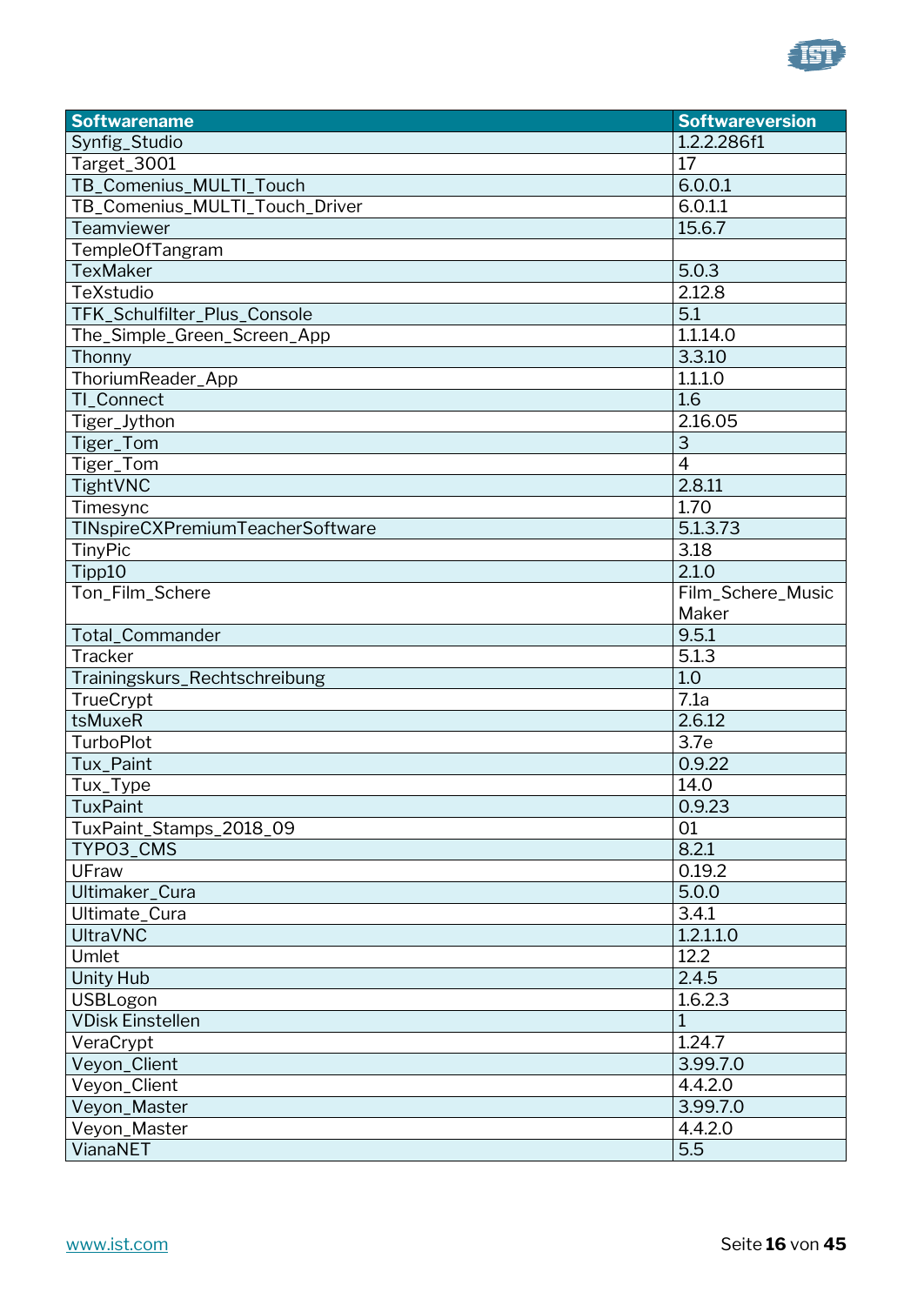

| <b>Softwarename</b>         | <b>Softwareversion</b> |
|-----------------------------|------------------------|
| Videomomente App            |                        |
| Videomomente_App            | 6.3.9654.20464         |
| Violet_UML_Editor           | 2.1.0                  |
| Virtual_CloneDrive          | 5.5.2.0                |
| Virtual_Moon_Atlas          | 6.0                    |
| VirtualBox                  | 5.1.24                 |
| <b>VIS</b>                  | 3.2.1.0                |
| VIS_300_Hi_Speed            | 300_Hi_Speed_Sca       |
|                             | nner                   |
| VIS_360_Hi_Speed_Scanner    | 3.2.1.0                |
| Visual_Basic_Expres_2010    | 10.0.30319             |
| Vivaldi                     | 4.2.2406.48            |
| Vivaldi                     | 5.2.2623.39            |
| VLC_Player                  | 3.0.17.4               |
| VLC_Player_Portable         | 2.2.2                  |
| VMware_Player               | 12.5.5                 |
| <b>Vokabel App</b>          |                        |
| VSKY_Twain                  | 1.1                    |
| WampServer                  | 3.1.9                  |
| WavePad                     | 6.12                   |
| Weaverslave                 | 3.9.18                 |
| WebEdition                  | 6.2.1.0                |
| <b>Webocton_Scriptly</b>    | 0.8.95.6               |
| WebWeaver                   | 6.0.0.200              |
| WinCmapLite                 | 5.04.02                |
| WinCmapTools                | 5.05                   |
| Windows Leistungsberechnung | 1.00.00                |
| <b>Windows Relais</b>       | 1.00.00                |
| Windows_7_Language          | $\overline{7}$         |
| Windows_Annivesary_Update   | 10                     |
| Windows_Camera_App          | 2018.825.100.0         |
| Windows_Essentials          | 2012                   |
| Windows_Live_Essentials     | 15.4.3555              |
| Windows_Live_Movie_Maker    | 2011                   |
| Windows_Live_Movie_Maker    | Live_Movie_Maker_      |
|                             | 16.4.3505.0912         |
| Windows_SP1_x64             | 7                      |
| Windows_SP1_x86             | 7                      |
| Windows_Update_Delphi       | Update_Delphi_KB9      |
|                             | 17607                  |
| WinFACT_DEMO                | 9.1.1.511              |
| Winmail_Opener              | 1.6                    |
| WinPcap                     | 4.1.3                  |
| WinRAR                      | 5.50                   |
| Winterfest                  | 1.02                   |
| <b>WINZD_2015</b>           | 2015_08                |
| WinZip                      | 3.1                    |
| Wireless_Connection         | 4.0.35                 |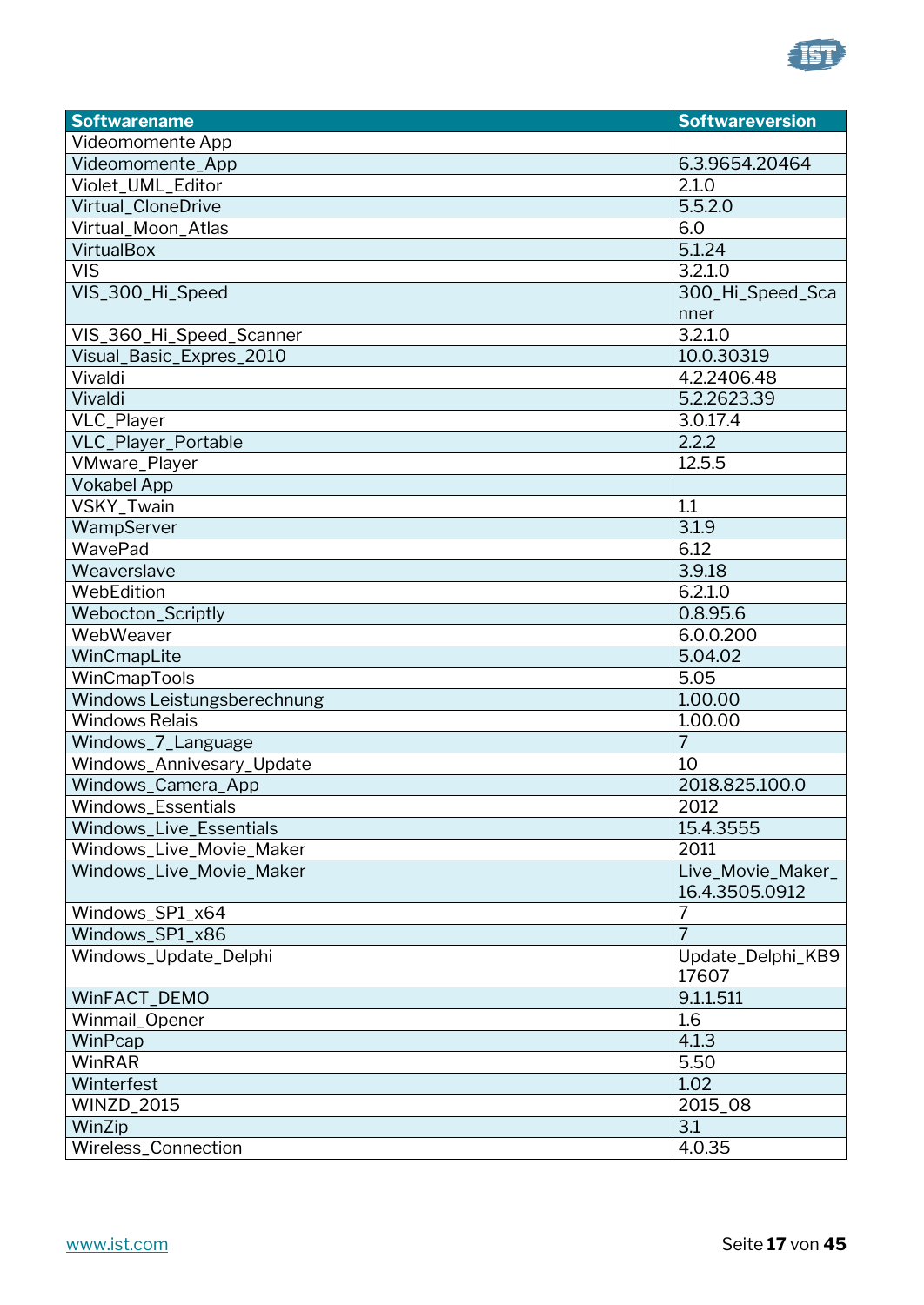

| <b>Softwarename</b>     | <b>Softwareversion</b> |
|-------------------------|------------------------|
| Wireshark               | 1.12.4                 |
| WMP_Plugin              | 10.6.94.0              |
| Wo_liegt                | X                      |
| <b>WordPress</b>        | 4.8.3                  |
| Wyliodrin_Studio        | 12.5                   |
| <b>XAMPP</b>            | 8.0.3                  |
| XMedia_Recode           | 3.4.3.6                |
| <b>XMind</b>            | 3.7.1                  |
| <b>XNView</b>           | 2.45                   |
| yEd_Graph_Editor        | 3.17                   |
| yEd_Graph_Editor        | 3.20                   |
| Zertifikat_installieren |                        |
| Zoom                    | 5.6.3(751)             |

## <span id="page-17-0"></span>*Kostenpflichtige Software*

| <b>Softwarename</b>                             | <b>Softwareversion</b>    |
|-------------------------------------------------|---------------------------|
| 10_Fingersystem                                 | 2.1.1                     |
| 3Dconnexion_3DxWare                             | 10.6.3                    |
| A1                                              | $\boldsymbol{\mathsf{x}}$ |
| A_Plus                                          | Plus_1                    |
| A_Plus                                          | Plus_2                    |
| A_Plus                                          | Plus_3                    |
| <b>ABB RobotStudio</b>                          | 6.05.01                   |
| <b>ABBYY FineReader 10 Professional Edition</b> | 10.501.128.70010          |
| ABC_der_Tiere_2                                 | 2.0                       |
| ABC_der_Tiere_Orthographie_Video                | 1.0                       |
| ABC_Lernwerkstatt_Laute_und                     | Lernwerkstatt_Laut        |
|                                                 | e_und_Buchstaben          |
| Abrakadabra                                     |                           |
| Access_Workbook                                 |                           |
| Access_Workbook                                 | $\overline{2}$            |
| <b>ACDSee</b>                                   | 8.1                       |
| ACDSee_Pro                                      | $Pro_3$                   |
| Activ_Panel_Schrifttablet_Treiber               | 1                         |
| ActiveInspire                                   | 2.14.67304                |
| ActiView                                        | 5.0.4                     |
| ActivInspiere                                   | 1.6.43277                 |
| ActivInspire                                    | 2.23.69368                |
| ActivInspire_Main_Resources                     | 1.1                       |
| ActivInspire_Ressourcen_Paket                   | Ressourcen_Paket_         |
|                                                 | v1.1                      |
| Addestation_Akustik                             | 2.3                       |
| Adobe                                           | CS <sub>2</sub>           |
| Adobe                                           | Lightroom 4               |
| Adobe_Acrobat_9                                 | 11.1.102.63               |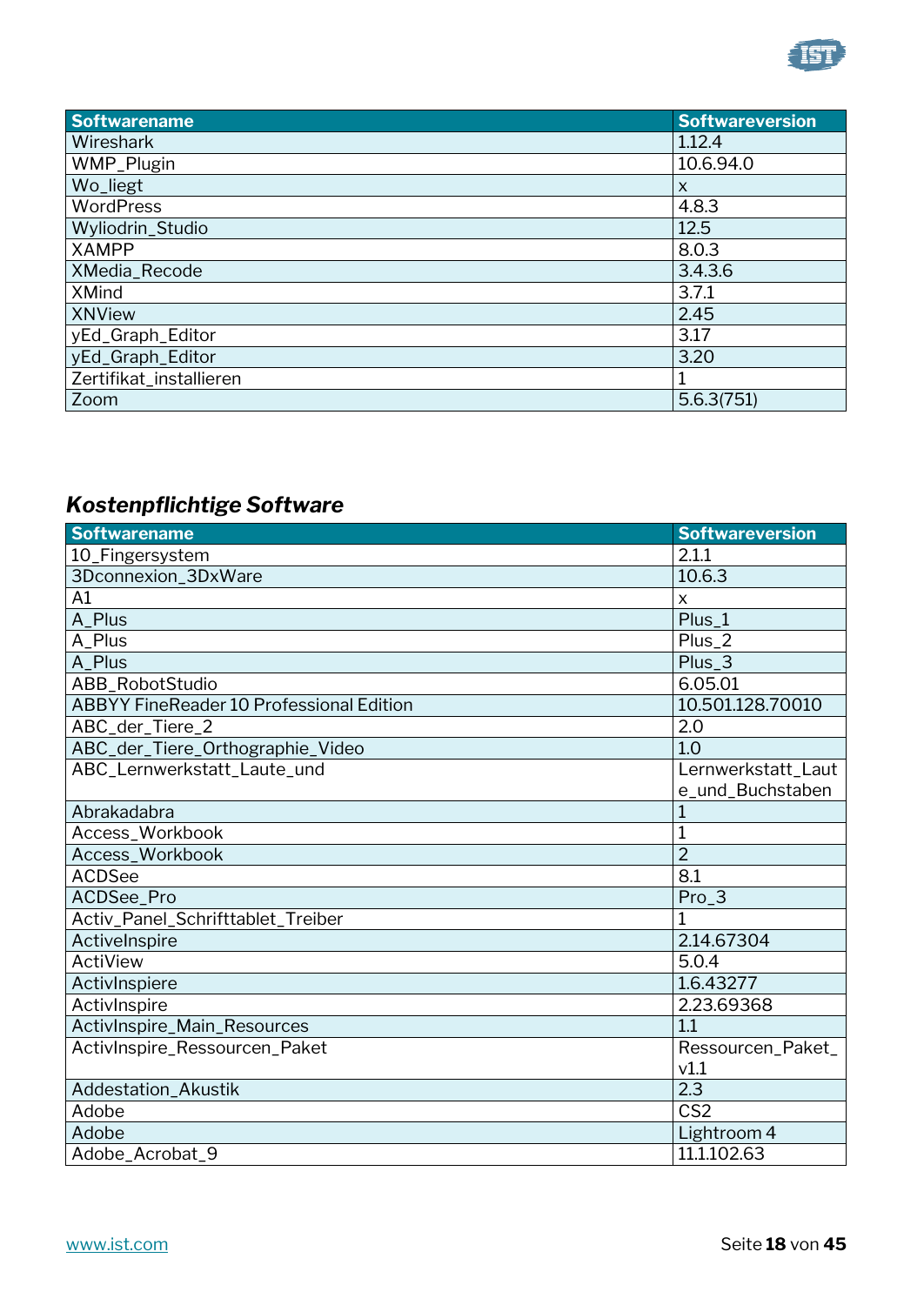

| <b>Softwarename</b>          | <b>Softwareversion</b> |
|------------------------------|------------------------|
| Adobe_Acrobat_Pro            | 11                     |
| Adobe_Audition               | 3.0                    |
| Adobe_CS3_Web                | CS <sub>3</sub>        |
| Adobe_Design_Standard        | CS4                    |
| Adobe_Design_Standard        | CS5_Design_Premi       |
|                              | um                     |
| Adobe_Design_Standard        | CS <sub>6</sub>        |
| Adobe_eLearning_Suite        | 6.1                    |
| Adobe_Flash_Player           | 1.6                    |
| Adobe_InDesign               | CS <sub>6</sub>        |
| Adobe_Lightroom              | 5.7.1                  |
| Adobe_Master_Collection      | CS5                    |
| Adobe_Photoshop              | 6                      |
| Adobe_Photoshop              | 7.0                    |
| Adobe_Photoshop              | CS <sub>6</sub>        |
| Adobe_Photoshop              | CS <sub>6</sub>        |
| Adobe_Photoshop_CS2          | 9.0                    |
| Adobe_Photoshop_Elements     | 10                     |
| Adobe_Photoshop_Elements     | 11                     |
| Adobe_Photoshop_Elements     | 12                     |
| Adobe_Photoshop_Elements     | 14                     |
| Adobe_Photoshop_Elements     | 8                      |
| Adobe_Photoshop_Elements     | 8.0                    |
| Adobe_Photoshop_Elements     | 9                      |
| Adobe_Premiere_Elements      | $\overline{7}$         |
| Adobe_Premiere_Elements      | Premiere_Elements      |
|                              | 11 (32Bit)             |
| AdobeSuite                   | CS <sub>6</sub>        |
| <b>Affinity Photo</b>        | 1.7.3.481              |
| Affinity_Designer            | 1.9.0.932              |
| Affinity_Photo               | 1.9.0.932              |
| Affinity_Publisher           | 1.7.3.481              |
| Affinity_Publisher           | 1.9.0.932              |
| AK_Analytik_32_DOT_NET       | 1                      |
| ALFONS_Diagnostik_Deutsch    | 1.0.78                 |
| ALFONS_Diagnostik_Mathematik | 1.0.78                 |
| Alfons Lernwelt Deutsch      |                        |
| Alfons_Lernwelt_Deutsch      | $\overline{2}$         |
| Alfons_Lernwelt_Deutsch      | 3                      |
| Alfons_Lernwelt_Deutsch      | $\overline{4}$         |
| Alfons_Lernwelt_Deutsch      | $\overline{5}$         |
| Alfons_Lernwelt_Deutsch      | $\overline{6}$         |
| ALFONS_Lernwelt_Deutsch_1    | $1_{-}2$               |
| ALFONS_Lernwelt_Deutsch_3    | $3-4$                  |
| ALFONS_Lernwelt_Deutsch_5    | 5                      |
| ALFONS_Lernwelt_Deutsch_5    | $\overline{5}$         |
| ALFONS_Lernwelt_Deutsch_6    | 6                      |
| Alfons_Lernwelt_Mathematik   | 1                      |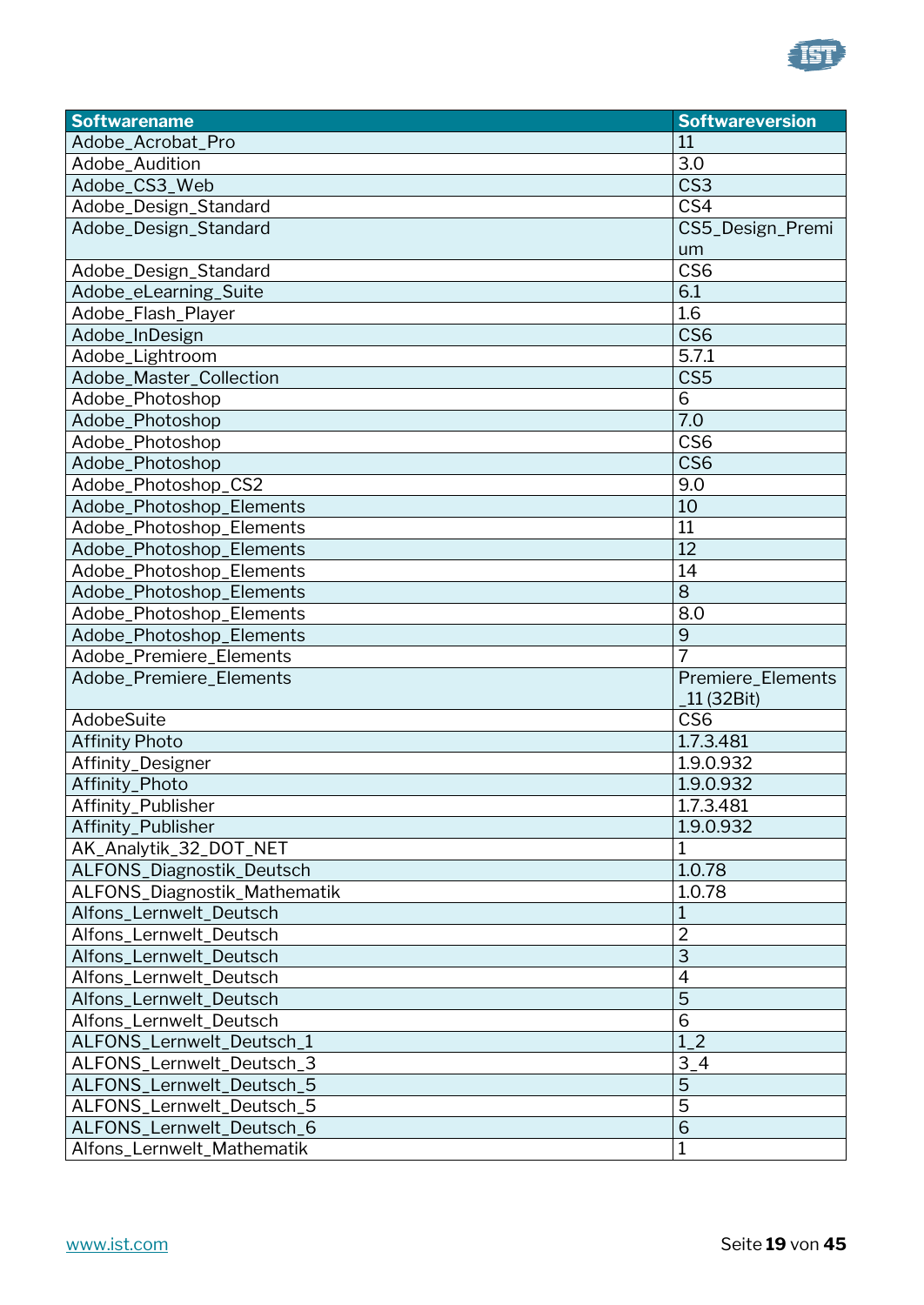

| <b>Softwarename</b>                               | <b>Softwareversion</b>                          |
|---------------------------------------------------|-------------------------------------------------|
| Alfons_Lernwelt_Mathematik                        |                                                 |
| Alfons_Lernwelt_Mathematik                        | 3                                               |
| Alfons_Lernwelt_Mathematik                        | $\overline{4}$                                  |
| ALFONS_Lernwelt_Mathematik_1                      | $1_{-}2$                                        |
| ALFONS_Lernwelt_Mathematik_3                      | $3-4$                                           |
| Alfons_Lernwelt_Netzwerkversion_Deutsch_Klasse    | 1                                               |
| Alfons_Lernwelt_Netzwerkversion_Deutsch_Klasse    | $\overline{2}$                                  |
| Alfons_Lernwelt_Netzwerkversion_Deutsch_Klasse    | 3                                               |
| Alfons_Lernwelt_Netzwerkversion_Deutsch_Klasse    | $\overline{4}$                                  |
| Alfons_Lernwelt_Netzwerkversion_Mathematik_Klasse | 1                                               |
| Alfons_Lernwelt_Netzwerkversion_Mathematik_Klasse | $\overline{2}$                                  |
| Alfons_Lernwelt_Netzwerkversion_Mathematik_Klasse | 3                                               |
| Alfons_Lernwelt_Netzwerkversion_Mathematik_Klasse | 4                                               |
| ALFONS_Lernwelt_Schullizenz_Deutsch               | Lernwelt_Schullizen<br>z_Deutsch_5              |
| ALFONS_Lernwelt_Schullizenz_Deutsch               | Lernwelt_Schullizen<br>z_Deutsch_6              |
| ALFONS_Lernwelt_Schullizenz_Deutsch_5+6           | Lernwelt_Schullizen<br>z_Deutsch_5+6_Le<br>hrer |
| ALFONS_Lernwelt_Schullizenz_Deutsch_Client        | $5-6$                                           |
| AlphaCam                                          | 2015R2                                          |
| Alphatast                                         | 1.4                                             |
| Amerigo_Vespucci                                  | 4.0                                             |
| <b>APlus</b>                                      | 1                                               |
| <b>APlus</b>                                      | $\overline{2}$                                  |
| Apuntate 3 Unterrichtsmanager                     | 1.00.00                                         |
| Apuntate 3 Vorschläge zur Leistungsmessung        | 1.00.00                                         |
| Apuntate 4 Unterrichtsmanager                     | 1.00.00                                         |
| Arbeitsblätter_Fachkunde_Elektrotechnik           | 2.0                                             |
| Arbeitsblätter_Kraftfahrzeugtechnik_1             | $\overline{4}$                                  |
| Arbeitsblätter_Kraftfahrzeugtechnik_5             | 8                                               |
| Arbeitsblätter_Kraftfahrzeugtechnik_9             | 14                                              |
| Archimedes                                        | 1.7                                             |
| Archimedes_Geo3D                                  | 1.3.7                                           |
| Archimedes_Geo_3d                                 | Geo_3d_1.2.14                                   |
| Aris_Express                                      | 2.4                                             |
| Ashampoo_Snap                                     | 8.0.7                                           |
| Ashampoo_Snap_Business                            | 10.0.3                                          |
| Ashampoo_Snap_Business                            | Snap_Business_8.0.<br>7                         |
| <b>ASOM</b>                                       | $\overline{7}$                                  |
| AudioLog                                          | $\overline{4}$                                  |
| AutoCad                                           | 2012                                            |
| AutoCAD                                           | 2022                                            |
| AutoCAD_2016                                      | SP <sub>1</sub>                                 |
| AutoCAD_Architecture                              | 2009                                            |
| AutoCAD_Electrical                                | 2011                                            |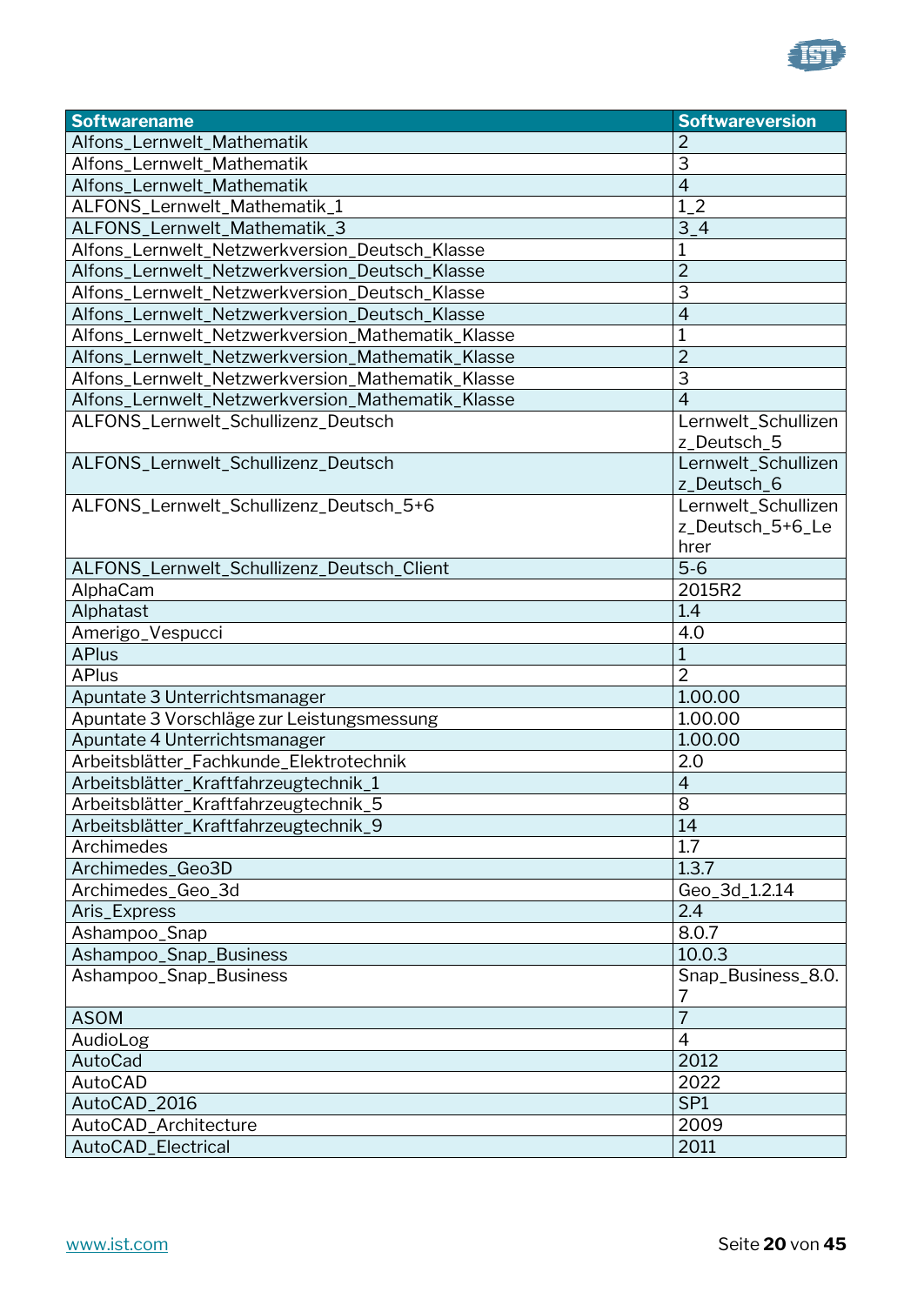

| <b>Softwarename</b>                  | <b>Softwareversion</b> |
|--------------------------------------|------------------------|
| AutoCAD_Inventor_Professional_Suite  | Inventor_Professio     |
|                                      | nal_Suite_2010         |
| AutoCAD_Inventor_Professional_Suite  | Inventor_Professio     |
|                                      | nal_Suite_2011         |
| AutoCAD_LT                           | 2016                   |
| AutoCAD_Offline_Help                 | 2018                   |
| Autodesk_3ds_Max_Design              | 3ds_Max_Design_2       |
|                                      | 011                    |
| Autodesk_Architectural_Desktop       | Architectural_Deskt    |
|                                      | op_2007                |
| Autodesk_Inventor                    | 2020                   |
| Autodesk_Revit                       | 2017                   |
| Avast_Free                           | 7.0.1426               |
| Avast_Pro                            | 7.0.1426               |
| AVG_Antivirus_Business_Edition_auto  | 1.0                    |
| Avira_Antivir_Pro_Security           | 12.1                   |
| Avira_Professional_Security          | 14.0.10.96             |
| <b>AWIN NotenBox 7</b>               | 7.1.30                 |
| Banana_Buchhaltung                   | 9.0.4.0                |
| Band_in_a_Box                        | 100.01                 |
| Band_in_a_Box                        | 7                      |
| Band_in_a_Box_2012_RealCombos        | 2004                   |
| Band_in_a_Box_2012_RealCombos        | 6                      |
| <b>Basistrainer</b>                  | Mathematik             |
| Bau_und_Inhaltsstoffe_der_Zelle      | und_Inhaltsstoffe_d    |
|                                      | er_Zelle_Kohlenhyd     |
|                                      | rate                   |
| Bau_und_Inhaltsstoffe_der_Zelle      | und_Inhaltsstoffe_d    |
|                                      | er_Zelle_Lipide        |
| Bau_und_Inhaltsstoffe_der_Zelle      | und_Inhaltsstoffe_d    |
|                                      | er_Zelle_Proteine      |
| Bausteine_Sprachbuch                 | Sprachbuch_3           |
| Bausteine_Sprachbuch                 | Sprachbuch_4           |
| <b>BauWas</b>                        | 5.1                    |
| Bellos_Bauernhof                     | 2007                   |
| BEMA_der_Kommentar                   | 2011                   |
| bfe_Regelungstechnik                 | Regelungstechnik_1     |
|                                      | .0                     |
| bfe_SPS                              | SPS_2.0                |
| <b>BiBox</b>                         | 2.0.3                  |
| Bilder_CD_Fachkunde_Elektro_Technik  | 1.3.17.1               |
| Birte_Netzwerkinstallation           | $\overline{2}$         |
| <b>Blitzrechnen</b>                  | $\overline{3}$         |
| Blitzrechnen_1                       | $1_{-2}$               |
| Blitzrechnen_1_&_2                   |                        |
| Blitzrechnen_3                       | $3_{-}4$               |
| Blitzrechnen_3_&_4                   |                        |
| Borland_Delphi_2005_Personal_Edition | 9.0.1                  |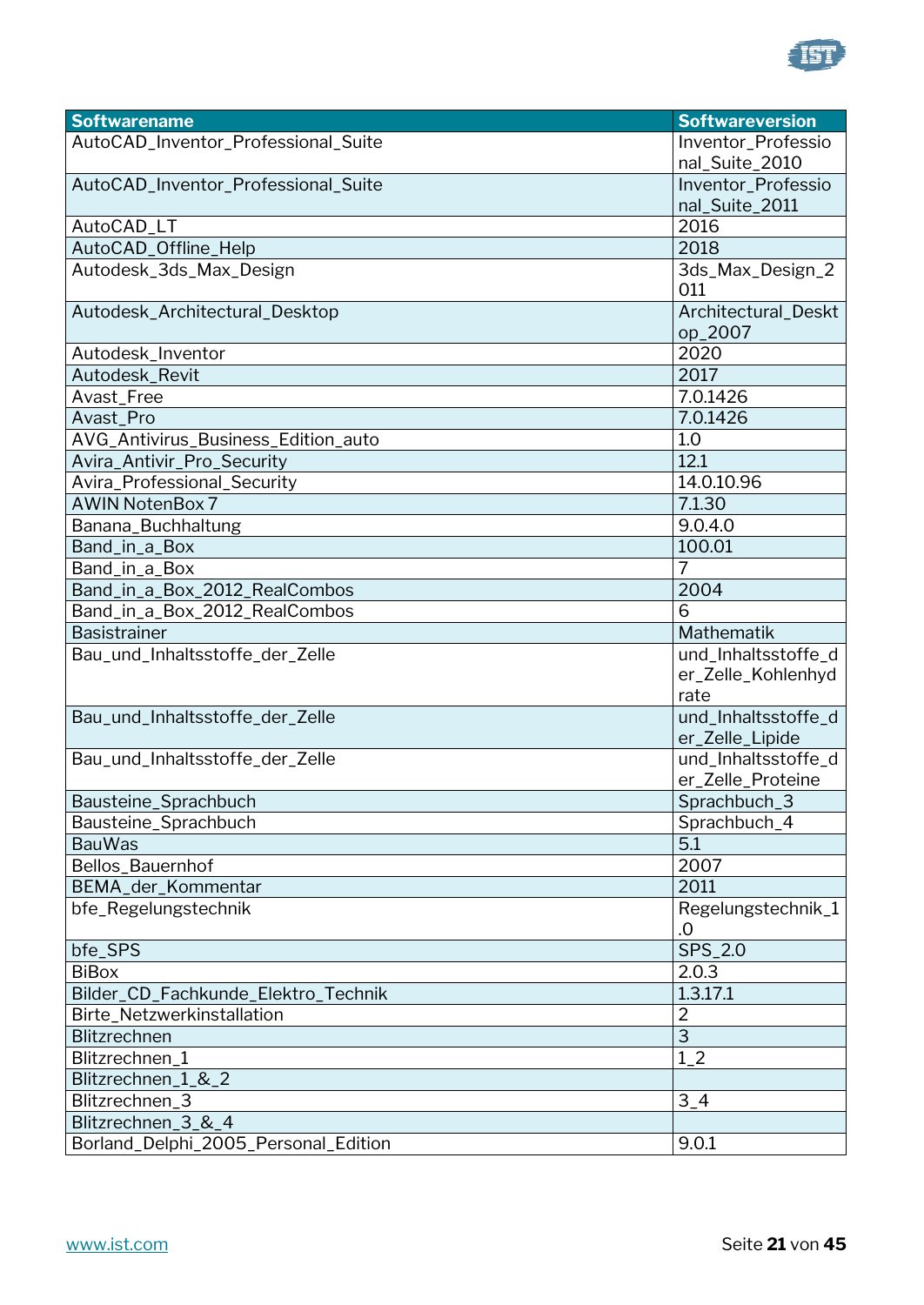

| <b>Softwarename</b>                                  | <b>Softwareversion</b> |
|------------------------------------------------------|------------------------|
| Bosch_Diagnostics_Software                           | 2006                   |
| Budenberg_local_5                                    | 22                     |
| Budenberg_NetSetup                                   | $\mathbf{1}$           |
| Cabri3D                                              | 2.1.2                  |
| Campbell_Actice_Multimedia                           | Actice_Multimedia_     |
|                                                      | <b>Biologie</b>        |
| Camunda                                              | 1.0                    |
| Casio_ClassPad_Manager                               | 1.00                   |
| Casio_FX_CG_Manager_Plus_10                          | 20                     |
| Cassy_Lab                                            | 2.23.7062              |
| CassyLab                                             | 1.77                   |
| CatchMe                                              | 2.0                    |
| <b>CESAR_Lesen</b>                                   | $\mathbf 1$            |
| CESAR_Lesen                                          | 1.1                    |
| CESAR_Lesen                                          | $\overline{2}$         |
| CESAR_Lesen_Netzwerkinstallation                     | $\mathbf{1}$           |
| CESAR_Lesen_Netzwerkinstallation                     | $\overline{2}$         |
| <b>CESAR_Maus_Trainer</b>                            | 3.53                   |
| CESAR_Rechnen_Netzwerkinstallation                   | $\mathbf{1}$           |
| <b>CESAR Schreiben</b>                               | 1.0                    |
| CESAR_Schreiben_Netzwerkinstallation                 | 1                      |
| CESAR_Schreiben_Netzwerkinstallation                 | $\overline{2}$         |
| Chemie                                               | Seilnacht              |
| <b>Chemie Freak</b>                                  |                        |
| Chemie_heute_1                                       | $\overline{2}$         |
| Chemie_heute_3                                       | $\overline{4}$         |
| Chemie_heute_5                                       | 6                      |
| Chemieunterricht und Chemiedidaktik                  |                        |
| ChemSketch                                           | 2017.2.1               |
| Choregraphe_Suite                                    | 2.1.4                  |
| Cinderella <sub>2</sub>                              | 2.8                    |
| Cinema_4D                                            | 12.016                 |
| CIROS_Studio                                         | 6.2                    |
| Citrix_Worskspace                                    | 19.3.0.4               |
| ClassFlow                                            | 3.0.20                 |
| ClassPad_Manager_Subscription_for_ClassPad_II_Series | 02.01.6001.0000        |
| CMR_Pro_Final_Patch                                  | 15.3.3014              |
| CodeMeter_Runtime_Kit                                | 6.60.2884.502          |
| Comic_Druckerei                                      | 2.0                    |
| Comic_Life                                           | 2.2.7                  |
| Comic_Life                                           | 3.1.0                  |
| ComicLife                                            | 1.3.6                  |
| Corel_Draw                                           | 9.397                  |
| Corel_MindManager                                    | 20.1.231               |
| Corel_PaintShop_Pro                                  | X <sub>5</sub>         |
| Corel_PaintShop_Pro                                  | <b>X6</b>              |
| Corel_VideoStudio_Pro_2018                           | 21.1.0.94              |
| CorelDraw Graphic Suite X3                           | 13.0                   |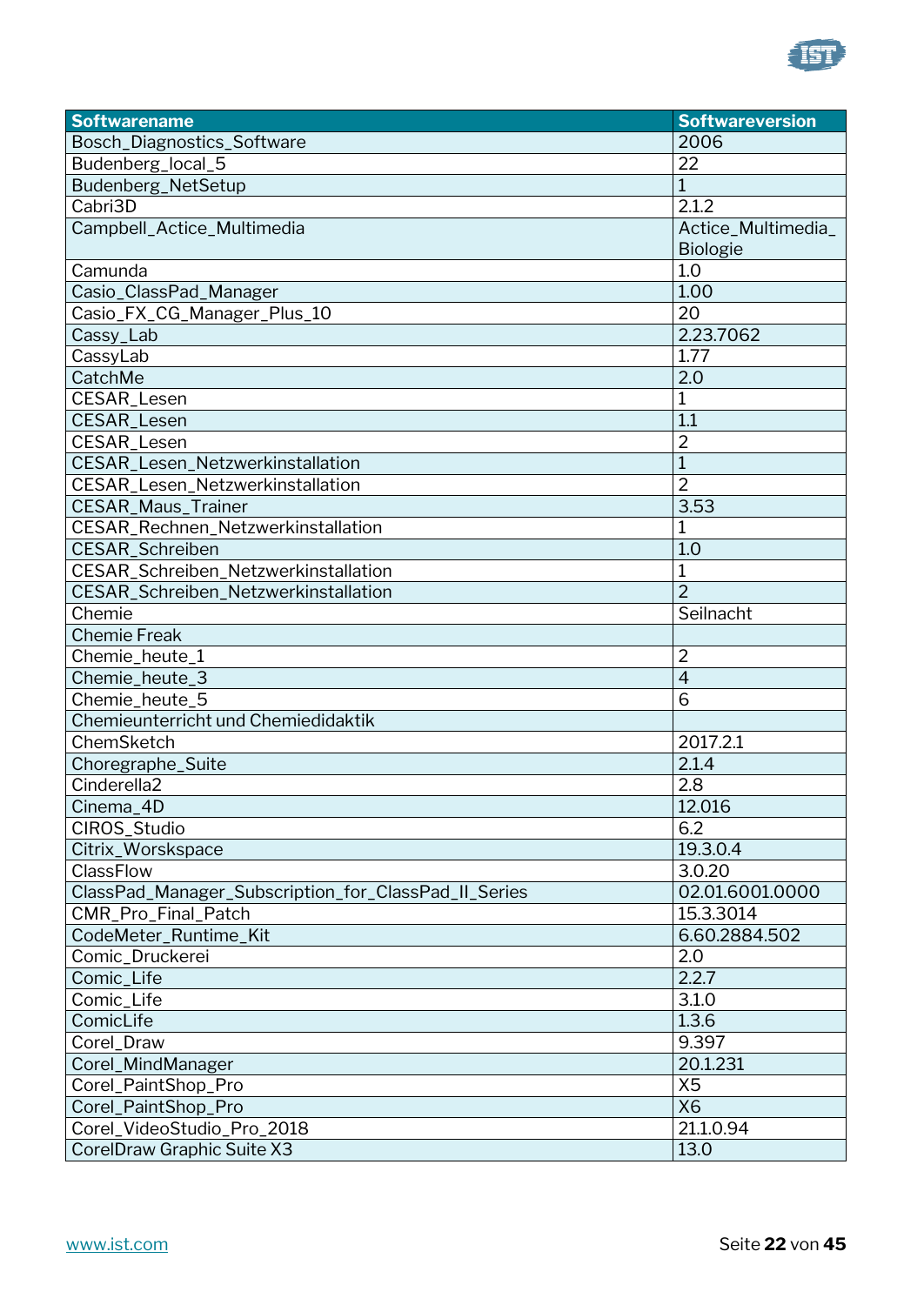

| <b>Softwarename</b>                                 | <b>Softwareversion</b> |
|-----------------------------------------------------|------------------------|
| CorelDRAW_Graphics_Suite                            | 2019                   |
| CorelDraw_Graphics_Suite                            | X4                     |
| CorelDraw_Graphics_Suite                            | <b>X6</b>              |
| CorelDraw_Graphics_Suite                            | X7                     |
| CorelDraw_Graphics_Suite                            | <b>X8</b>              |
| CorelDraw_Graphics_Suite_2018                       | 20.0.0.633             |
| CorelDraw Painter                                   | X <sub>3</sub>         |
| CorelDraw_VideoStudio_Pro                           | <b>X6</b>              |
| Cornelsen_Einsterns_Schwestern_1                    | 1.0                    |
| Cornelsen_Einsterns_Schwestern_3                    | 1.0                    |
| Cornelsen_Einsterns_Schwestern_4                    | 1.0                    |
| Cornelsen_Unterrichtsmanager                        | 1.0.1405.801           |
| CornelsenSchreibtrainer                             | 1.00                   |
| Cornelson_Deutsch_Klasse                            | 5                      |
| Cornelson_Deutsch_Klasse                            | 7                      |
| Cornelson_G21_English_Band                          | 5.0                    |
| Cornelson_G21_English_Band                          | V <sub>6</sub>         |
| Cornelson_G21_English_Band                          | $\pmb{\times}$         |
| Cornelson_G21_English_Band                          | X                      |
| Cornelson_Kompetenztest                             | 2001                   |
| Couleurs_de_France_1                                | X                      |
| Crocodile_Physics                                   | 1.00.0604              |
| Crocodile_Physics                                   | Physics_v604           |
| Curt_Client                                         | Client_6.0             |
| D-Giss_2008                                         | 2009                   |
| Daemon_Tools_Lite                                   | 4.45.4                 |
| <b>DAISY</b>                                        | 2020.1                 |
| Dampsoft                                            | 100.01                 |
| Dampsoft_Update                                     | Update_2012            |
| Das_neue_dtv_Lexikon                                | 2.0                    |
| <b>DataPlot</b>                                     | 3.6.3.0                |
| DataStudio                                          | 1.9                    |
| Datev                                               | X                      |
| daVinci                                             | 6.0.172                |
| DaVinci_Look                                        | Look_6.0.172           |
| <b>DDS-CAD</b>                                      | 13                     |
| Decouvertes                                         | 1                      |
| Decouvertes                                         | $\overline{2}$         |
| Delphi                                              | 6.0                    |
| Delphi                                              | $\overline{7}$         |
| Delphi                                              | 7.0                    |
| Delphi                                              | XE <sub>6</sub>        |
| Denken und Rechnen 2 Unterrichtsmaterialien Digital | 1                      |
| Denken_und_Rechnen                                  | $\overline{4}$         |
| Denken_und_Rechnen_1_DigitaleLehrermaterialien      | 1.00.0000              |
| Denken_und_Rechnen_1_Lernsoftware_Netzwerk          | 2.0                    |
| Denken_und_Rechnen_1_Whiteboard-Software            | 1.1.0                  |
| Denken_und_Rechnen_2_DigitaleLehrermaterialien      | 1.00.0000              |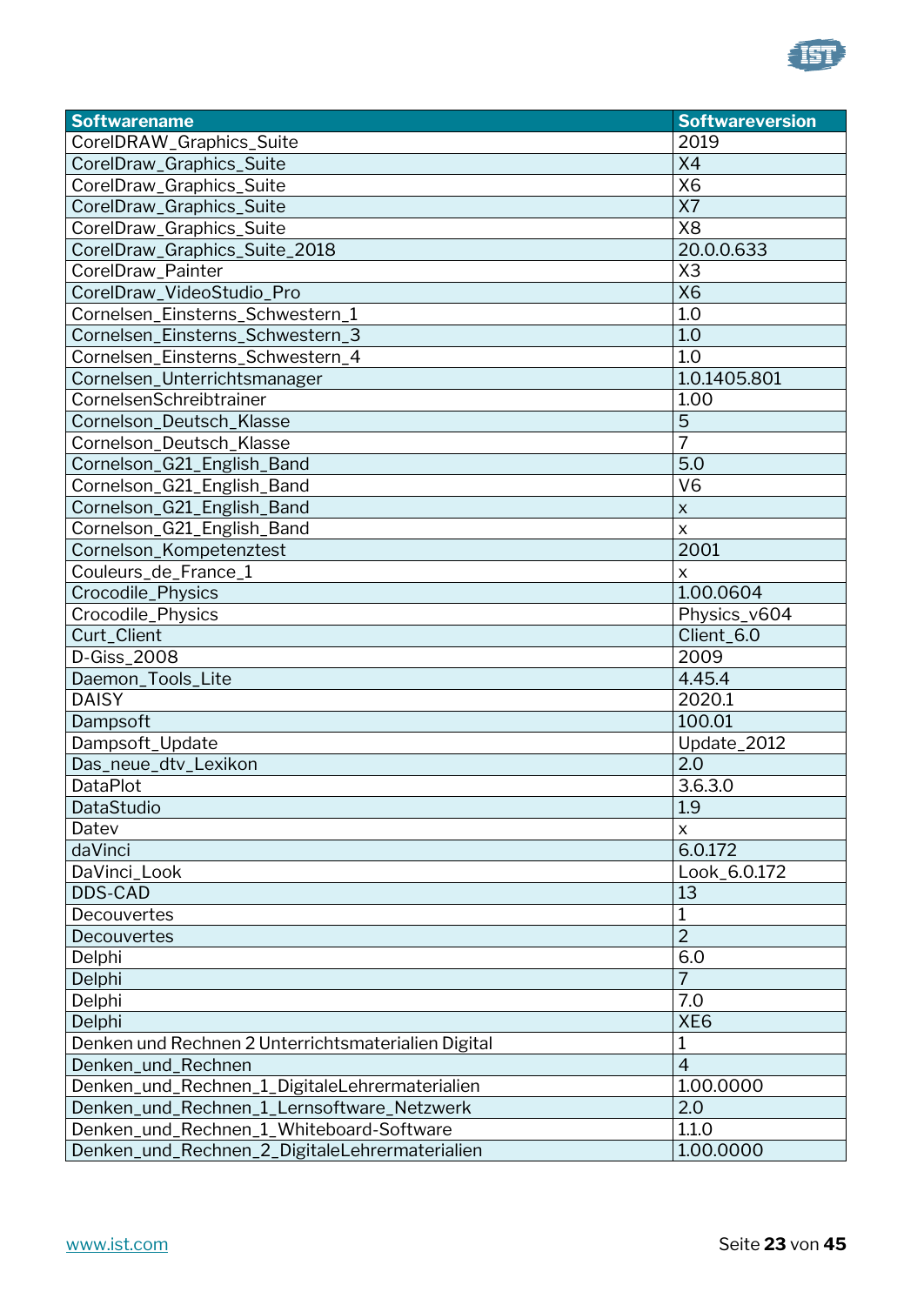

| <b>Softwarename</b>                                            | <b>Softwareversion</b> |
|----------------------------------------------------------------|------------------------|
| Denken_und_Rechnen_2_Lernsoftware_Netzwerk                     | 2.0                    |
| Denken_und_Rechnen_2_Whiteboard-Software                       | 1.0.0.0                |
| Denken_und_Rechnen_3_DigitaleLehrermaterialien                 | 1.00.0000              |
| Denken_und_Rechnen_3_Lernsoftware                              | 2.0                    |
| Denken_und_Rechnen_3_Lernsoftware_Netzwerk                     | 2.0                    |
| Denken_und_Rechnen_4_DigitaleLehrermaterialien                 | 1.00.0000              |
| Denken_und_Rechnen_4_Lernsoftware                              | 2.0                    |
| Denken_und_Rechnen_4_Lernsoftware_Netzwerk                     | 2.0                    |
| Denken_und_Rechnen_Lehrer                                      | 1                      |
| Denken_und_Rechnen_Lehrer                                      | $\overline{3}$         |
| Denken_und_Rechnen_Lehrer                                      | $\overline{4}$         |
| Denken_und_Rechnen_Netzwerkinstallation                        | $\overline{2}$         |
| Denken_und_Rechnen_Netzwerkinstallation                        | 3                      |
| Denken_und_Rechnen_Netzwerkinstallation                        | $\overline{4}$         |
| Der_Die_Das_1                                                  | $\overline{2}$         |
| Derive 6.1                                                     | 6.1                    |
| DerSchreibtrainer                                              | $\overline{4}$         |
| Descartes3D                                                    | 3.1                    |
| DesignCAD_3D_Max                                               | 27.0.5                 |
| Deutschbuch_Interaktiv                                         | 5.52.164               |
| Deutschbuch_Interaktiv                                         | 6.0                    |
| DGE_PC                                                         | PC_5.0                 |
| <b>DGExpert</b>                                                | $\mathbf{1}$           |
| Die_Skillies                                                   | 2002                   |
| Dienstliche_Beurteilungen_Leistungsberichte                    | 11.2012                |
| Diesterweg_IWS_Notting_Hill                                    | 1.0                    |
| Diesterweg_IWS_Notting_Hill                                    | 2.0                    |
| Digitale Lehrermaterialien plus E-Book Karibu 2 zum Sprachbuch | 1.00.0000              |
| Digitale Lehrermaterialien plus E-Book Karibu 3 zum Sprachbuch | 1.00.0000              |
| Digitale_Lehrermaterialien_Denken_und_Rechnen_Stamm_4          | 1.0                    |
| Digitale_Lehrermaterialien_zum_Sprachbuch_Karibu_1             | 1.0                    |
| Digitale_Lehrermaterialien_zum_Sprachbuch_Karibu_2             | 1.0                    |
| Digitale_Lehrermaterialien_zum_Sprachbuch_Karibu_3             | 1.0                    |
| Digitale_Lehrermaterialien_zum_Sprachbuch_Karibu_4             | 1.0                    |
| Digitaler_Atlas_Lizensierung                                   | 1                      |
| Digitales_Schulbuch                                            | Schulbuch_Kraftfah     |
|                                                                | rzeugtechnik           |
| DigitalMicroscope                                              |                        |
| DigiUp_Menschen                                                | A2                     |
| <b>DirectX</b>                                                 | 2010                   |
| Document_Center                                                | 1.10.6144              |
| Dreamweaver                                                    | CS <sub>6</sub>        |
| <b>DSBService</b>                                              |                        |
| <b>DSBSync</b>                                                 | 10.0                   |
| Duden_Deutsch                                                  | $\mathbf{1}$           |
| Duden_Deutsch                                                  | 1                      |
| Duden_Deutsch                                                  | $\overline{2}$         |
| Duden_Deutsch                                                  | $\overline{2}$         |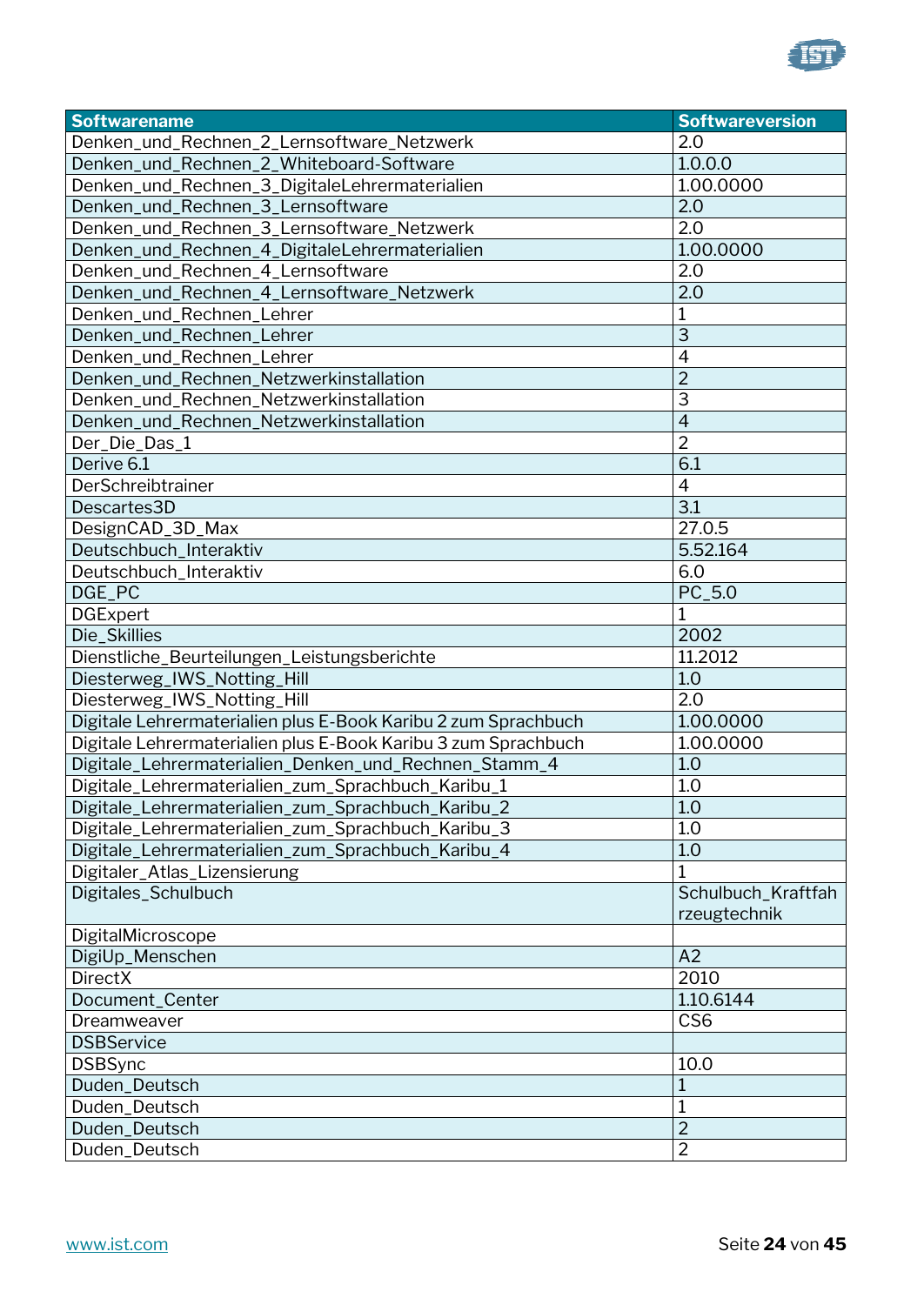

| <b>Softwarename</b>                       | <b>Softwareversion</b>     |
|-------------------------------------------|----------------------------|
| Duden_Deutsch                             | З                          |
| Duden_Deutsch                             | 3                          |
| Duden_Deutsch                             | $\overline{4}$             |
| Duden_Deutsch                             | 4                          |
| Duden_Mathematik                          | 1                          |
| Duden_Mathematik                          | 1                          |
| Duden_Mathematik                          | $\overline{2}$             |
| Duden_Mathematik                          | $\overline{2}$             |
| Duden Mathematik                          | 3                          |
| Duden_Mathematik                          | 3                          |
| Duden_Mathematik                          | $\overline{4}$             |
| Duden_Mathematik                          | 4                          |
| Duden_Rechtschreibtrainer                 | Rechtschreibtrainer<br>2.0 |
| Easeus_Partition_Master                   | $\boldsymbol{\mathsf{X}}$  |
| Easiteach                                 | 1.5.2                      |
| <b>ECDL PLUS</b>                          | $\overline{4}$             |
| Edgecam_2011_R2                           | 2011.20                    |
| Ein bunter Strauss chemischer Experimente |                            |
| Eine_Idee                                 | Idee_Chemie                |
| Einstern 1 Interaktive Übungen            | $\overline{1.0.8.0}$       |
| Einstern 2 Interaktive Übungen            | 1.0.3.0                    |
| Einstern 3 Interaktive Übungen            | 1.0.1.0                    |
| Einstern 4 Interaktive Übungen            | 1.0.2.0                    |
| Einsterns Schwester 1 Interaktive Übungen | 1.0.1.0                    |
| Einsterns Schwester 2 Interaktive Übungen | 1.0.2.0                    |
| Einsterns Schwester 3 Interaktive Übungen | 1.0.2.0                    |
| Einsterns Schwester 4 Interaktive Übungen | 1.0.2.0                    |
| Eiweiße_in_der                            | 3.7.2                      |
| Elemente_Chemie_Multimedial               | 1                          |
| Elemente_Chemie_Multimedial               | 2                          |
| Elemente_Chemie_Multimedial               | $\overline{3}$             |
| Elfe                                      | 1.4.1                      |
| ELFE-II                                   | 1.1.4.0                    |
| ELFE-II                                   | 1.2.0.0                    |
| Elfe-Training                             | 1.0.7                      |
| Elfe_Netzwerkinstallation                 | $1_{-}6$                   |
| Elmo_Interaktive_Toolbox                  | 3.12                       |
| Emil_und_Pauline_in_der_Burg              | 1.7.7                      |
| Emil_und_Pauline_in_der_Burg              | 100.01                     |
| epINSTROM                                 | 1.2.6                      |
| Epson_Dokumenten                          | X                          |
| Erinnern                                  | 100.01                     |
| Erlebnis                                  | $\boldsymbol{\mathsf{X}}$  |
| eScan_Client                              | 10                         |
| ESET_Endpoint_Protection_mitAgent         | 8.1.2031.0                 |
| ESET_NOD32_Antivirus                      | 4.2.76.1                   |
| <b>EShare Client</b>                      | 7.2.115                    |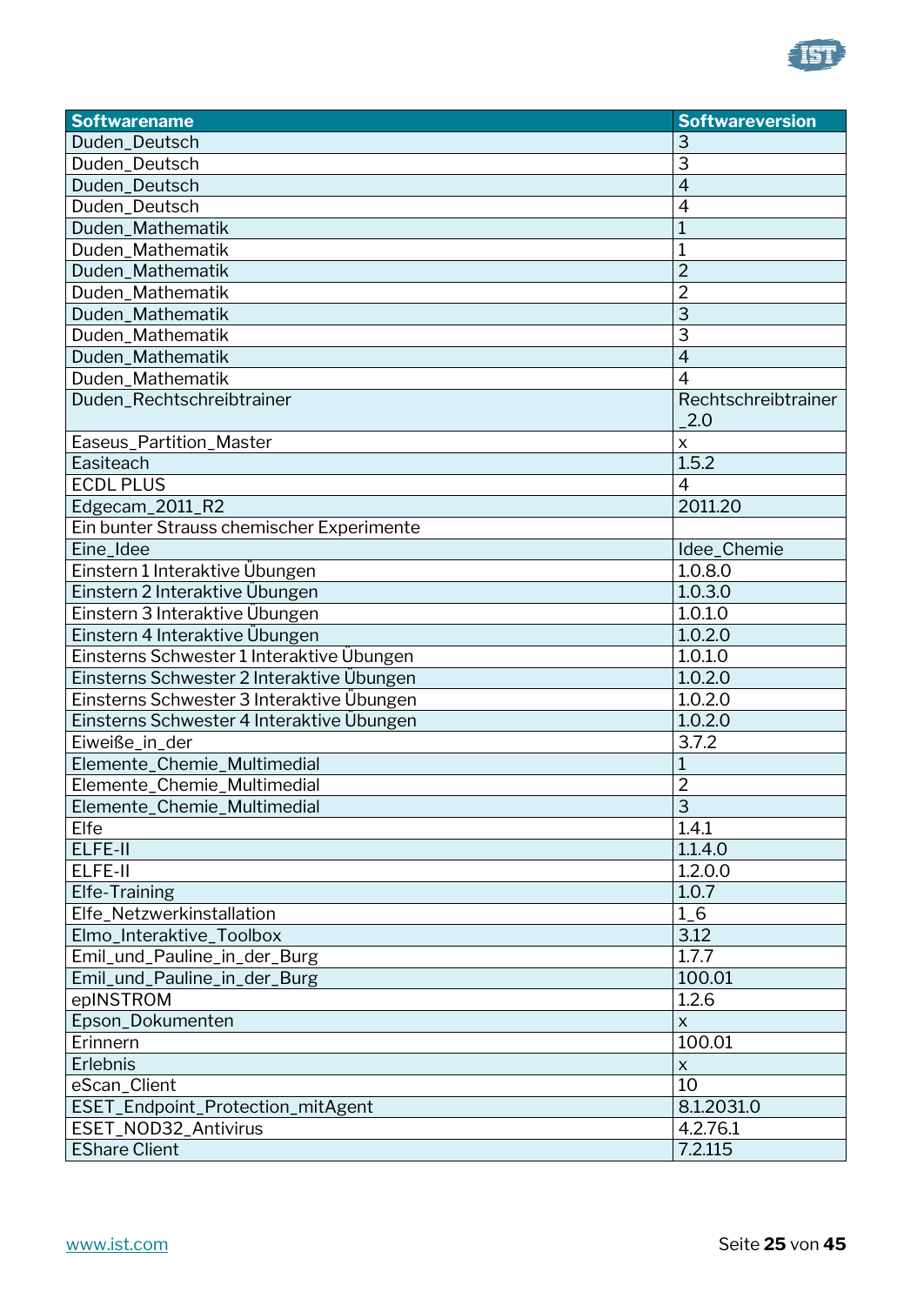

| <b>Softwarename</b>                                | <b>Softwareversion</b>    |
|----------------------------------------------------|---------------------------|
| <b>ETS</b>                                         | 5.7.2                     |
| <b>EVA2012</b>                                     | 14.0                      |
| Exkursion_im                                       | $\boldsymbol{\mathsf{X}}$ |
| Explorer_GLX                                       | GLX_Datalogger            |
| <b>EXSL-WOP</b>                                    | 12.134.22.14              |
| F_Prot                                             | X                         |
| F_Prot_LAN_SIG_Update                              | 6.0.0.9                   |
| Fara_und_Fu                                        | $\overline{2}$            |
| Fara_und_Fu                                        | und_Fu_1                  |
| Faronics_Insight_Student                           | 9.00.0060.9000            |
| Faronics_Insight_Teacher                           | 9.00.0060.9000            |
| FastStone_Capture                                  | 7.0                       |
| Fathom                                             | 2.03                      |
| Finale                                             | 2014                      |
| Firefox_7.0.1                                      | 7.0.1                     |
| Fit_durch                                          | 1997                      |
| Fit_in_Mathe_Klasse_4                              | Klasse_4_Dividieren       |
| FitinMathe1-4                                      | $\mathbf{1}$              |
| Flex_und_Flo                                       | 1                         |
| Flex_und_Flo                                       | $\overline{2}$            |
| Flex_und_Flo                                       | 3                         |
| Flex_und_Flo                                       | $\overline{4}$            |
| Flex_und_Flo_Netz                                  | 1                         |
| Flex_und_Flo_Netz                                  | $\overline{2}$            |
| Flex_und_Flo_Netz                                  | 3                         |
| Flex_und_Flo_Netz                                  | $\overline{4}$            |
| Flex_und_Flora                                     | $\overline{2}$            |
| Flex_und_Flora                                     | 3                         |
| Flex_und_Flora                                     | $\overline{4}$            |
| Flex_und_Flora_Netzwerkinstallation                | 3                         |
| Flex_und_Flora_Netzwerkinstallation                | $\overline{4}$            |
| <b>FlexiPDF</b>                                    | 2.07                      |
| FluidSIM5-P                                        | 5.5.0.12                  |
| FluidSIM_Eletrotechnik                             | 5.3s                      |
| FluidSIM_Hydraulik                                 | 5                         |
| <b>FluidSIM Pneumatik</b>                          | 5.3a                      |
| Foerdermaterialien_Mathematik_7                    | 8                         |
| Foerdermaterialien_Mathematik_Netzwerkinstallation | 7.8                       |
| Foerderplaner                                      | V <sub>2</sub>            |
| Forte 6 Basic                                      |                           |
| Forte 6 Premium                                    |                           |
| Forte Player 2                                     |                           |
| Forte_3                                            | 3_Basic                   |
| Forte_3                                            | 3_Premium                 |
| Forte_4                                            | 4_Basic                   |
| Forte_Premium                                      | 7                         |
| Francais_Interactif_Client                         | $\mathbf{1}$              |
| Francais_Interactif_Client                         | 1_Lehrer                  |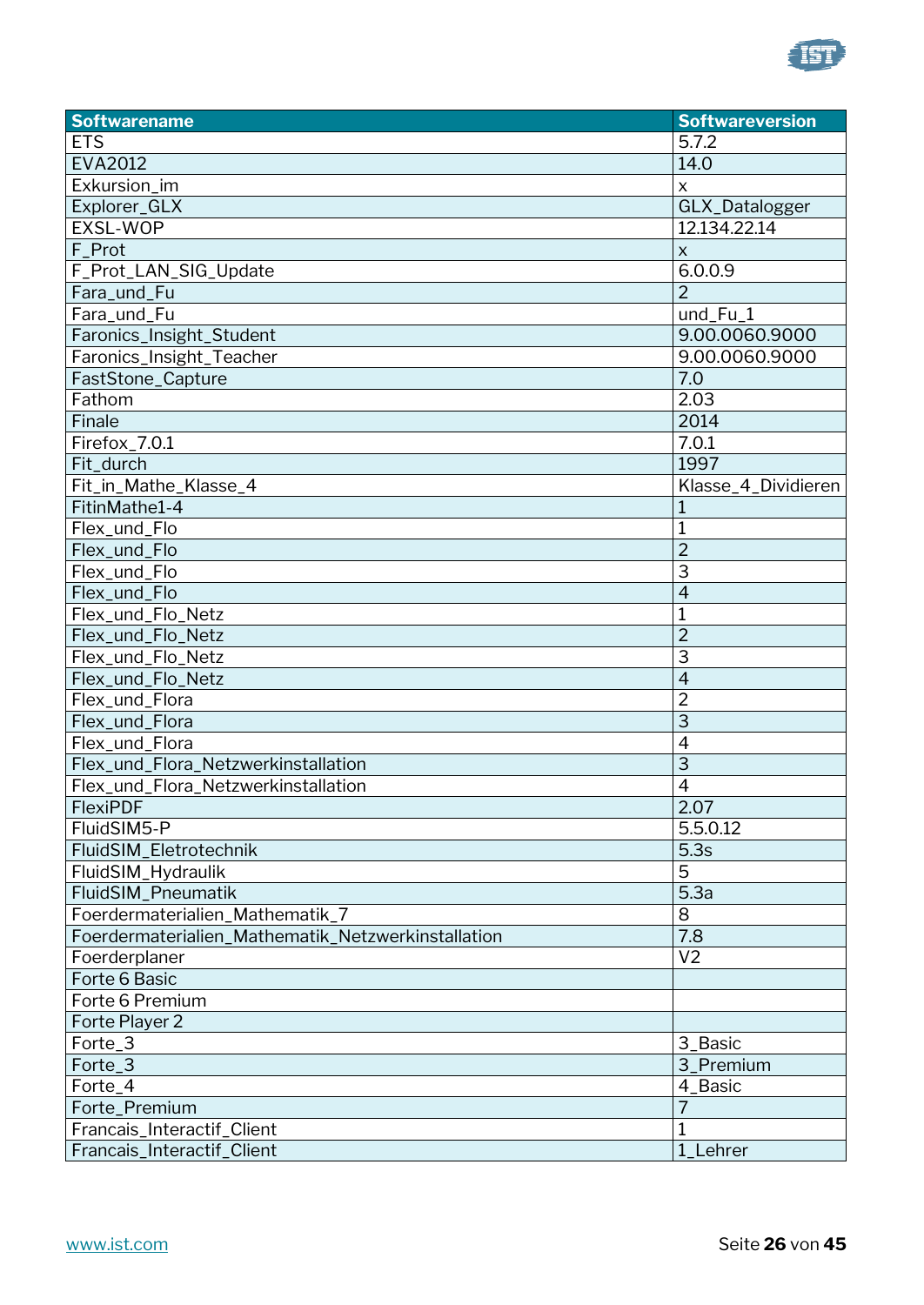

| <b>Softwarename</b>           | <b>Softwareversion</b> |
|-------------------------------|------------------------|
| Francais_Interactif_Client    | 2                      |
| FrontPage                     | 2002                   |
| Fuerst_Marigors_Rache_an_den  | $\pmb{\mathsf{X}}$     |
| Fuerst_Marigors_und_die       | $\times$               |
| FujitsuDeskUpdate             |                        |
| fx-Manager_PLUS_Subscription  | 02.10.0020.0000        |
| G21_Englisch_Band_Lehrer      |                        |
| G21_Englisch_Band_Lehrer      | 2                      |
| G21_Englisch_Band_Lehrer      | 3                      |
| G21_Englisch_Band_Lehrer      | $\overline{4}$         |
| G21_Englisch_Band_Schueler    | 1                      |
| G21_Englisch_Band_Schueler    | $\overline{2}$         |
| G21_Englisch_Band_Schueler    | 3                      |
| G21_Englisch_Band_Schueler    | $\overline{4}$         |
| G_Data_Client_AdminImage      | 1.0                    |
| <b>GDSWIN</b>                 | 1.4                    |
| Geographie_Trainer            | 4.0.32                 |
| Geokiste                      | 2.0                    |
| <b>Geschichte Transparent</b> | 1                      |
| <b>Geschichte Transparent</b> | $\overline{2}$         |
| <b>Geschichte Transparent</b> | 3                      |
| Geschichte_Das_Mittelalter    | 1.0                    |
| Green_Line                    | 5                      |
| Green_Line                    | 6                      |
| Groupwise                     | 14                     |
| <b>GUT</b>                    | 1                      |
| Haack_Weltatlas               | 1                      |
| Haack_Weltatlas               | 2010                   |
| hagercad_expert               | 4.4.1905.2907          |
| Handy_eine_Gefahr_fuers       | X                      |
| Hanna_Co_Plus                 | 1.1                    |
| Hawik                         | 100.01                 |
| Headlight_Workbook            | 1e                     |
| Heidenhain_DataPilot_CP       | 640                    |
| <b>HessGISS</b>               | 2017-2018              |
| <b>HessGISS</b>               | 2018-2019              |
| <b>HessGISS</b>               | 2020                   |
| HessGISS_2015                 |                        |
| HessGISS_2015                 | 2015_2016              |
| HessGISS_2016                 | 2017                   |
| HexeTrixiCD1                  | 1.0                    |
| HexeTrixiCD2                  | 1.0                    |
| Hitachi_Starboard             | 9.50                   |
| Hoeren_Sehen_Schreiben        |                        |
| Hottgenroth_Akademie          | Akademie_2013          |
| Hottgenroth_Akademie          | $\pmb{\times}$         |
| HOZ_Gebuehrenordnung          | 4.6                    |
| HS3_Hotelsoftware             | 2013                   |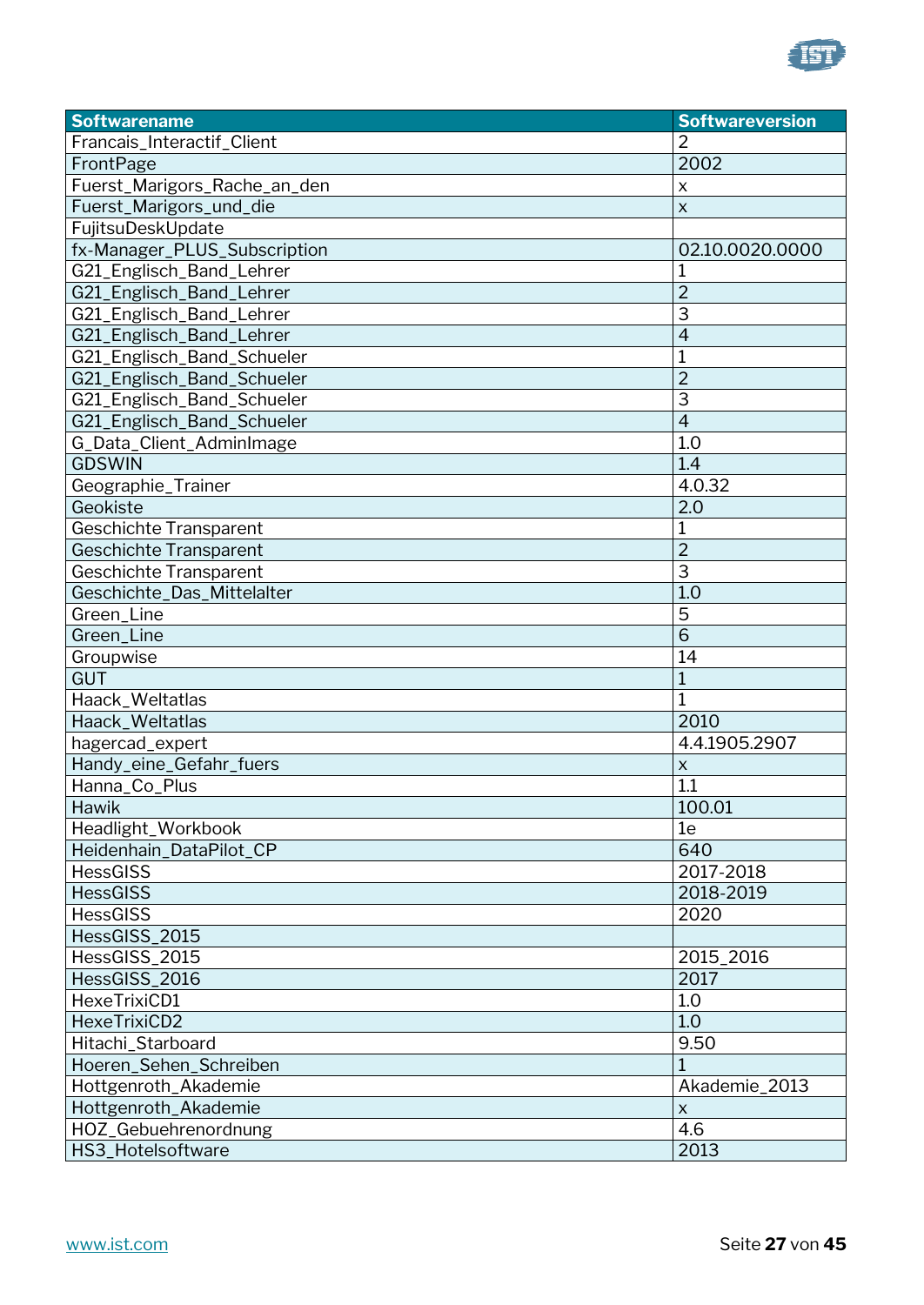

| <b>Softwarename</b>                                                                   | <b>Softwareversion</b>        |
|---------------------------------------------------------------------------------------|-------------------------------|
| Human_Resource_Machine                                                                | 1.0                           |
| Hunger_in_Afrika                                                                      | 2006                          |
| Hydrogen                                                                              | 1.0.1                         |
| IBM_SPSS                                                                              | 25.0.0.0                      |
| <b>IDS</b>                                                                            | 1.1                           |
| Impulse                                                                               | Physik                        |
| Insight_Student                                                                       | 8.00.3252.8000                |
| IntelliKey                                                                            | $\pmb{\times}$                |
| Interaktive_Wandkarte                                                                 | 1                             |
| Interaktive_Wandkarte                                                                 | $\mathsf{X}$                  |
| Interaktive_Wandkarte                                                                 | $\mathsf{x}$                  |
| <b>interTESS</b>                                                                      | 17.02.0001                    |
| <b>IrfanView</b>                                                                      | 4.30                          |
| ISA_Client_deinstallieren_neue                                                        | $\mathsf{x}$                  |
| <b>IST_INiS</b>                                                                       | 10.0.1025                     |
| <b>IST INIS</b>                                                                       | 10.0.1033                     |
| ITS_PLC_MHJ_EDITION                                                                   | 1.1.4                         |
| Jo_Jo_Sprachbuch_2                                                                    | 1.0.40                        |
| Karibu                                                                                | $\mathbf 1$                   |
| Karibu Foerder Forder-DVD 2 Version 1.0                                               | 1.0                           |
| Karibu Foerder Forder-DVD 3 Version 1.0                                               | 1.0                           |
| Karibu Foerder Forder-DVD 4 Version 1.0                                               | 1.0                           |
| Karibu Lehrermaterial zum Lesebuch Klasse 2 Version 1.0                               | 1.0                           |
| Karibu Lehrermaterial zum Lesebuch Klasse 3 Version 1.0                               | 1.0                           |
| Karibu Lehrermaterial zum Lesebuch Klasse 4 Version 1.0                               | 1.0                           |
| Karibu_Foerder_Forder-CD_2                                                            | 1.0                           |
| Karibu_Foerder_Forder-DVD_1                                                           | 1.0                           |
| Karibu_Foerder_Forder-DVD_3                                                           | 1.0                           |
| Karibu_Foerder_Forder-DVD_4                                                           | 1.0                           |
| Kennwort                                                                              | $\overline{4}$                |
| Klett                                                                                 | 8                             |
| Klett Labor Elektrizitätslehre 2                                                      | 8.0.0.187                     |
| Klett_Das_Zahlenbuch_1_DUA                                                            | 2.10.0.8                      |
| Klett_Das_Zahlenbuch_2_DUA                                                            | 2.10.0.6                      |
| Klett_Das_Zahlenbuch_3_DUA                                                            | 2.10.0.7                      |
| Klett_Das_Zahlenbuch_4_DUA                                                            | 2.10.0.11                     |
| Klett_Deutschfix                                                                      | 1                             |
| Klett_Digitaler_Unterrichtsassistent_Biologie_Natura                                  | $\overline{1}$                |
| Klett_Digitaler_Unterrichtsassistent_Mathematik_LS                                    | 5G8                           |
| Klett_Digitaler_Unterrichtsassistent_Mathematik_LS                                    | <b>6G8</b>                    |
| Klett_Digitaler_Unterrichtsassistent_Zebra_4_Arbeitshefte_Sprache_Lese<br>n-Schreiben | 1.0                           |
| Klett_Geschichte                                                                      | Geschichte_Antike             |
| Klett_Geschichte                                                                      | Geschichte_Mittelal           |
|                                                                                       | ter                           |
| Klett_Geschichte_19                                                                   | Geschichte_19_Jahr<br>hundert |
| Klett_Geschichtskarte_GER_1815-1945                                                   | 1.0                           |
|                                                                                       |                               |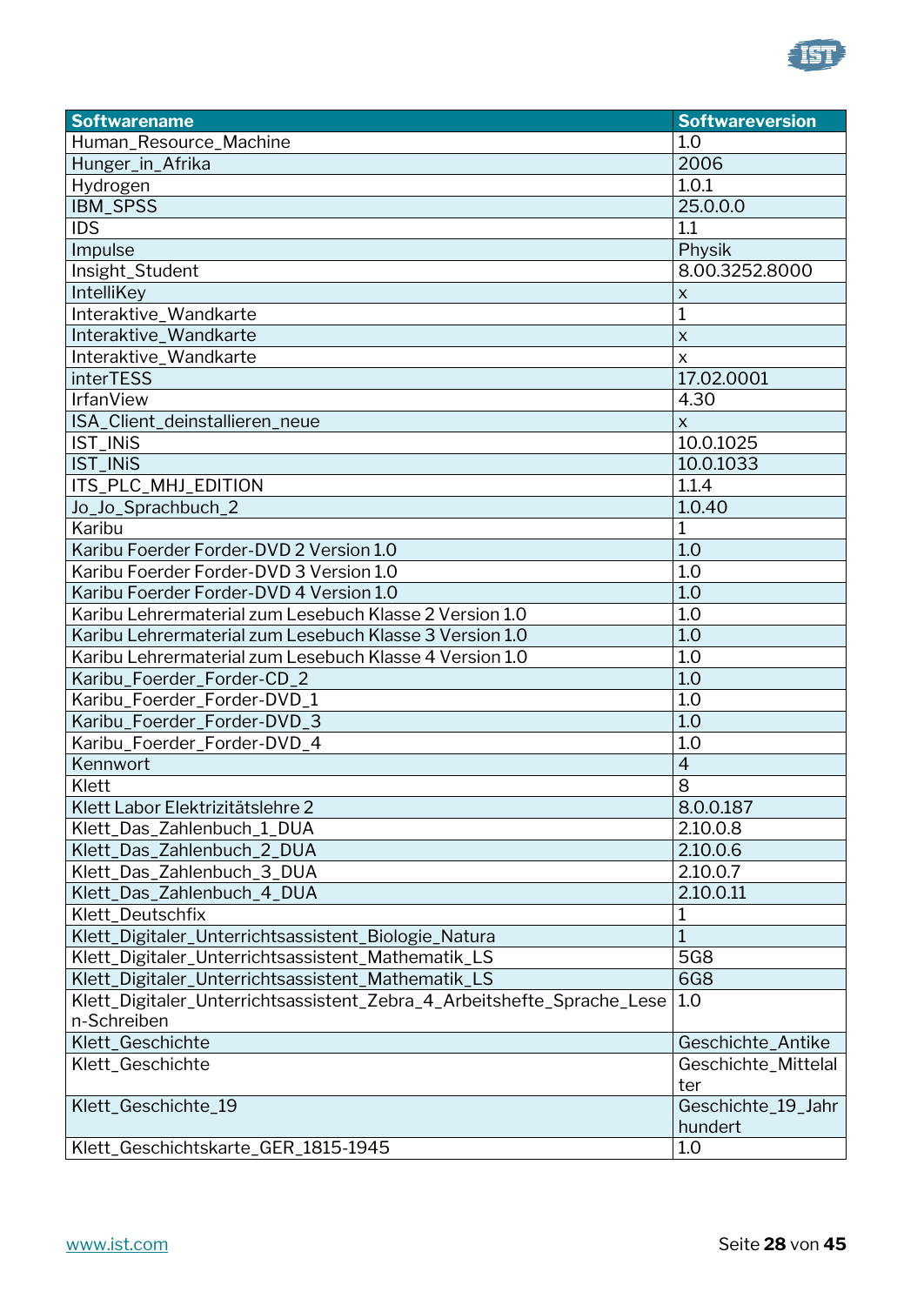

| <b>Softwarename</b>              | <b>Softwareversion</b> |
|----------------------------------|------------------------|
| Klett_Klassische                 | Genetik 1.0            |
| Klett_Mathetrainer               | 10                     |
| Klett_Mathetrainer               | 5                      |
| Klett Mathetrainer               | 6                      |
| Klett_Mathetrainer               | $\overline{7}$         |
| Klett_Mathetrainer               | 8                      |
| Klett_Mathetrainer               | 9                      |
| Klett_MatheTrainer_Klasse_10     | 1.0                    |
| Klett_Orange_Line                | 1                      |
| Klett_Orange_Line                | $\overline{2}$         |
| KlickTool_Literacy_AAC           | 1.0                    |
| Kompetenztest                    | Mathematik             |
| Langenscheidt_e                  | X                      |
| LaTeXDraw                        | 2.0.8                  |
| Lausch-Werkstatt                 | 1.0.4                  |
| Lausch_Werkstatt_Netzwerkversion | 1.0.2                  |
| LBSLernSoftware                  | 3.3                    |
| LD_Pakete                        | 1.0                    |
| LD_Pakete                        | 1.0                    |
| LEGO_Mindstorms                  | 1.1                    |
| LEGO_Mindstorms                  | 2.0                    |
| LEGO_Mindstorms                  | 2.1                    |
| Leichte_Sprache                  | 1.0                    |
| Lernwerkstatt                    | 10                     |
| Lernwerkstatt                    | 10.2                   |
| Lernwerkstatt                    | 5                      |
| Lernwerkstatt                    | $\overline{7}$         |
| Lernwerkstatt                    | 8                      |
| Lernwerkstatt                    | $\overline{9}$         |
| Lernwerkstatt                    | 9.5.10                 |
| Lernwerkstatt_mit_Datenablage    | 8_Datenablage_lok      |
|                                  | al                     |
| Lernwerkstatt_mit_Datenablage    | Sek1                   |
| Lernwerkstatt_Sek1_2020          | 1.0                    |
| Lernwerkstatt_Update             | 9.5                    |
| Lesehaus                         | 1.00                   |
| Leseschlau                       | 3.1                    |
| Lexware_Buchhalter               | 2011                   |
| Lexware_Financial_Office         | 2022                   |
| Lexware_Financial_Office_2020    | 2020                   |
| Lexware_Financial_Office_2021    | 2021                   |
| Lexware_Financial_Office_Pro     | 2010                   |
| Lexware_Financial_Office_Pro     | 2012                   |
| Lexware_Financial_Office_Pro     | 2016                   |
| Lexware_Financial_Office_Pro     | 2017                   |
| Lexware_Financial_Office_Pro     | 2018                   |
| Lexware_Financial_Office_Pro     | 2019                   |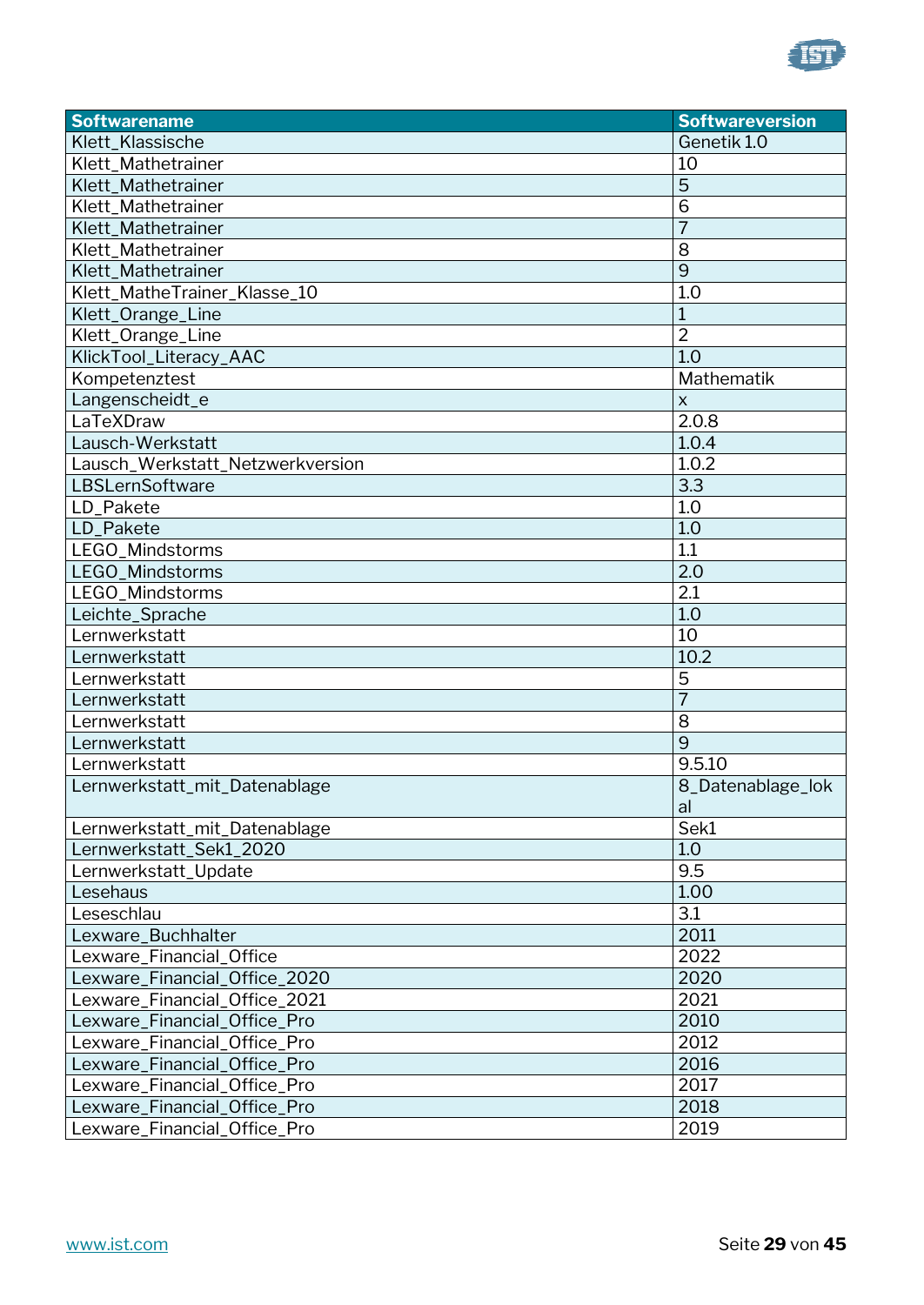

| <b>Softwarename</b>                  | <b>Softwareversion</b> |
|--------------------------------------|------------------------|
| Lexware_Financial_Office_Pro         | Finacial_Office_Pro    |
|                                      | 2014                   |
| Lexware_Financial_Office_Pro         | Finacial_Office_Pro    |
|                                      | 2015                   |
| Lexware_Kassenbuch                   | 100.01                 |
| LexwareFinancialOffice               | 2013                   |
| Lift                                 | 3                      |
| LightHouse                           | 1                      |
| LightHouse                           | $\overline{2}$         |
| ListXL                               |                        |
| Littera                              | 5.4.17                 |
| LitteraLM                            | 6.1.518                |
| LoCAD                                | 25                     |
| Loewenzahn_Ausgabe                   | 2015                   |
| Macromedia_Dreamweaver               | 8.0.0.2751             |
| Macromedia_Studio                    | Studio_8               |
| Macromedia_Studio_MX                 | 2004                   |
| Macromedia_Studio_MX                 | 2004                   |
| <b>MAGIX Samplitude Music Studio</b> | 24.0.0.36              |
| <b>MAGIX Video Deluxe</b>            | 20.0.1.73              |
| Magix_Fotos_auf_DVD_2013             | 2013_Deluxe            |
| Magix_Music_Maker                    | 2006                   |
| MAGIX_Music_Maker_Plus_Academic      | 25.1.2.80              |
| MAGIX_Music_Maker_Plus_Academic      | 25.1.2.80              |
| MAGIX_Music_Maker_Premium            | 24.0.032               |
| Magix_Musik_Maker_MX                 | Musik_Maker_MX_        |
|                                      | Premium                |
| Magix_Photo_Manager                  | Photo_Manager_10       |
| Magix_Video_Deluxe                   | Video_Deluxe_2013      |
| Magix_Video_Deluxe                   | Video_Deluxe_2015      |
| Magix_Video_Pro                      | Video_Pro_X4           |
| MAGIX_Video_Pro                      | X6                     |
| MAGIX_Video_Pro_X11                  | 17.0.1.22              |
| Magix_Web_Designer_MX8               | Web_Designer_MX        |
|                                      | 8_2013                 |
| Magix_Xara_Designer_Pro              | Xara_Designer_Pro      |
|                                      | 7                      |
| Malz++_Klassner_CAD                  | 2020.1.7.14            |
| MasterSolution_Suite_XL              | 12.60.0002             |
| MasterSolution_Suite_XL_12           | Lehrer                 |
| MasterSolution_Suite_XL_12           | Suite_XL_12_Schuel     |
|                                      | er                     |
| MasterSolution_Suite_XL_HC           | 12.60.0004             |
| <b>MasterTool</b>                    | 3.7                    |
| <b>MasterTool</b>                    | 3.7_Deinstall          |
| Mastertool_Schüler                   | 6.2                    |
| Mathe_mit_Maya_1                     | $1_{-}2$               |
| Mathe_mit_Maya_3                     | $3-4$                  |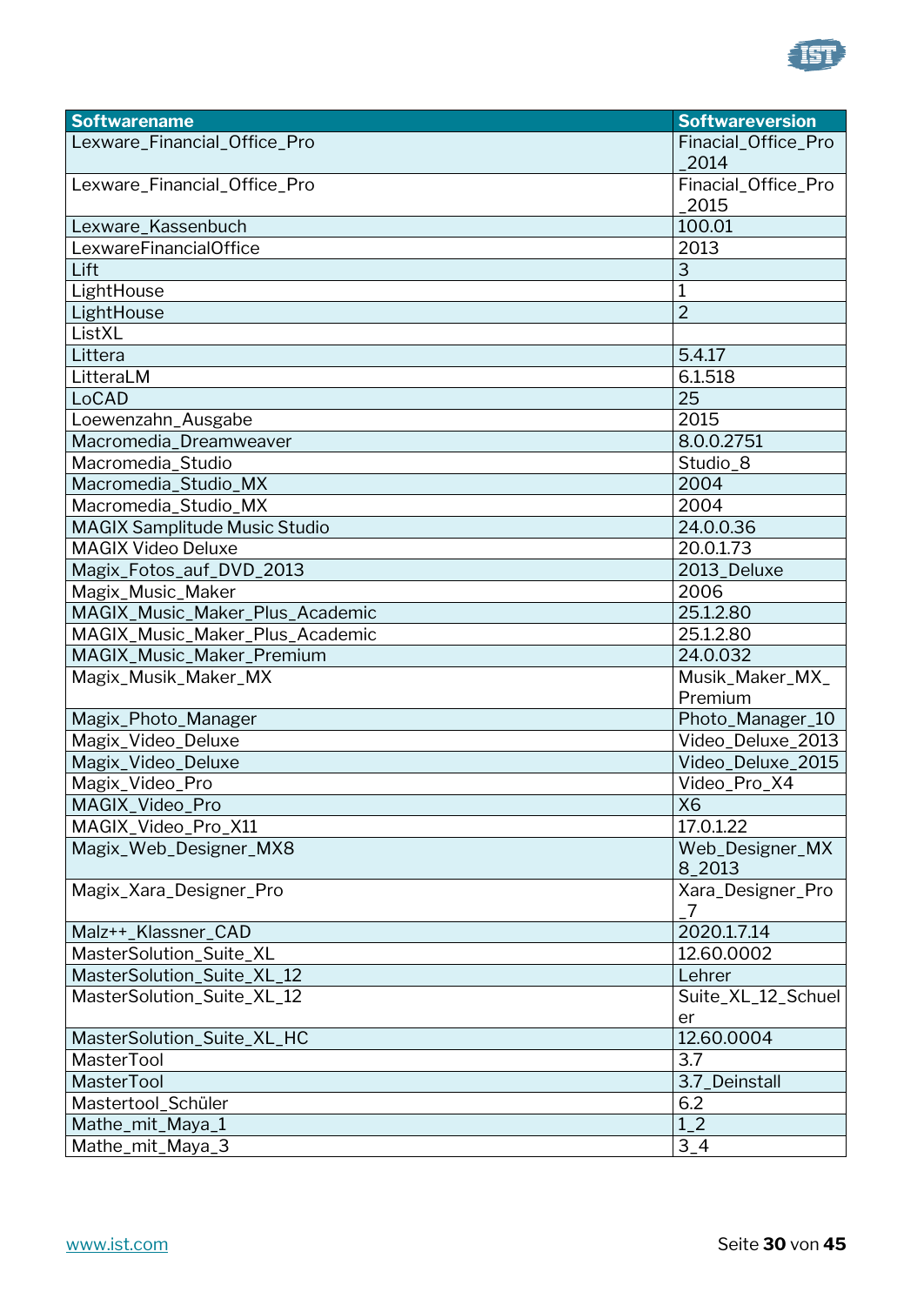

| <b>Softwarename</b>                  | <b>Softwareversion</b> |
|--------------------------------------|------------------------|
| <b>MATHEARBEIT</b>                   |                        |
| Mathearbeit_Plus                     | 2018                   |
| <b>MatheAss</b>                      | 8.2                    |
| <b>MatheAss</b>                      | 8.2                    |
| MatheBits_Dreisatz_Prozente          | 100.01                 |
| MatheBits_Terme_und                  | 100.01                 |
| Matheland_1                          | $1-2$                  |
| Matheland_3                          | $3-4$                  |
| Mathematik+                          | 10                     |
| Mathematik+                          | 5                      |
| Mathematik+                          | $\overline{6}$         |
| Mathematik+                          | 7                      |
| Mathematik+                          | 8                      |
| Mathematik+                          | 9                      |
| Mathematik_heute_Bruchrechnung       | Lehrer                 |
| Mathematik_heute_Bruchrechnung       | Schueler               |
| Mathematik_verstehen                 | $\mathsf X$            |
| Mathematikus1                        | $\overline{2.0}$       |
| Mathepilot                           | X                      |
| MathePower                           | 6.0                    |
| MathePower_Lobsien_Aufgabensammlung  | Lobsien_Aufgabens      |
|                                      | ammlung_2013           |
| MatheTiger                           |                        |
| MDesign_Client                       | 2016                   |
| MDL_Chime_2.6                        | 2.6_SP6                |
| MDL_ISIS_Draw                        | ISIS_Draw_2.5          |
| measure                              | 4.6.18.4               |
| Measure                              | 468                    |
| Measure_Dynamics                     | 1.4.0405               |
| Measure_Phywe                        | Phywe_1.4              |
| Mediator                             | 9                      |
| Mediator_7                           | 7_Professional         |
| Medienwerkstatt_Schriftarten         | Schriftarten_hinzuf    |
|                                      | uegen                  |
| Medistar                             | 4.0                    |
| MegaCAD                              | 2016                   |
| MegaCAD_3D_SV                        | 2011                   |
| MegaCAD_Ausbildungsversion           | 2019                   |
| Meine Anlauttabelle für den Computer | 1.00.000               |
| Melfa                                | 1.0                    |
| MetaSearch                           | 8.0.2                  |
| Microsoft_Access                     | 2016                   |
| Microsoft_Access                     | Access_2010            |
| Microsoft_Dynamics_NAV_Client        | 2009SP1                |
| Microsoft_Encarta                    | 2002                   |
| Microsoft_Office                     | 2019                   |
| Microsoft_Office                     | Office_2007            |
| Microsoft_Office                     | <b>XP</b>              |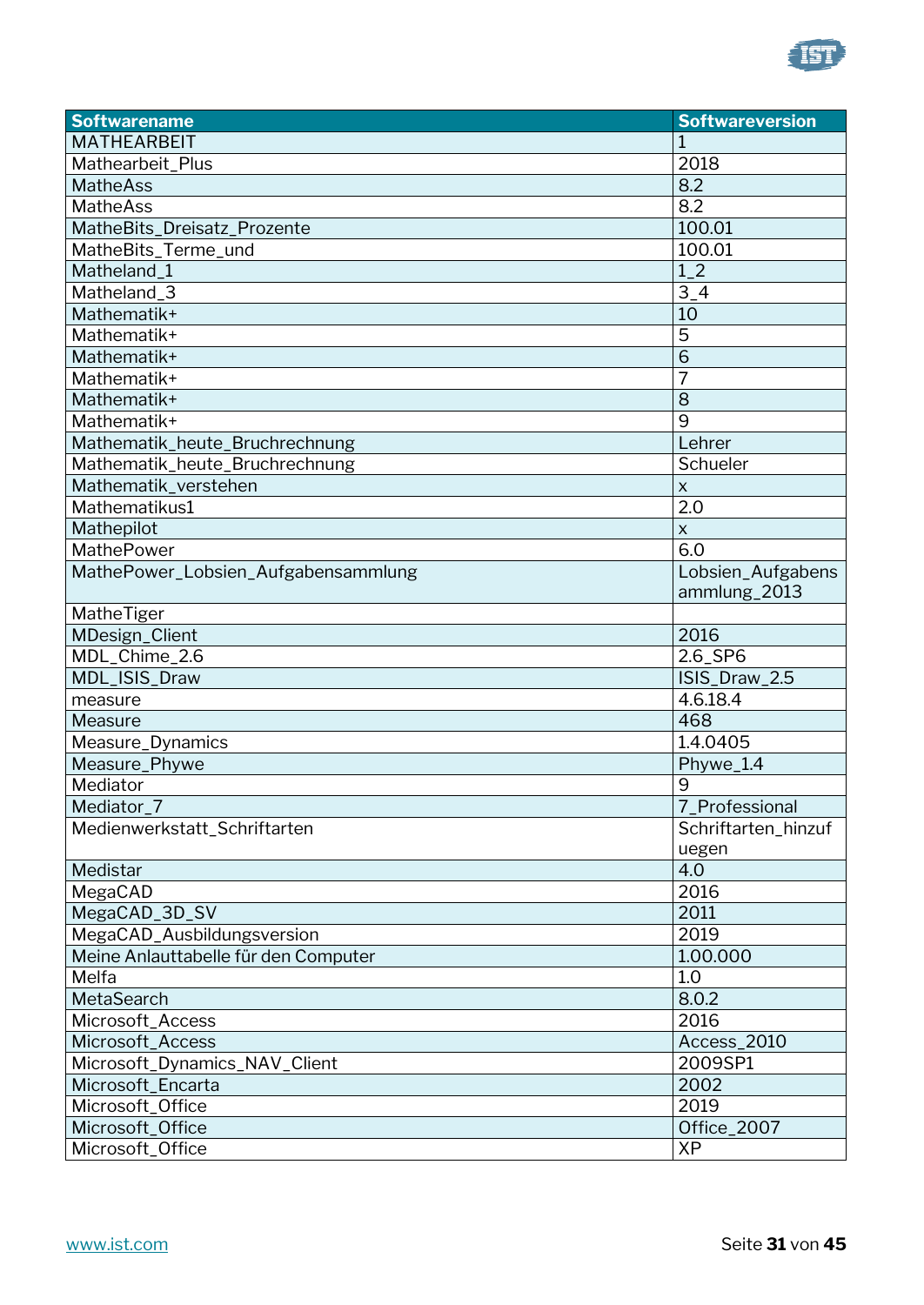

| <b>Softwarename</b>                     | <b>Softwareversion</b> |
|-----------------------------------------|------------------------|
| Microsoft_Office365                     | All                    |
| Microsoft_Office_2010                   | 2010                   |
| Microsoft_Office_2010                   | Office_2010_aktivie    |
|                                         | ren                    |
| Microsoft_Office_Plus_Pro               | 2016                   |
| Microsoft_Office_Pro                    | 2000                   |
| Microsoft_Office_PRO_2007               | 2007                   |
| Microsoft_Office_PRO_2010               | 2010                   |
| Microsoft_Office_Professional           | 2003                   |
| Microsoft_Office_Professional_Plus      | 2013                   |
| Microsoft_Office_Professional_Plus      | Professional_Plus_2    |
|                                         | 013                    |
| Microsoft_Office_Professional_Plus_2010 | SP <sub>1</sub>        |
| Microsoft_Office_Professional_Plus_2013 | Office_Professional    |
|                                         | Plus_2013_x86          |
| Microsoft_Office_Project                | 2003                   |
| Microsoft_Office_Project_Professional   | 2007                   |
| Microsoft_Office_Proofing_Tools         | 2016                   |
| Microsoft_Office_SP1                    | 2007                   |
| Microsoft_Office_SP1                    | 2007                   |
| Microsoft_Office_Standard               | 2010                   |
| Microsoft_Office_Standard               | 2013                   |
| Microsoft_Office_Standard               | 2016                   |
| Microsoft_Office_Visio_Standard         | 2007                   |
| Microsoft_Project                       | 2013                   |
| Microsoft_Project                       | 2016                   |
| Microsoft_Project                       | Project_2003           |
| Microsoft_Project                       | Project_2010           |
| Microsoft_Teams                         | 1.4.00.8872            |
| Microsoft_Visio                         | 2010                   |
| Microsoft_Visio                         | 2016                   |
| Microsoft_Visio                         | <b>Visio_2007</b>      |
| Microsoft_Visual_Studio_Enterprise      | 2015                   |
| Microsoft_Visual_Studio_Ultimate        | 2010                   |
| Microsoft_Visual_Studio_Ultimate        | 2012                   |
| Microsoft Word                          | 2013                   |
| MicrosoftDynamicsNAV                    | 2009SP1                |
| MicrosoftOffice                         | 2003SP2                |
| MikroSIM                                | 2000                   |
| Mindjet_MindManager                     | 8.0.211                |
| MindManager                             | 15.1.173               |
| MindManager                             | $\overline{7}$         |
| MindManager_22                          | 22.1.234.0             |
| Mindview                                | 5.0.180                |
| Moebius                                 | 3.10                   |
| Motic                                   | Educator               |
| Motic_Images_Plus                       | 2.0                    |
| Motic_Play                              | $Play_1.2$             |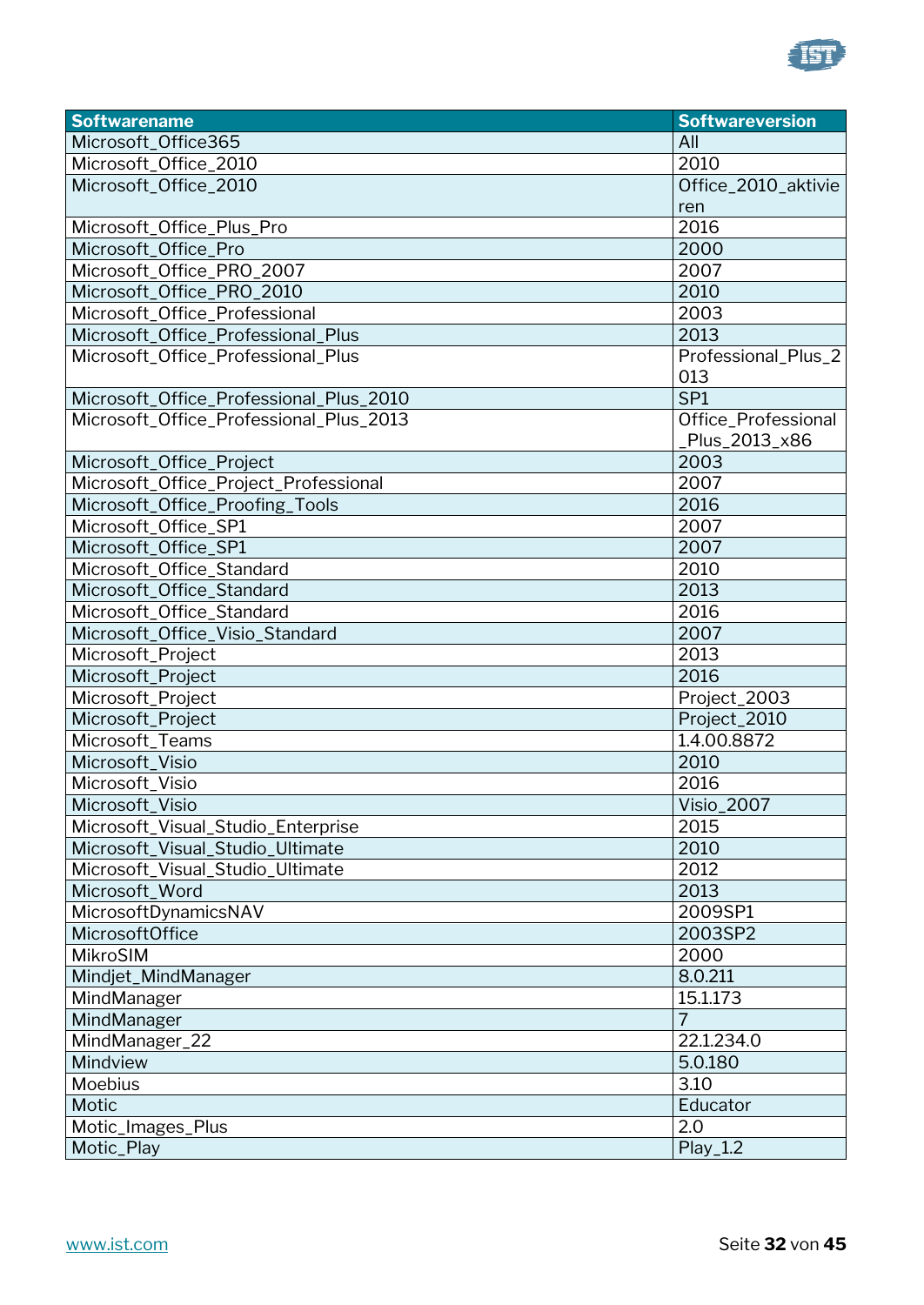

| <b>Softwarename</b>                       | <b>Softwareversion</b>   |
|-------------------------------------------|--------------------------|
| MovieMaster                               | 1.3                      |
| <b>MSTEX</b>                              | 12.0                     |
| <b>MTS</b>                                | 2012                     |
| MTS_CNC-System                            | 8.0                      |
| MTS_CNC-System                            | 9.0                      |
| MTS_CNC_System                            | 8.0                      |
| Multidingsda                              | 2.0.2                    |
| Multimedia_Sprachtrainer_Spanisch         | $\pmb{\times}$           |
| Multimedia_Sprachtrainer_Spanisch         | $\pmb{\times}$           |
| <b>MultiSIM</b>                           | 2001                     |
| Multitext_03                              | 03_2013                  |
| Multitext_05                              | 2017                     |
| Multitext_05                              | 2017                     |
| MusiX_Kursbuch_Netzwerk                   |                          |
| MusiX_Kursbuch_Netzwerk                   | 3                        |
| MusiX Netzwerkinstallation                | $\overline{2}$           |
| MyBookMachine                             | 2.5.3.2                  |
| MyTextMachineDesktopApplication           | 1.1.2.9                  |
| National_Instruments_Circuit_Design_Suite | 10.0.1                   |
| Naturgewalten                             | 1.0                      |
| nc_cad                                    | 7.5                      |
| <b>NCCAD</b>                              | 8.0                      |
| nccad                                     | 9.29.65.58               |
| NotePerformer                             | 1.4.2c                   |
| Notting_Hill_Gate                         | 1                        |
| Notting_Hill_Gate                         | 9                        |
| Nährwertprogramm                          | X                        |
| Orange_Line                               | $\overline{1}$           |
| Orange_Line                               | $\overline{2}$           |
| Orange_Line                               | $\overline{3}$           |
| Orange_Line                               | 3                        |
| Orange_Line                               | $\overline{\mathcal{L}}$ |
| Orange_Line                               | 5                        |
| Orange_Line_Erweiterungskurs              | 5                        |
| Orange_Line_Erweiterungskurs              | $\overline{6}$           |
| Orange_Line_Grundkurs                     | 6                        |
| Oriolus_Deutsch                           | 43.3                     |
| Oriolus_Deutsch                           | Grundschule              |
| Oriolus_Deutsch_5-6                       | Deutsch_5-6_42.5         |
| Oriolus_Deutsch_7-9                       | Deutsch_7-9_42.5         |
| Oriolus_Deutsch_als_Sprache_lernen        | 49.1                     |
| Oriolus_Deutsch_Grundschule_DVD           | Deutsch_Grundschu        |
|                                           | le_DVD_42.08             |
| Oriolus_Deutsch_Grundschule_DVD_40        | Deutsch_Grundschu        |
|                                           | le_DVD_40_7              |
| Oriolus_Deutsch_Klasse_5                  | Klasse 5-6               |
| Oriolus_Deutsch_Klasse_5_6_DVD            | Deutsch_Klasse_5_        |
|                                           | 6_DVD_43.3               |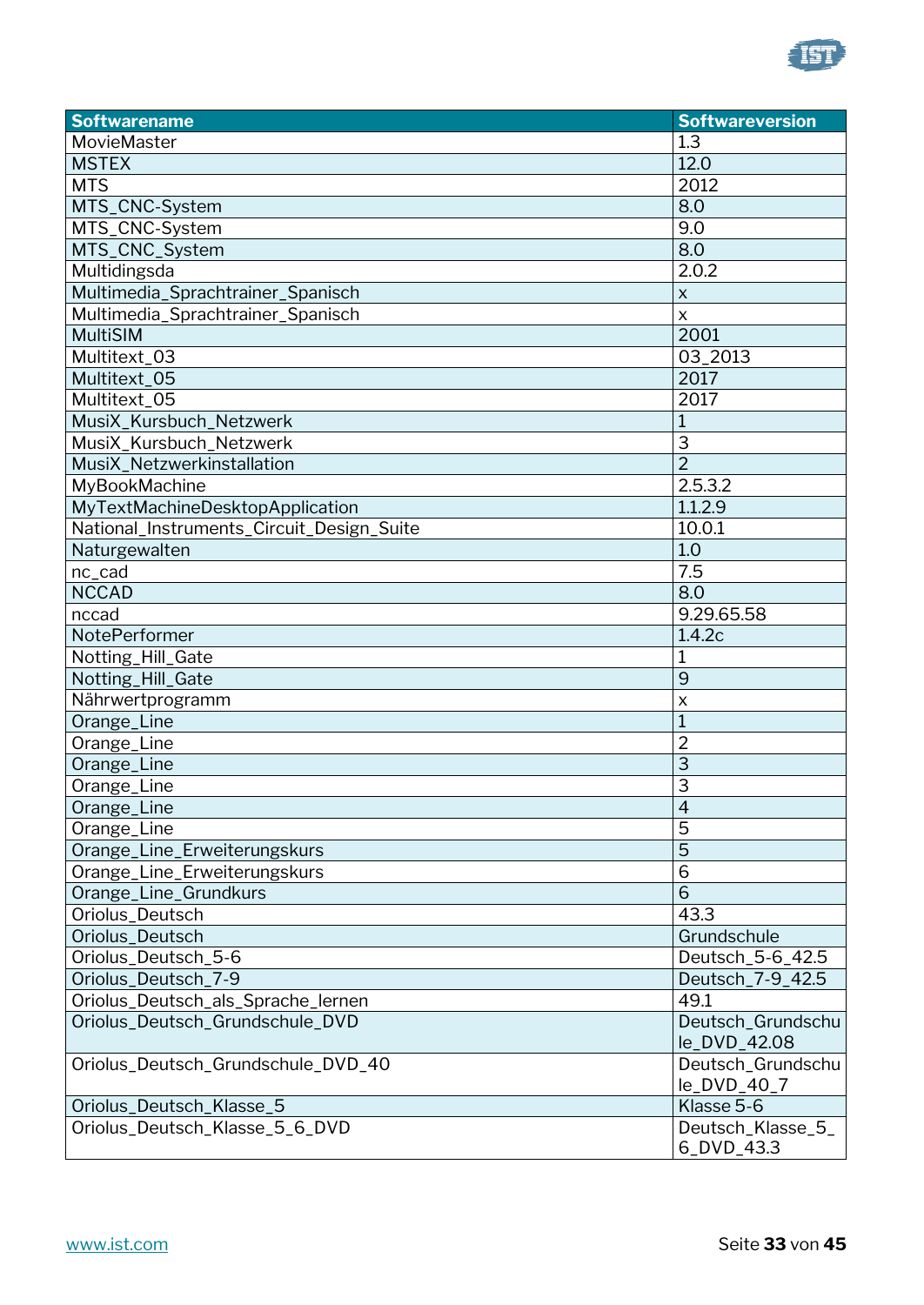

| <b>Softwarename</b>                       | <b>Softwareversion</b>                          |
|-------------------------------------------|-------------------------------------------------|
| Oriolus_Deutsch_Klasse_5_6_DVD_40         | Deutsch_Klasse_5_                               |
|                                           | 6_DVD_40_7                                      |
| Oriolus_Deutsch_Klasse_7                  | $7-9$                                           |
| Oriolus_Deutsch_Klasse_7_9_DVD_40         | Deutsch_Klasse_7_<br>9_DVD_40_7                 |
| Oriolus_Englisch_Grundschule_Intensiv_DVD | Englisch_Grundsch<br>ule_Intensiv_DVD_4<br>1.03 |
| Oriolus_Englisch_Grundschule_Intensiv_DVD | Englisch_Grundsch<br>ule_Intensiv_DVD_4<br>2.08 |
| Oriolus_Englisch_Grundschule_Standard_DVD | Englisch_Grundsch<br>ule_Standard_DVD_<br>41.03 |
| Oriolus_Englisch_Grundschule_Standard_DVD | Englisch_Grundsch<br>ule_Standard_DVD_<br>42.08 |
| Oriolus_Englisch_GS_DVD                   | Englisch_GS_DVD_<br>43.3                        |
| Oriolus_Komplett_DVD                      | 52                                              |
| Oriolus_Lernprogramme_Deutsch_5_und       | 6                                               |
| Oriolus_Lernprogramme_Grundschule         | 47.3                                            |
| Oriolus_Lernprogramme_Mathematik_5_und    | 6                                               |
| Oriolus_Mathe_5-6                         | Mathe_5-6_42.5                                  |
| Oriolus_Mathe_7-9                         | Mathe_7-9_42.5                                  |
| Oriolus_Mathe_Klasse_5                    | 2012                                            |
| Oriolus_Mathe_Klasse_7                    | $7-9$                                           |
| Oriolus_Mathematik                        | 43.3                                            |
| Oriolus_Mathematik                        | Grundschule                                     |
| Oriolus_Mathematik_Grundschule_DVD        | Mathematik_Grund<br>schule_DVD_42.08            |
| Oriolus_Mathematik_Grundschule_DVD_40     | Mathematik_Grund<br>schule_DVD_40_7             |
| Oriolus_Mathematik_Klasse_5_6_DVD         | Mathematik_Klasse<br>5_6_DVD_43.3               |
| Oriolus_Mathematik_Klasse_5_6_DVD_40      | Mathematik_Klasse<br>5_6_DVD_40_7               |
| Oriolus_Mathematik_Klasse_7_9_DVD_40      | Mathematik_Klasse<br>7_9_DVD_40_7               |
| Pablo                                     | 1.2                                             |
| paedalogics_Anlautschrift                 | 1.0                                             |
| Paint_Shop_Pro                            | $\overline{7}$                                  |
| Paint_Shop_Pro                            | Pro_8                                           |
| paLABra_pro                               | 2.2                                             |
| Pamina                                    | 17                                              |
| PASCO_Capstone                            | 1.4.0.4                                         |
| Pasco_Capstone                            | 2.1.1.1                                         |
| Pasco_Messsoftware_Datastudio             | Messsoftware_Data<br>studio_1.9.8.10            |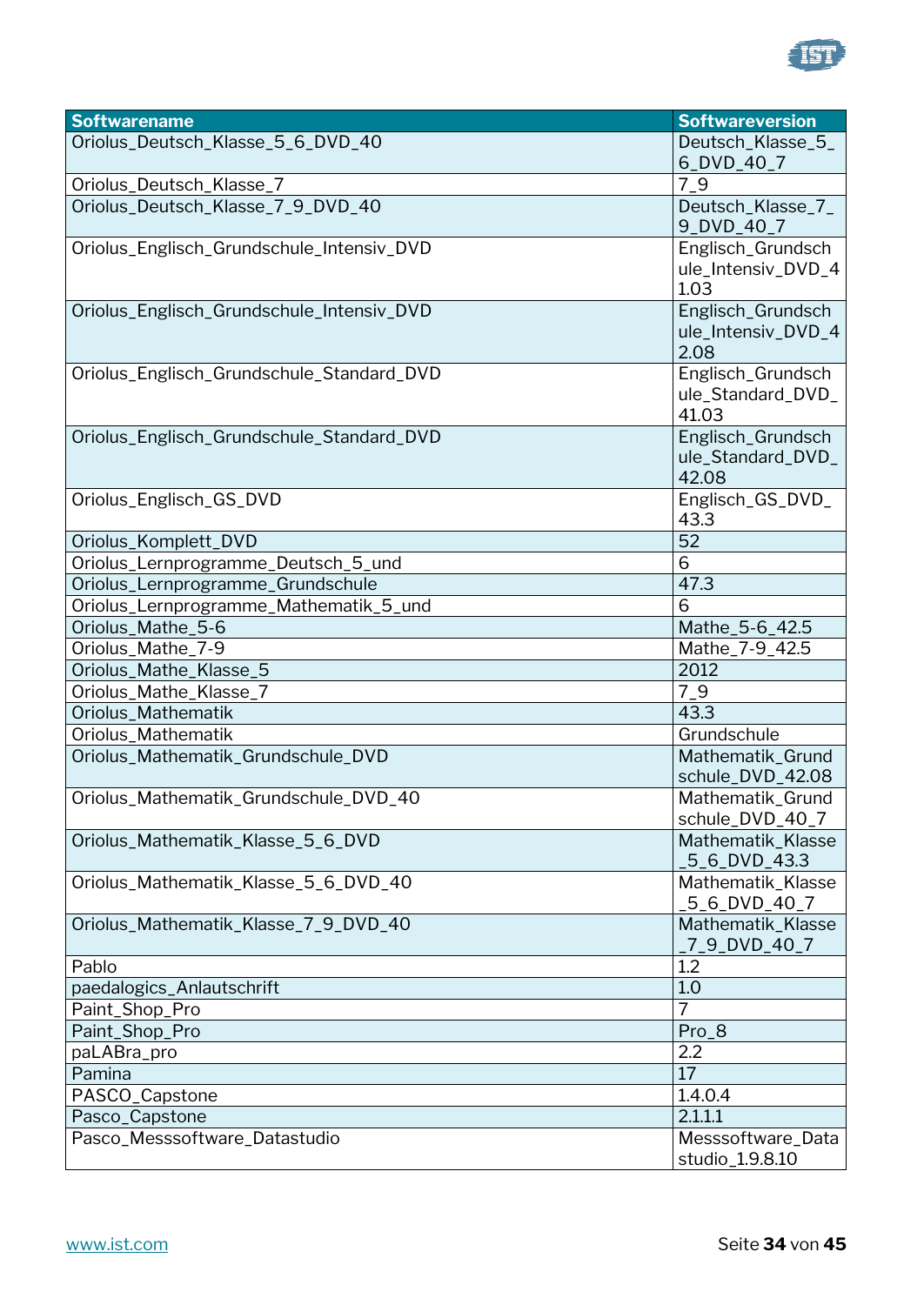

| <b>Softwarename</b>                  | <b>Softwareversion</b> |
|--------------------------------------|------------------------|
| PC-Trainer_Metall                    | Metall_1.0             |
| PC_Bibiliothek                       | 3.0                    |
| PDF-XChange_Editor                   | 8.0.341.0              |
| PDF_OwnerGuard                       | OwnerGuard_Licen       |
|                                      | ceManager              |
| Pfadfinder                           | 2.0                    |
| pGina_Schüler                        | 3.1.8.0                |
| Phonak                               | 7.0.51468              |
| Physismart                           | 1.20                   |
| PhysProf_XXL                         | <b>XXL_1.0</b>         |
| Phywe                                | 14.08                  |
| Phywe                                | Intertess              |
| Pinnacle_Studio                      | 14.0.0.7255            |
| Pinnacle_Studio                      | 17.0.0.127             |
| Pinnacle_Studio                      | 19.0.0                 |
| Pinnacle_Studio_Dazzle               | 1.0                    |
| Pinnacle_Studio_Patch                | 19.1.2                 |
| Pinnacle_Studio_Ultimate             | 18.0.0                 |
| Pinnacle_Studio_Ultimate             | 7                      |
| Ponky_Grundschule_1                  | 2.00                   |
| Ponky_Grundschule_2                  | 2.00                   |
| Ponky_Grundschule_3                  | 2.00                   |
| <b>PONS</b>                          | CD7                    |
| Power                                | 1.0                    |
| Praxis_Sprache                       | 100.01                 |
| Praxis_Sprache                       | 14                     |
| Praxis_Sprache                       | 5                      |
| Praxis_Sprache                       | 6                      |
| Praxis_Sprache                       | $\pmb{\times}$         |
| Praxis_Sprache                       | $\pmb{\times}$         |
| PriMus 1.1 (Build 11807) 1.1.0.11807 |                        |
| PriMus SE 1.1.0.11807                |                        |
| Primus_Publisher                     | 1.1.0.11346            |
| Primus_SE                            | 1.1                    |
| Primus_SE                            | 1.1.0.11346            |
| PTC_Creo                             | 3.0                    |
| Puschi                               | 1.0                    |
| Pusteblume_Deutsch_3                 | 1.0                    |
| Pusteblume_Deutsch_4                 | 1.0                    |
| Pusteblume_lokal                     | $\overline{2}$         |
| Pusteblume lokal                     | 3                      |
| Pusteblume_Netzwerkinstallation      | $\overline{2}$         |
| Pusteblume_Netzwerkinstallation      | 3                      |
| Pusteblume_Netzwerkinstallation      | $\overline{4}$         |
| Pusteblume_Sachunterricht_1-2        | 1.0                    |
| Pusteblume_Sachunterricht_3-4        | 1.0                    |
| <b>PYTHA</b>                         | 22                     |
| <b>PYTHA</b>                         | 23                     |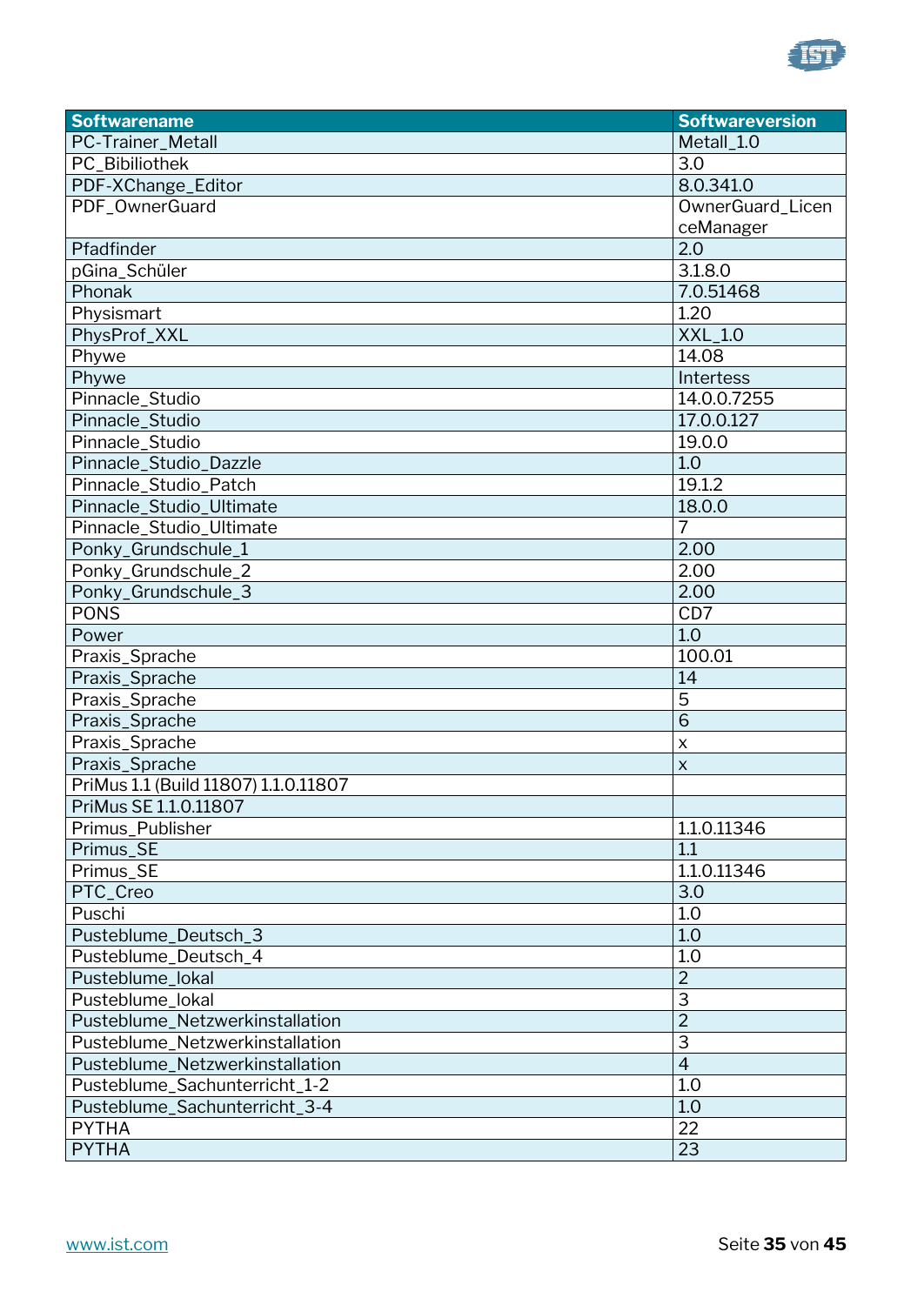

| <b>Softwarename</b>                                   | <b>Softwareversion</b> |
|-------------------------------------------------------|------------------------|
| PythaVorschauicons                                    | 23.2017.0214.1240      |
| Q_Das_ME                                              | 8                      |
| QCAD                                                  | 3.0                    |
| <b>QuarkXPress</b>                                    | 10                     |
| QuePasa                                               | $\mathbf 1$            |
| QuePasa                                               | $\overline{2}$         |
| Quicken                                               | 2014                   |
| Quicken_2014                                          | 2014 ML                |
| R-Plot                                                | 1.7.0.0                |
| Rechenblatt                                           |                        |
| Red_Line                                              | 5                      |
| Red_Line                                              | $\overline{6}$         |
| Religiopolis                                          | 10.0                   |
| Renesas                                               |                        |
| <b>REXprint</b>                                       | 4.4.0                  |
| Richtig_so                                            | $\overline{1}$         |
| RM_Easiteach_Next_Generation                          | 1.6.8941               |
| Robo                                                  | Pro 3.1.3              |
| Sage_New_Classic                                      | 2016                   |
| Sally 3 - Englisch ab Klasse 3 Interaktive Übungen SL | 1.1.1.0                |
| Schlag_auf_Schau_nach_Netzwerkversion                 | 1.0                    |
| <b>Schnitt Profit Modular</b>                         | V9                     |
| Schnitt_Profit_Modular                                | 10.01                  |
| Schreib_und_Leselabor                                 | 3                      |
| Schreiblabor                                          | 2.0                    |
| Schreiblabor                                          | 2.03                   |
| SchreibundLeselabor_Netzwerkinstallation              | 3.0.3                  |
| Schulware GbR                                         | GbR_Mathetrainer       |
| SEE_ELECTRICAL_V8R2_SP5                               | 8.2.5.1                |
| Selection                                             |                        |
| <b>SEMA</b>                                           | 17.2                   |
| Sibelius                                              | 19.5.0.1469            |
| <b>Sibelius</b>                                       | 7.5                    |
| Siemens LOGO!Soft Comfort                             | 8.3.0.26               |
| Siemens_Automation_License_Manager                    | 6.0                    |
| Siemens_LogoSoft                                      | 7.1                    |
| Siemens_S7_PLCSIM_V                                   | 15.0                   |
| Siemens_S7_PLCSIM_V                                   | 17.0                   |
| Siemens_Step7                                         | 05.07.0000             |
| Siemens_TIA_Portal_V                                  | 14                     |
| Siemens_TIA_Portal_V                                  | 15                     |
| Siemens_TIA_Portal_V                                  | 17                     |
| Signia_Connexx                                        | 9.2.15.1143            |
| SimHeart                                              | 2.2.0180               |
| SimMuscle                                             | 2.2.0580               |
| SimNerv                                               | $\overline{2}$         |
| SimNerv                                               | 2.2.0680               |
| SimNeuron                                             | 2.5.0110               |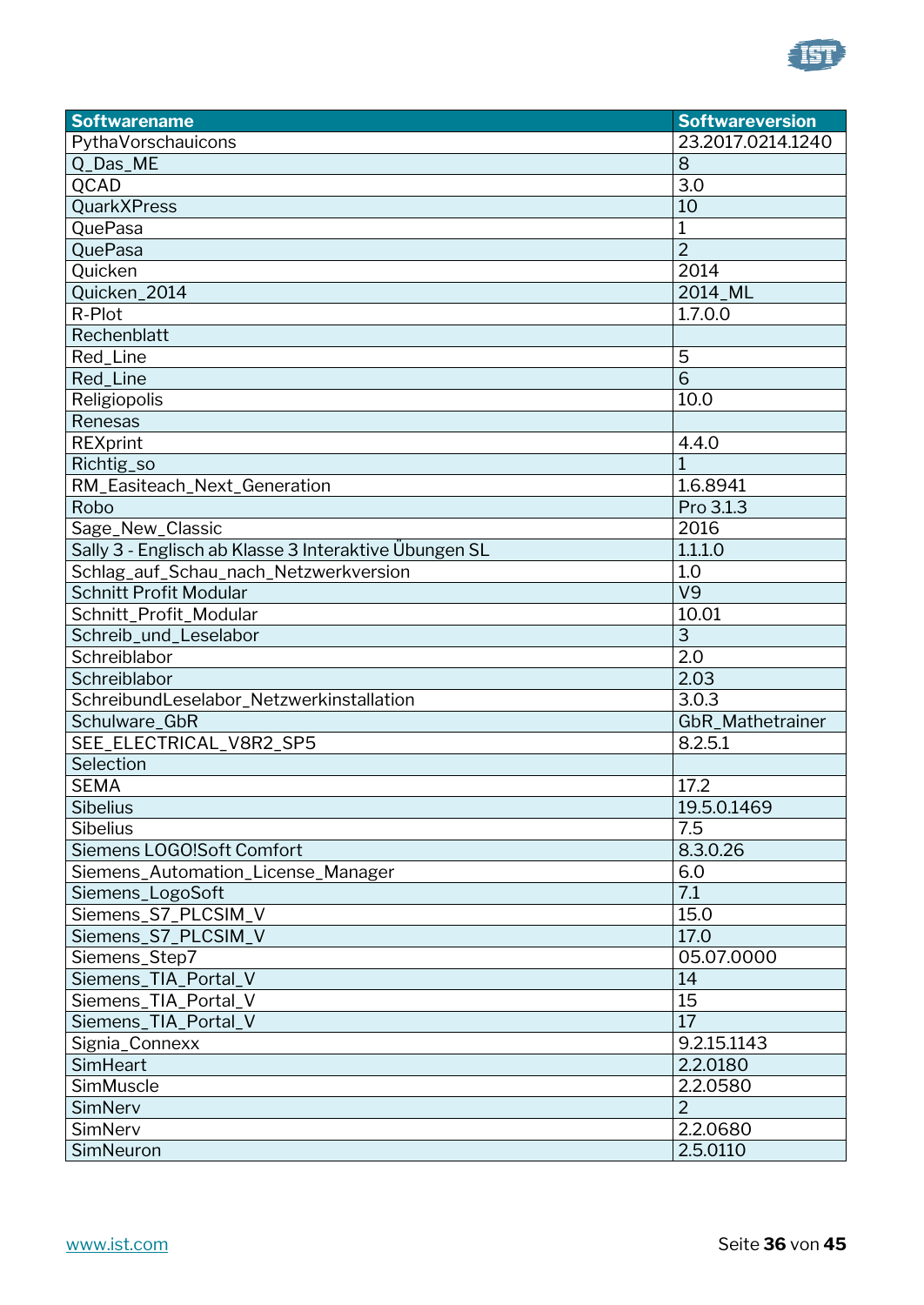

| <b>Softwarename</b>                              | <b>Softwareversion</b> |
|--------------------------------------------------|------------------------|
| SimVessel                                        | 2.0.0200               |
| Siquando_Pro                                     | 2.0.0.1030             |
| SiSyAVR                                          | 3.10                   |
| SiSyTreiber                                      |                        |
| Sketchpad                                        | 9.0                    |
| Sketchup_Pro                                     | 16.1.1450              |
| Smart_Classroom                                  | 2011                   |
| Smart_DC                                         | 450                    |
| SMART_Education                                  | 11.4                   |
| SMART_Gallery                                    | 10.8                   |
| SMART_Notebook                                   | 10.6                   |
| SMART_Notebook                                   | 20.0.6017.1            |
| Smart_Notebook_Interactive_Viewer                | 9.5.126.5              |
| Smart_Technologies                               | 11.3                   |
| Smart_Technologies_Gallery                       | Technologies_Galle     |
|                                                  | ry_2012                |
| Smile_general                                    | 2017                   |
| Smile_general                                    | 3.1.8.0                |
| Softmaker_Office                                 | 2016                   |
| SoftMaker_Office                                 | 2018                   |
| Solid_Edge_ST6                                   | 106.00.00.100          |
| SolidCam                                         | 2012                   |
| SolidCam                                         | 2014                   |
| SolidCAM_2011                                    | 2011_SP8               |
| Solidworks                                       | 2012 SP4               |
| Solidworks                                       | 2013                   |
| Solidworks_2019_x64_SP05                         | 27.5.0.72              |
| Sparkol_VideoScribe                              | 3.7.3623               |
| Spectrum                                         | 5                      |
| Spirit                                           | 2017                   |
| Spirit_2012                                      | 2012_Pro               |
| Sprache entdecken                                | 1.0                    |
| Sprachfreunde                                    | $\overline{2}$         |
| Sprachfreunde                                    | 3                      |
| Sprachfreunde                                    | $\overline{4}$         |
| SPSVISU                                          | $\overline{4}$         |
| Steuer_Office_Professional                       | 8.2                    |
| Steuer_Office_Professional_Netzwerk_Installation | 13.3.0.0               |
| Steuerungstechnische Kompaktmodelle fuer S7      |                        |
| Steuerungstechnische Kompaktmodelle fuer WinSPS  |                        |
| Syllabo                                          | 3                      |
| SYMplus_plusCARE_Drehen                          | 55.55.0000             |
| SYMplus_plusCARE_Fräsen                          | 54.55.0000             |
| <b>Tabellenbuch Metall</b>                       | 9.1                    |
| <b>TASTstar</b>                                  | 7.0                    |
| Teamviewer_6.0                                   | 6                      |
| Teamviewer_Host                                  | <b>Host_8.0</b>        |
| Tell_me_more                                     | 1.1.11                 |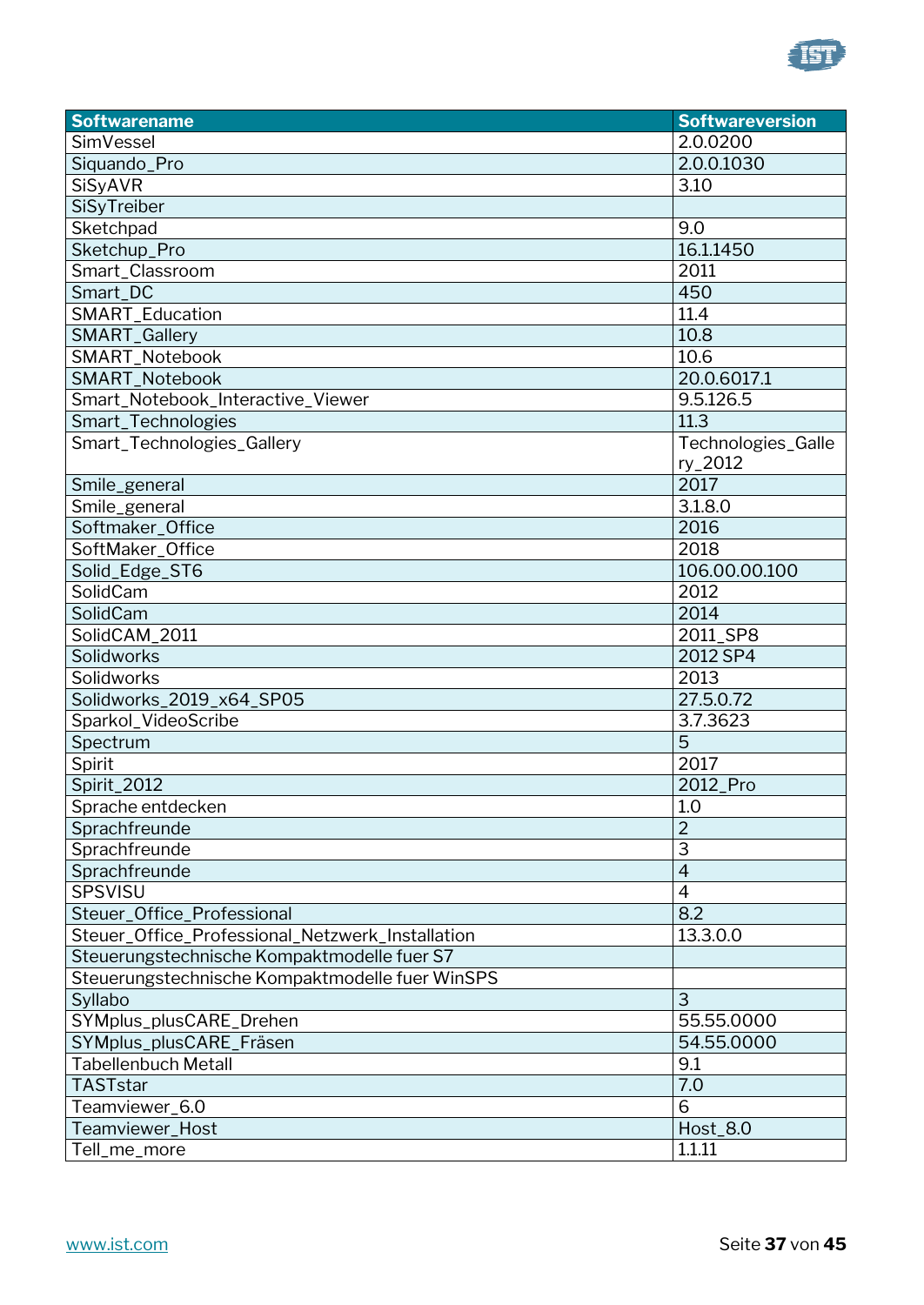

| <b>Softwarename</b>                              | <b>Softwareversion</b>          |
|--------------------------------------------------|---------------------------------|
| Terra_Interaktive                                | Interaktive_Lernmo              |
|                                                  | dule                            |
| Theateruebungen                                  |                                 |
| TI_Nspire_CAS_Student_Software                   | 3.9.0.463                       |
| TI_Nspire_Teacher_Software                       | 3.9.0.463                       |
| TINspire_CX_CAS_StudentSoftware                  | 4.0.0.235                       |
| Tintenklex                                       | 11.44                           |
| Tintenklex_Grammatiktrainer_Netzwerkinstallation | 11.58                           |
| Tintenklex_Netzwerkinstallation                  | 11.58                           |
| Tinto                                            | $\mathsf{x}$                    |
| TM_Haertepruefverfahren                          | Haertepruefverfahr<br>$en_2.0$  |
| TM_Lektor_Handhabungstechnik                     | Lektor_Handhabun                |
|                                                  | gstechnik_2.1                   |
| TM_Lektor_Montagetechnik_2                       | Lektor_Montagetec<br>$hnik_2_0$ |
| TM_Zerstoerende_Pruefverfahren                   | Zerstoerende_Prue               |
|                                                  | fverfahren_1.1                  |
| Trend_Micro_Security_Agent                       | 6.6                             |
| Trio_Digitale_Wandkarte                          | Digitale_Wandkarte<br>2011      |
| <b>TSEigen</b>                                   | 7                               |
| Typing_Master_Pro                                | Master_Pro_7.1.0.8<br>08        |
| Ulead_PhotoImpact_XL                             | PhotoImpact_XL_2<br>003         |
| <b>UltraMol</b>                                  | 8.7.05                          |
| UltraVNC_ini                                     | 1.0.9.6.2                       |
| Uniwort                                          | 100.01                          |
| UniWort_Pro_Netzwerkinstallation                 | 9.2                             |
| Unser_Büro_heute_und                             | 2006                            |
| Untis                                            | 2014                            |
| Untis                                            | 2015                            |
| <b>Untis</b>                                     | 2016                            |
| <b>Untis</b>                                     | 2018                            |
| Untis                                            | 2019                            |
| <b>Untis</b>                                     | 2020                            |
| <b>Untis</b>                                     | 2021                            |
| <b>Untis</b>                                     | 2022                            |
| Untis_Express                                    | 2018                            |
| Vectoris3D                                       | 2.0                             |
| Vectorworks                                      | 2017SP2                         |
| Vektoris3D                                       | 2.0                             |
| Vererbung_und_Genetik_des_Menschen_Teil          | und_Genetik_des_                |
|                                                  | Menschen_Teil_2                 |
| <b>ViFlow</b>                                    | 4.1.02698                       |
| ViFlow_4                                         | 4_Professional                  |
| Virtual_CD                                       | 6                               |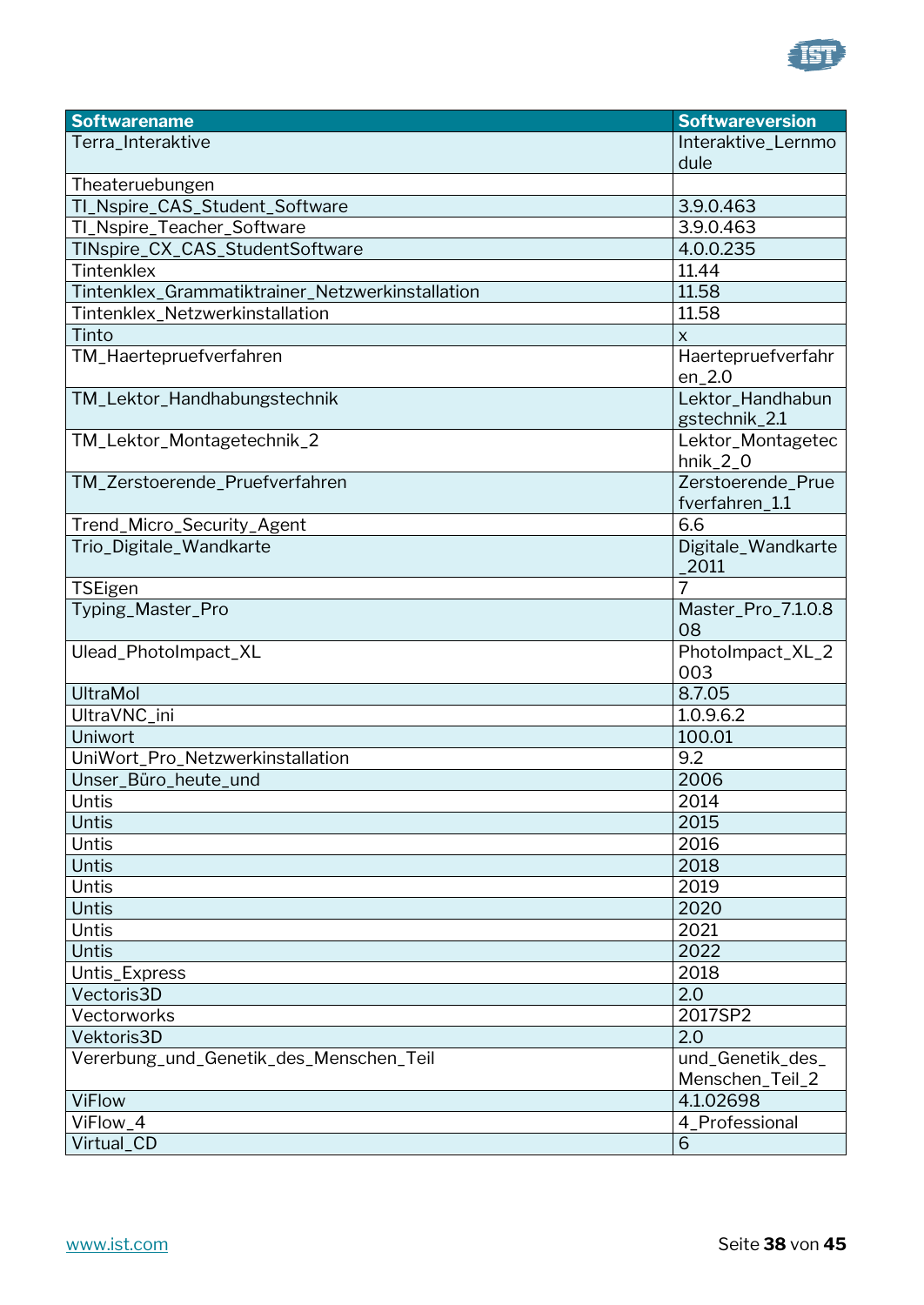

| <b>Softwarename</b>                                                    | <b>Softwareversion</b> |
|------------------------------------------------------------------------|------------------------|
| Virtuelles Anlagenmodell Temperatur- und Füllstandsregelung für WinSPS |                        |
| Visio                                                                  | 2013                   |
| Vocabular_Assistent                                                    | 1.0                    |
| Vom_fehlenden                                                          | fehlenden_Fisch        |
| Von_Paar_zu                                                            | X                      |
| Wacom_Tablet                                                           | 6.3.32.4               |
| Waldameise_Lili_und_die_Baeme                                          | $\mathbf 1$            |
| Waldameise_Lili_und_die_Pilze                                          | $\overline{2}$         |
| Warenwirtschaftssystem_EVA                                             | 9.00.00                |
| WaveLap                                                                | LE7                    |
| Webex                                                                  | 42.3.0.21576           |
| WebWeaver_Drive                                                        | 1.0.0.0                |
| WebWeaverUnits_Uploader                                                | 1.0                    |
| WeDo                                                                   | v1.2                   |
| WeDo_2.0                                                               | 1.3.23                 |
| Welt_der_Zahl_Klasse                                                   | $\mathbf{1}$           |
| Welt_der_Zahl_Klasse                                                   | $\overline{2}$         |
| Welt_der_Zahl_Klasse                                                   | $\overline{3}$         |
| Welt_der_Zahl_Klasse                                                   | $\overline{4}$         |
| Welt_der_Zahl_Netzwerkinstallation                                     | 1 <sub>v</sub> 4       |
| Welt_der_Zahl_Netzwerkinstallation                                     | 2v4                    |
| Welt_der_Zahl_Netzwerkinstallation                                     | 3v4                    |
| Welt_der_Zahl_Netzwerkinstallation                                     | 4v4                    |
| WIN_Logo                                                               | 3.0                    |
| WIN_Logo                                                               | 3.0                    |
| <b>WinFACT</b>                                                         | 2016                   |
| Winfunktion_Mathematik_Plus                                            | Mathematik_Plus_2<br>1 |
| Winfunktion_Mathematik_plus                                            | Mathematik_plus_1<br>7 |
| Winfunktion_Plus                                                       | Plus_17                |
| WinSPS-S7                                                              | V <sub>5</sub>         |
| Winworker                                                              | 2015.497               |
| WinWorker_Update                                                       | 2016-504               |
| WoodWop                                                                | 6                      |
| WoodWOP_DFX_Import                                                     | 5.0.50.0               |
| Worksheet_Crafter                                                      | 2022.1.4.201           |
| Wortschatz ueben                                                       | $\overline{2}$         |
| Xara_Designer_Pro                                                      | 9.2.3.29153            |
| Xara_Designer_Pro_X                                                    | 16.0.0.55248           |
| Yenka                                                                  | 3.1.2.0                |
| Yenka                                                                  | 6                      |
| Z1_Update                                                              | Update_2.43            |
| Zabulo_Lernmaterialien                                                 | 3.0.1                  |
| Zahlenbuch                                                             | 1                      |
| Zahlenbuch                                                             | $\overline{2}$         |
| Zahlenbuch                                                             | 3                      |
| Zahlenbuch                                                             | $\overline{4}$         |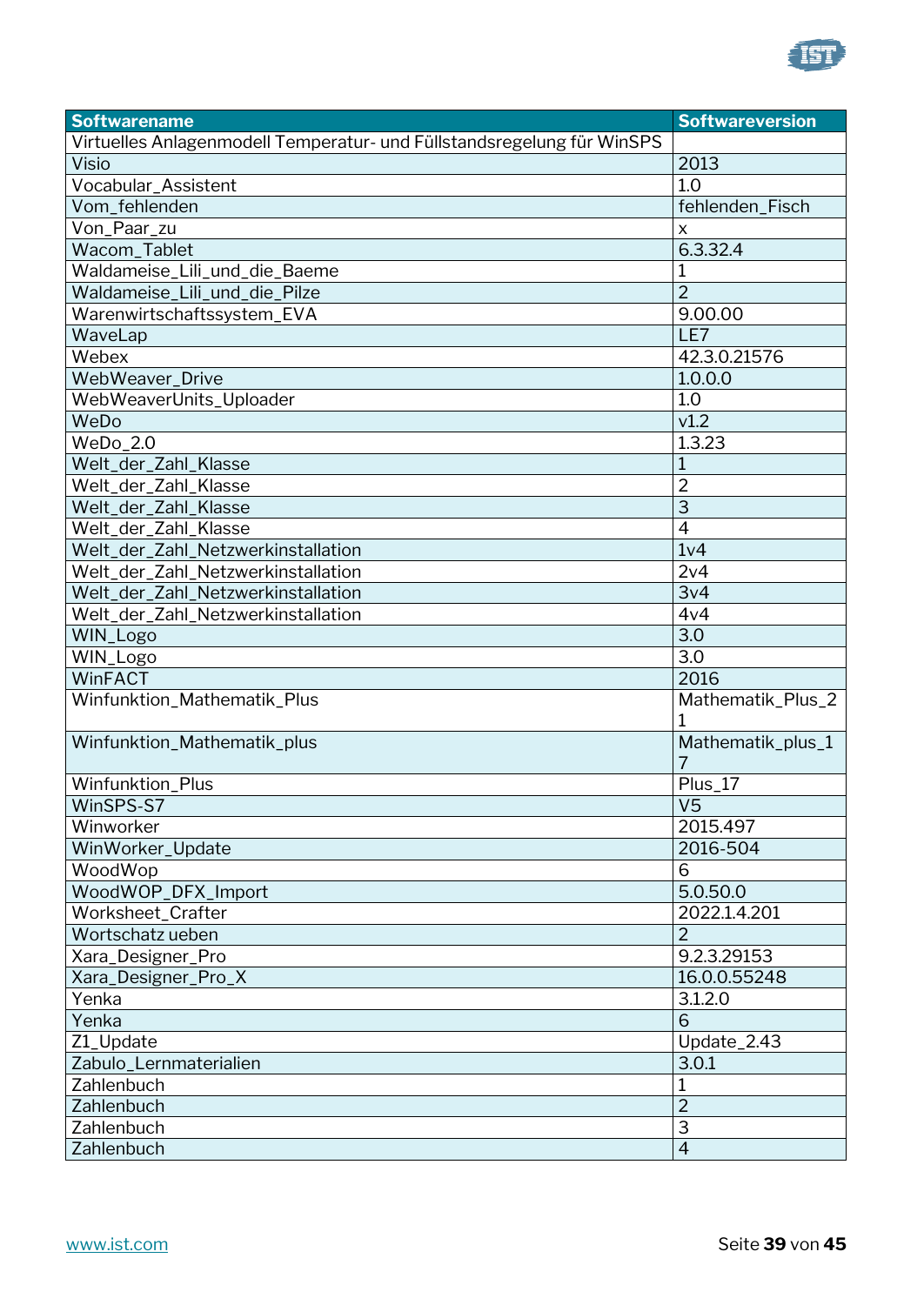

| <b>Softwarename</b>                                | <b>Softwareversion</b> |
|----------------------------------------------------|------------------------|
| Zahlenbuch_1                                       | $1_{-}2$               |
| Zahlenbuch_3                                       | $3-4$                  |
| Zarb                                               | 4.1                    |
| Zarb                                               | 5.0                    |
| Zebra                                              | 3                      |
| Zebra                                              | $\overline{4}$         |
| Zebra_1                                            | $1_{-}2$               |
| Zebra_1_2_Arbeitsheft_Sprache_Netzwerk             | 1.0                    |
| Zebra_1_Buchstaben_und_Arbeitsheft_Lesen_Schreiben | 1.0                    |
| Zebra_1_Buchstabenheft_Plus_Teil_A,_B,_C           | 1.3.2                  |
| _Digitaler_Unterrichtsassistent                    |                        |
| ZEBRA_1_Digitaler_Unterrichtsassistent             | 1.9.3                  |
| Zebra_2_Arbeitsheft_Lesen_Schreiben_Sprache        | 1.0                    |
| ZEBRA_2_Digitaler_Unterrichtsassistent             | 1.9.3                  |
| Zebra_2_Sprache_und_Lesen                          | Schreiben              |
| Zebra_3_Arbeitsheft_Lesen_Schreiben_Sprache        | 1.0                    |
| Zebra_4_Arbeitsheft_Sprache_Netzwerk               | 1.0                    |
| Zebra_Lehrer                                       | 3                      |
| Zebra_Lehrer                                       | $\overline{4}$         |
| Zehnfingertrainer                                  | $\overline{2}$         |
| Zelle <sub>2</sub> - Das                           | -_Das_Kraftwerk        |
| Zelle4_-                                           | -_Kohlenhydrate        |
| Zelle_3_Innere                                     | 3_Innere_Grenzen       |

## <span id="page-39-0"></span>*Konfigurationspakete*

| <b>Softwarename</b>                      | <b>Softwareversion</b> |
|------------------------------------------|------------------------|
| Activ_Driver_x64                         | 5.18.12.0              |
| ActivDriver                              | 5.17.13.0              |
| ActivDriver                              | 5.18.19.0              |
| ADD_Lokal_Intranet                       |                        |
| ADD_Trusted_Sites                        |                        |
| Adobe_PDF_Deinstallation                 |                        |
| Adobe_Reader_11                          | Reader_11_Deinstall    |
|                                          | ieren                  |
| Anti_WannaCry_Patch_XP                   | 81                     |
| Aufgaben_erstellen                       | 1.0                    |
| AutoCAD_Profil_Importieren               | 1.0                    |
| AutoLogon_einstellen                     |                        |
| AVAST_Endpoint_Protection_Sigupdate_manu |                        |
| AVAST_Free_AntiVirus_auto                |                        |
| AVAST_Free_AntiVirus_manu                |                        |
| AVG_Antivirus_Business_Edition_manu      | 1.0                    |
| AVG_Internet_Security_auto               |                        |
| AVG_Internet_Security_manu               |                        |
| Avira_Antivir_Sigupdate_manu             |                        |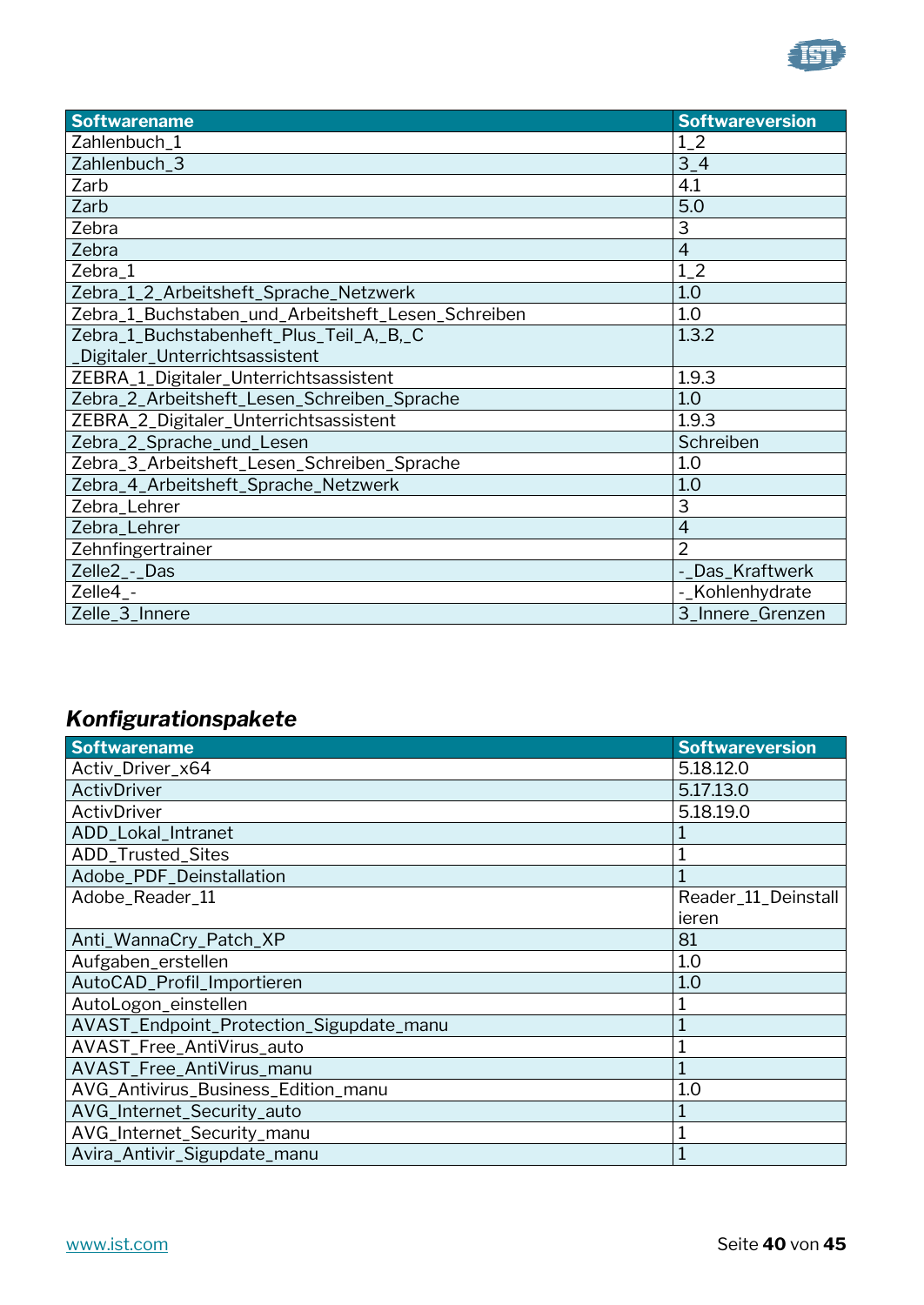

| <b>Softwarename</b>                     | <b>Softwareversion</b> |
|-----------------------------------------|------------------------|
| Avira_Sigupdate_auto                    |                        |
| AviraAntiVirKeyUpdate                   | $\mathbf{1}$           |
| Befehl_Ausführen                        | 1.0                    |
| Benutzer_Anlegen_Parameter              | 1.0                    |
| Benutzer_Anmeldung_verweigern           | 1                      |
| Benutzer_Spezifische_Aktionen_ausführen | 1.1                    |
| Benutzer_verwalten                      | 1.1                    |
| Bildschirmaufloesung                    | aendern                |
| Bildschirmauflösung_einstellen          | 1.0                    |
| BitDefender_AntiVirus_Sigupdate         | 2010                   |
| Bitdefender_CPP                         | 8.0.2                  |
| Boot_Manager_einstellen                 | $\overline{1}$         |
| CA_TMFE                                 | 8.1                    |
| Caparol_Specturm_Update                 | 5.1.03                 |
| Computer_umbenennen                     | 1.0                    |
| Connect_TCPIP_Printer                   | Messtechnik_1.0        |
| Datei_kopieren                          | 1.1                    |
| Dateityp einem Programm zuordnen        |                        |
| Deinstallation                          | Waldameise             |
| Deinstallation_OpenOffice               | OpenOffice_3.0         |
| Desktop                                 | Changer                |
| Desktop                                 | anpassen               |
| Didakt_Einstellungen_setzen             | 1.1                    |
| DKD_aus_Autostart                       | 100.01                 |
| <b>DKI_Paket</b>                        | 100.01                 |
| DKI_Virenupdate                         |                        |
| <b>DKS</b>                              | Systemoptimierung      |
| DKS_Install6_Fix                        | 1                      |
| DKS_Log_Daten_Manager                   | 1                      |
| DKS_Windows_Updates_Manager             | 1.0                    |
| <b>DKSInfo</b>                          | ausblenden             |
| Domain_Join                             | $\mathbf 1$            |
| Domain_Join_CleanUp                     | 1.0                    |
| Domain_Unjoin                           | 1                      |
| Drive_Einstellungen_anpassen            | 10.3                   |
| Drive_lizenzieren                       | 1                      |
| Drucker_loeschen                        | 1.0                    |
| Eclipse_Python_Plugin_installieren      | 1.0                    |
| Eigene_Dateien                          | 2008-2012              |
| Energie_Einstellen                      | 1                      |
| Energieoptionen_Einstellen              | 1.0                    |
| eScan                                   | 100.01                 |
| eScan_AV_For_SBM_14_Sigupdate_manu      |                        |
| eScan_Sigupdate_auto                    | $\overline{1}$         |
| eScan_Sigupdate_manu                    | 1                      |
| Freigegebenen_Drucker_verbinden         | 1.0                    |
| G_Data_Client_11                        | Data_Client_11_dein    |
|                                         | stallieren             |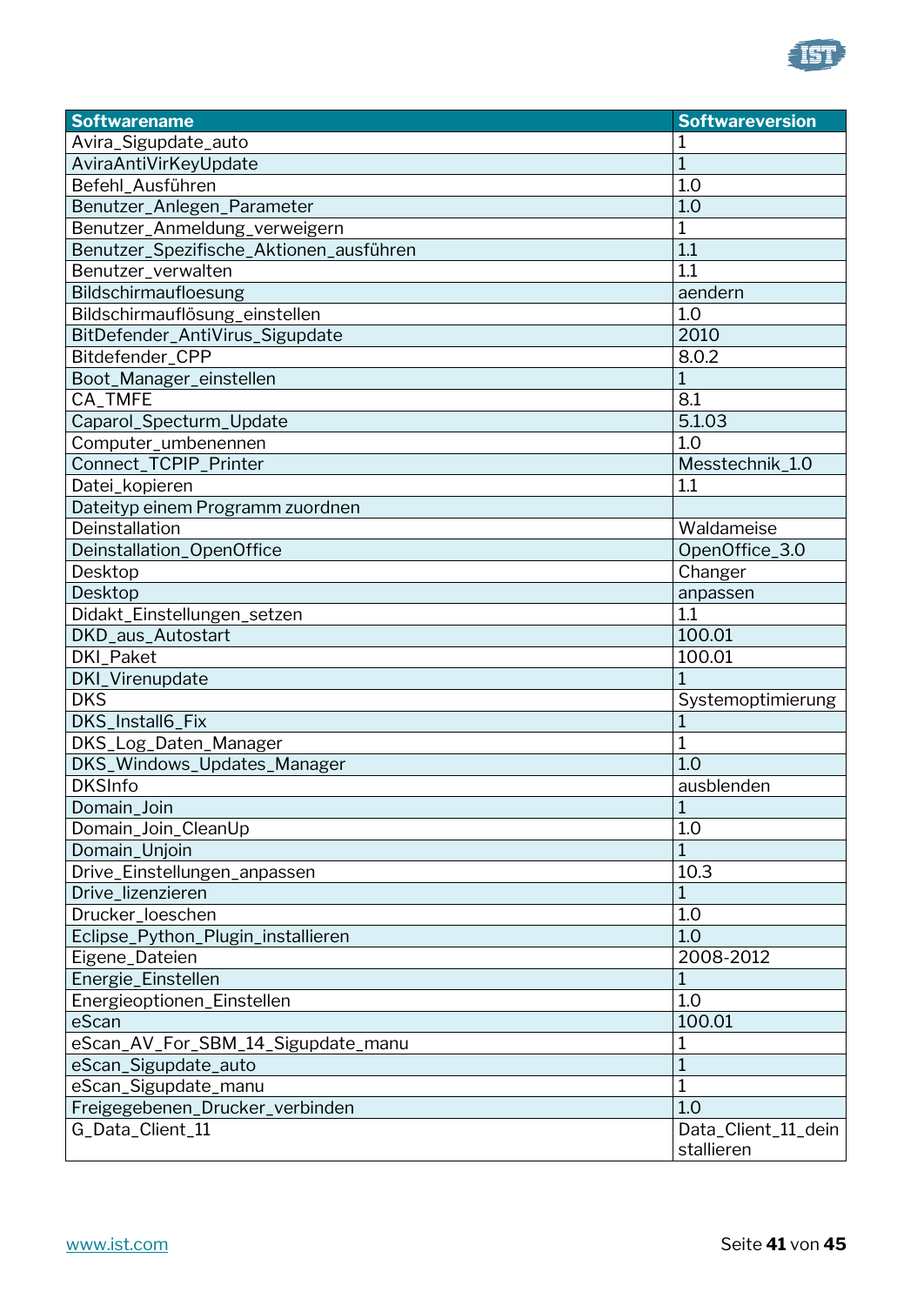

| <b>Softwarename</b>                          | <b>Softwareversion</b> |
|----------------------------------------------|------------------------|
| GData_Produkte_Deinstallieren                | 1.0                    |
| GData_Signatur_Ordner_verschieben            | 1.0                    |
| GData_Sigupdate_manu                         | 1                      |
| GDATA_Updateeinrichtung_auto                 | 1                      |
| Geräte_Aktivieren                            | 1.0                    |
| Geräte_Deaktivieren                          | 1.0                    |
| <b>GP</b>                                    | Update                 |
| Hardware_Liste_erzeugen                      |                        |
| Home                                         | Konfiguration          |
| HP_Treiber_ScanJet_200                       | 14.5                   |
| Internet_Explorer_Startseite_aendern         | 1                      |
| IP_Konfiguration_auf_DHCP_umstellen          |                        |
| Kacheln_kopieren                             |                        |
| Kacheln_kopieren_Win10                       |                        |
| Kaspersky_Sigupdate_auto                     |                        |
| Kaspersky_Sigupdate_manu                     |                        |
| Kinderbrauser_5.0                            | Deinstall              |
| LEGO_Mindstorms_EV3_Patch                    |                        |
| LEGO_Mindstorms_NXT_MacWin                   | Mindstorms_NXT_        |
|                                              | MacWin_Deinstallat     |
|                                              | ion                    |
| Lernwerkstatt Uninstall                      | 7                      |
| Lernwerkstatt_6_7                            | 6_7_Deinstallation     |
| Lexware_Financial_Office_Pro_2017_DB_Update  | 2017                   |
| LibreOffice_Helppack_German                  | 4.0.0                  |
| LibreOffice_Helppack_German                  | 5.3.4                  |
| Littera_Update_DB                            | Update_DB_5            |
| Login Bildschirm einstellen                  | 1                      |
| Logonscreen_User_setzen                      | 1.0                    |
| Lokale Profile löschen                       | 1                      |
| Lokales_Default_Profil_ersetzen              | 1.0                    |
| MAC_Adressen_in_Liste_speichern              | 1.0                    |
| McAfee                                       | Fraline                |
| McAfee_Sigupdate_auto                        | 1.1                    |
| McAfee_Sigupdate_manu                        | 1.1                    |
| Mega_CAD                                     | CAD_Lizenz             |
| Microsoft_Forefont_Sigupdate_auto            | 2.0                    |
| Microsoft_Forefront_Sigupdate_manu           | 2.0                    |
| Microsoft_Office_2003                        | 100.01                 |
| Microsoft_Office_2010_CIAB                   | Office_2010_CIAB_      |
|                                              | Deinstall              |
| Microsoft_Office_aktivieren                  | $\mathbf{1}$           |
| Microsoft_Office_Aktivieren                  | 1.0                    |
| Microsoft_Office_Word_Einstellungen_setzen   | 1.0                    |
| Microsoft_Office_XP                          | 100.01                 |
| Microsoft_Office_XP                          | SP <sub>3</sub>        |
| Microsoft_Security_Essentials_2.0            | 2.0                    |
| Microsoft_Security_Essentials_Sigupdate_auto | 4.0                    |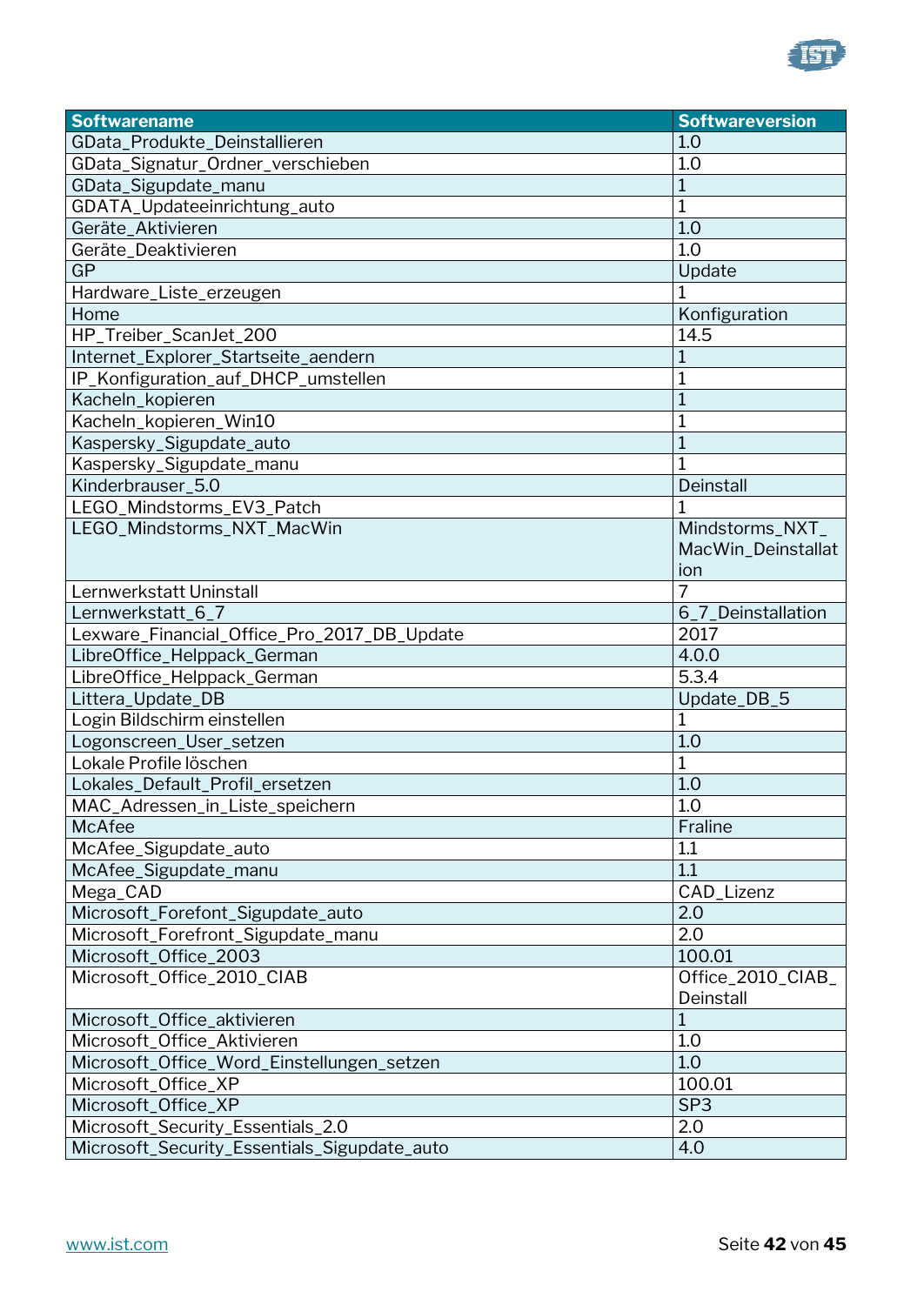

| <b>Softwarename</b>                             | <b>Softwareversion</b> |
|-------------------------------------------------|------------------------|
| Microsoft_Security_Essentials_Sigupdate_manu    | 4.0                    |
| Microsoft_SystemCenter_Sigupdate_auto           | 2012                   |
| Microsoft_SystemCenter_Sigupdate_manu           | 2012                   |
| Microsoft_Windows_aktivieren                    | 1.0                    |
| MSI_Software_deinstallieren                     | 1.0                    |
| Music_Maker_Techno_Edition_4                    | Maker_Techno_Edit      |
|                                                 | ion_4_Uninstall        |
| Netzlaufwerk_verbinden                          | 1.0                    |
| Netzwerk_Adapter_Energiesparfunktion_einstellen | 1.0                    |
| Netzwerk_Drucker_verbinden                      | 1.2                    |
| Netzwerk_Profil_Einstellen                      | 1                      |
| Norman_SecuritySuite                            | 8                      |
| Norman_Sigupdate_auto                           | 1                      |
| Norman_Sigupdate_manu                           | 1                      |
| Office_365_relizenzieren                        |                        |
| OpenOffice Clean                                | 03.03.2012             |
| OpenOffice_Clean                                | 3.3                    |
| Ordner_kopieren                                 | 1                      |
| Pakete_Deinstallation_Nacharbeit                | 1                      |
| Panda_Cloud_Office                              | X                      |
| Panda_Enterprise                                | 2012                   |
| PC_in_Domäne_aufnehmen                          | $\mathbf 1$            |
| <b>PCW Boot Partition aendern</b>               |                        |
| PCW_FLASH                                       | 10.1.46                |
| Portfreigabe_DKD                                | 3.2.47                 |
| Profil_kopieren                                 | 1                      |
| Programm                                        | 100.01                 |
| Proxy_Einstellungen_aendern                     | $\mathbf 1$            |
| Registry_Eintraege_erstellen_entfernen          | $\mathbf{1}$           |
| Registry_Einträge_Verwalten                     | 1.0                    |
| Restart_MSI                                     | $\mathbf{1}$           |
| Samsung_CLP_415NW                               | CLP_415NW_Driver       |
| Schriftarten                                    | hinzufuegen            |
| Schutz                                          | ausschalten            |
| Schutz_ausschalten_auto                         | 1                      |
| Schutz_geplant_einschalten                      | 1.0                    |
| Script_starten                                  | 1                      |
| Script_starten_First                            | 1                      |
| Script_starten_Last                             | 1                      |
| Selection_Aktivierung                           | 1                      |
| Software_Keys_auslesen                          | $\overline{1}$         |
| Sophos_Sigupdate_auto_EP                        | 1                      |
| Sophos_Sigupdate_manu_EP                        | 1                      |
| SQL_Dienste_Steuerung                           | $\mathbf 1$            |
| Standard_Browser_einstellen                     | 1.0                    |
| Sun_ODF_Plugin                                  | 3.2                    |
| Symantec_EP11                                   | 2012                   |
| Symantec_Sigupdate_auto                         | EP12                   |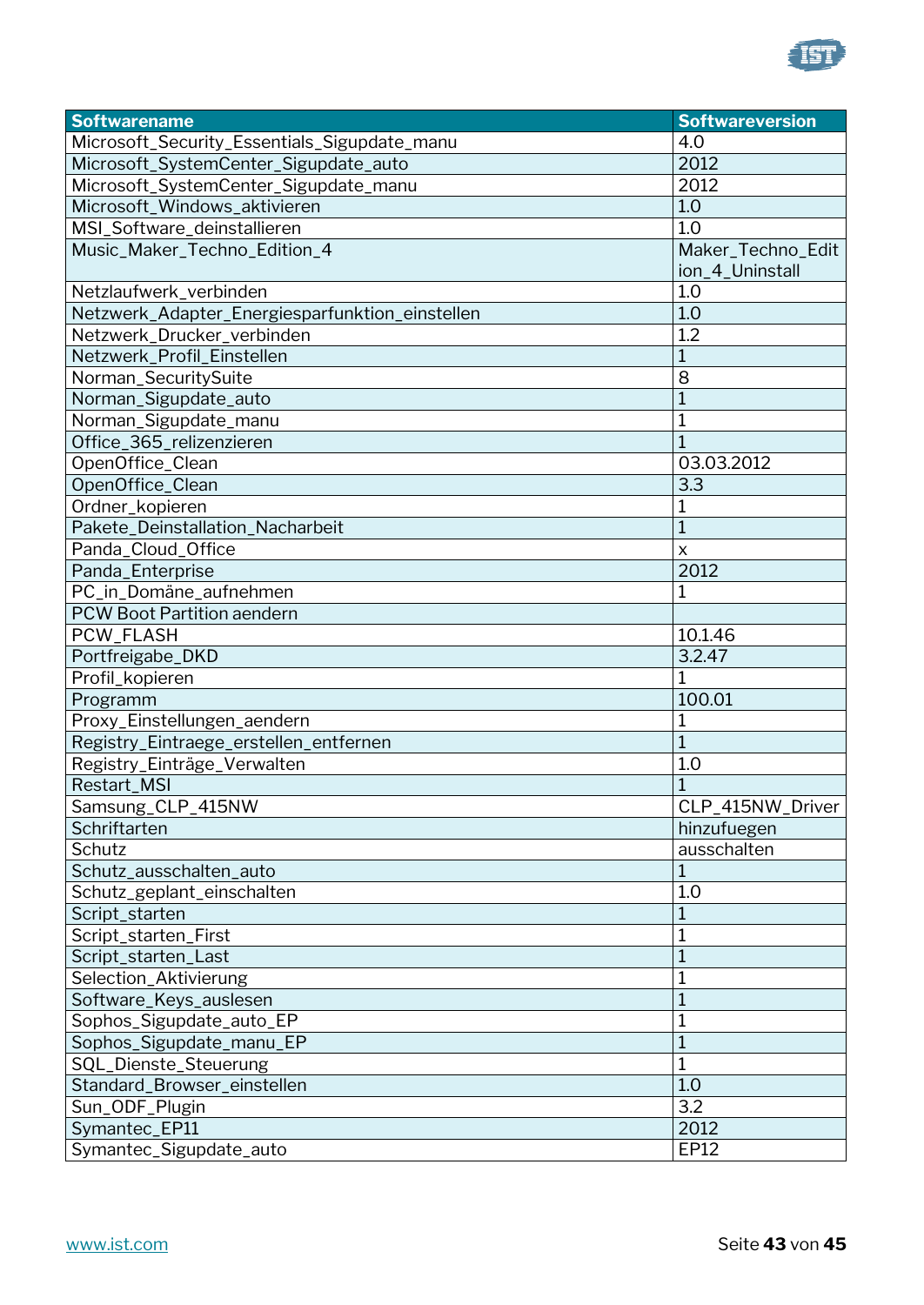

| Symantec_Sigupdate_manu<br><b>EP12</b><br>Systemumgebungsvariable_setzen<br>1.0<br>4.1.012<br>TecArt_Starter<br><b>TestPaket</b><br>1<br>$\overline{1}$<br>Trend_Micro_Sigupdate_Office_Scan_manu<br>Trend_Micro_Sigupdate_Worry-Free Business Security_manu<br>1<br>$\overline{7}1a$<br>TrueCrypt_deinstallieren<br>Uninstall_Java<br>1<br>$\overline{1}$<br>Update_Uninstall<br>1.0<br>Update_Zeitraum_einstellen<br>1.0<br><b>UserReg</b><br>Verknuepfung erzeugen<br>1<br>1.1<br>Verknüpfungen_Erstellen<br>Verzeichnis_entfernen<br>1<br>Warten<br>1.0<br>Windows_10_Apps_Update<br>Windows_10_April_Update<br>1.0<br>Windows_10_Fall_Creators_Update<br>1.0<br>Windows_10_Update<br>Windows_10_Update<br>1809<br>1903<br>Windows_10_Update<br>Windows_10_Update<br>1903<br>Windows_10_Update<br>1909<br>Windows_10_Update<br>2004<br>20H2<br>Windows_10_Update<br>20H2<br>Windows_10_Update<br>21H1<br>Windows_10_Update<br>21H1<br>Windows_10_Update<br>Windows_aktivieren<br>$\mathbf{1}$<br>Windows_aktivieren_per_KMS<br>1<br>Windows_Apps_entfernen<br>1.0<br>$\overline{1.0}$<br>Windows_Apps_Update<br>$\overline{1}$<br>Windows_Defender_auto<br>Windows_Defender_Signaturen_Update_manu<br>$\mathbf 1$<br>Windows_Einstellungen<br>Einstellungen_2<br>Windows herunterfahren<br>$\overline{1}$<br>Windows_Key_auslesen<br>$\overline{2.2}$<br>Windows_Konfiguration<br>Windows_Media_Player_Einstellungen<br>$\mathbf 1$<br>Windows Neustart<br>100.01<br>Windows_Updates<br>6.0<br>Windows_Updates_AnAus<br><b>WL_Movie_Maker</b><br>Movie_Maker_Einst<br>ellungen<br>1.0<br>WLAN_Profil_Importieren<br>Word_docx<br>docx_Verknuepfung<br>Wsus_Offline_Auto<br>1.0<br>WSUS_Update<br>1.1 | <b>Softwarename</b> | <b>Softwareversion</b> |
|----------------------------------------------------------------------------------------------------------------------------------------------------------------------------------------------------------------------------------------------------------------------------------------------------------------------------------------------------------------------------------------------------------------------------------------------------------------------------------------------------------------------------------------------------------------------------------------------------------------------------------------------------------------------------------------------------------------------------------------------------------------------------------------------------------------------------------------------------------------------------------------------------------------------------------------------------------------------------------------------------------------------------------------------------------------------------------------------------------------------------------------------------------------------------------------------------------------------------------------------------------------------------------------------------------------------------------------------------------------------------------------------------------------------------------------------------------------------------------------------------------------------------------------------------------------------------------------------------------------------------------------------------------------------------------------------------------|---------------------|------------------------|
|                                                                                                                                                                                                                                                                                                                                                                                                                                                                                                                                                                                                                                                                                                                                                                                                                                                                                                                                                                                                                                                                                                                                                                                                                                                                                                                                                                                                                                                                                                                                                                                                                                                                                                          |                     |                        |
|                                                                                                                                                                                                                                                                                                                                                                                                                                                                                                                                                                                                                                                                                                                                                                                                                                                                                                                                                                                                                                                                                                                                                                                                                                                                                                                                                                                                                                                                                                                                                                                                                                                                                                          |                     |                        |
|                                                                                                                                                                                                                                                                                                                                                                                                                                                                                                                                                                                                                                                                                                                                                                                                                                                                                                                                                                                                                                                                                                                                                                                                                                                                                                                                                                                                                                                                                                                                                                                                                                                                                                          |                     |                        |
|                                                                                                                                                                                                                                                                                                                                                                                                                                                                                                                                                                                                                                                                                                                                                                                                                                                                                                                                                                                                                                                                                                                                                                                                                                                                                                                                                                                                                                                                                                                                                                                                                                                                                                          |                     |                        |
|                                                                                                                                                                                                                                                                                                                                                                                                                                                                                                                                                                                                                                                                                                                                                                                                                                                                                                                                                                                                                                                                                                                                                                                                                                                                                                                                                                                                                                                                                                                                                                                                                                                                                                          |                     |                        |
|                                                                                                                                                                                                                                                                                                                                                                                                                                                                                                                                                                                                                                                                                                                                                                                                                                                                                                                                                                                                                                                                                                                                                                                                                                                                                                                                                                                                                                                                                                                                                                                                                                                                                                          |                     |                        |
|                                                                                                                                                                                                                                                                                                                                                                                                                                                                                                                                                                                                                                                                                                                                                                                                                                                                                                                                                                                                                                                                                                                                                                                                                                                                                                                                                                                                                                                                                                                                                                                                                                                                                                          |                     |                        |
|                                                                                                                                                                                                                                                                                                                                                                                                                                                                                                                                                                                                                                                                                                                                                                                                                                                                                                                                                                                                                                                                                                                                                                                                                                                                                                                                                                                                                                                                                                                                                                                                                                                                                                          |                     |                        |
|                                                                                                                                                                                                                                                                                                                                                                                                                                                                                                                                                                                                                                                                                                                                                                                                                                                                                                                                                                                                                                                                                                                                                                                                                                                                                                                                                                                                                                                                                                                                                                                                                                                                                                          |                     |                        |
|                                                                                                                                                                                                                                                                                                                                                                                                                                                                                                                                                                                                                                                                                                                                                                                                                                                                                                                                                                                                                                                                                                                                                                                                                                                                                                                                                                                                                                                                                                                                                                                                                                                                                                          |                     |                        |
|                                                                                                                                                                                                                                                                                                                                                                                                                                                                                                                                                                                                                                                                                                                                                                                                                                                                                                                                                                                                                                                                                                                                                                                                                                                                                                                                                                                                                                                                                                                                                                                                                                                                                                          |                     |                        |
|                                                                                                                                                                                                                                                                                                                                                                                                                                                                                                                                                                                                                                                                                                                                                                                                                                                                                                                                                                                                                                                                                                                                                                                                                                                                                                                                                                                                                                                                                                                                                                                                                                                                                                          |                     |                        |
|                                                                                                                                                                                                                                                                                                                                                                                                                                                                                                                                                                                                                                                                                                                                                                                                                                                                                                                                                                                                                                                                                                                                                                                                                                                                                                                                                                                                                                                                                                                                                                                                                                                                                                          |                     |                        |
|                                                                                                                                                                                                                                                                                                                                                                                                                                                                                                                                                                                                                                                                                                                                                                                                                                                                                                                                                                                                                                                                                                                                                                                                                                                                                                                                                                                                                                                                                                                                                                                                                                                                                                          |                     |                        |
|                                                                                                                                                                                                                                                                                                                                                                                                                                                                                                                                                                                                                                                                                                                                                                                                                                                                                                                                                                                                                                                                                                                                                                                                                                                                                                                                                                                                                                                                                                                                                                                                                                                                                                          |                     |                        |
|                                                                                                                                                                                                                                                                                                                                                                                                                                                                                                                                                                                                                                                                                                                                                                                                                                                                                                                                                                                                                                                                                                                                                                                                                                                                                                                                                                                                                                                                                                                                                                                                                                                                                                          |                     |                        |
|                                                                                                                                                                                                                                                                                                                                                                                                                                                                                                                                                                                                                                                                                                                                                                                                                                                                                                                                                                                                                                                                                                                                                                                                                                                                                                                                                                                                                                                                                                                                                                                                                                                                                                          |                     |                        |
|                                                                                                                                                                                                                                                                                                                                                                                                                                                                                                                                                                                                                                                                                                                                                                                                                                                                                                                                                                                                                                                                                                                                                                                                                                                                                                                                                                                                                                                                                                                                                                                                                                                                                                          |                     |                        |
|                                                                                                                                                                                                                                                                                                                                                                                                                                                                                                                                                                                                                                                                                                                                                                                                                                                                                                                                                                                                                                                                                                                                                                                                                                                                                                                                                                                                                                                                                                                                                                                                                                                                                                          |                     |                        |
|                                                                                                                                                                                                                                                                                                                                                                                                                                                                                                                                                                                                                                                                                                                                                                                                                                                                                                                                                                                                                                                                                                                                                                                                                                                                                                                                                                                                                                                                                                                                                                                                                                                                                                          |                     |                        |
|                                                                                                                                                                                                                                                                                                                                                                                                                                                                                                                                                                                                                                                                                                                                                                                                                                                                                                                                                                                                                                                                                                                                                                                                                                                                                                                                                                                                                                                                                                                                                                                                                                                                                                          |                     |                        |
|                                                                                                                                                                                                                                                                                                                                                                                                                                                                                                                                                                                                                                                                                                                                                                                                                                                                                                                                                                                                                                                                                                                                                                                                                                                                                                                                                                                                                                                                                                                                                                                                                                                                                                          |                     |                        |
|                                                                                                                                                                                                                                                                                                                                                                                                                                                                                                                                                                                                                                                                                                                                                                                                                                                                                                                                                                                                                                                                                                                                                                                                                                                                                                                                                                                                                                                                                                                                                                                                                                                                                                          |                     |                        |
|                                                                                                                                                                                                                                                                                                                                                                                                                                                                                                                                                                                                                                                                                                                                                                                                                                                                                                                                                                                                                                                                                                                                                                                                                                                                                                                                                                                                                                                                                                                                                                                                                                                                                                          |                     |                        |
|                                                                                                                                                                                                                                                                                                                                                                                                                                                                                                                                                                                                                                                                                                                                                                                                                                                                                                                                                                                                                                                                                                                                                                                                                                                                                                                                                                                                                                                                                                                                                                                                                                                                                                          |                     |                        |
|                                                                                                                                                                                                                                                                                                                                                                                                                                                                                                                                                                                                                                                                                                                                                                                                                                                                                                                                                                                                                                                                                                                                                                                                                                                                                                                                                                                                                                                                                                                                                                                                                                                                                                          |                     |                        |
|                                                                                                                                                                                                                                                                                                                                                                                                                                                                                                                                                                                                                                                                                                                                                                                                                                                                                                                                                                                                                                                                                                                                                                                                                                                                                                                                                                                                                                                                                                                                                                                                                                                                                                          |                     |                        |
|                                                                                                                                                                                                                                                                                                                                                                                                                                                                                                                                                                                                                                                                                                                                                                                                                                                                                                                                                                                                                                                                                                                                                                                                                                                                                                                                                                                                                                                                                                                                                                                                                                                                                                          |                     |                        |
|                                                                                                                                                                                                                                                                                                                                                                                                                                                                                                                                                                                                                                                                                                                                                                                                                                                                                                                                                                                                                                                                                                                                                                                                                                                                                                                                                                                                                                                                                                                                                                                                                                                                                                          |                     |                        |
|                                                                                                                                                                                                                                                                                                                                                                                                                                                                                                                                                                                                                                                                                                                                                                                                                                                                                                                                                                                                                                                                                                                                                                                                                                                                                                                                                                                                                                                                                                                                                                                                                                                                                                          |                     |                        |
|                                                                                                                                                                                                                                                                                                                                                                                                                                                                                                                                                                                                                                                                                                                                                                                                                                                                                                                                                                                                                                                                                                                                                                                                                                                                                                                                                                                                                                                                                                                                                                                                                                                                                                          |                     |                        |
|                                                                                                                                                                                                                                                                                                                                                                                                                                                                                                                                                                                                                                                                                                                                                                                                                                                                                                                                                                                                                                                                                                                                                                                                                                                                                                                                                                                                                                                                                                                                                                                                                                                                                                          |                     |                        |
|                                                                                                                                                                                                                                                                                                                                                                                                                                                                                                                                                                                                                                                                                                                                                                                                                                                                                                                                                                                                                                                                                                                                                                                                                                                                                                                                                                                                                                                                                                                                                                                                                                                                                                          |                     |                        |
|                                                                                                                                                                                                                                                                                                                                                                                                                                                                                                                                                                                                                                                                                                                                                                                                                                                                                                                                                                                                                                                                                                                                                                                                                                                                                                                                                                                                                                                                                                                                                                                                                                                                                                          |                     |                        |
|                                                                                                                                                                                                                                                                                                                                                                                                                                                                                                                                                                                                                                                                                                                                                                                                                                                                                                                                                                                                                                                                                                                                                                                                                                                                                                                                                                                                                                                                                                                                                                                                                                                                                                          |                     |                        |
|                                                                                                                                                                                                                                                                                                                                                                                                                                                                                                                                                                                                                                                                                                                                                                                                                                                                                                                                                                                                                                                                                                                                                                                                                                                                                                                                                                                                                                                                                                                                                                                                                                                                                                          |                     |                        |
|                                                                                                                                                                                                                                                                                                                                                                                                                                                                                                                                                                                                                                                                                                                                                                                                                                                                                                                                                                                                                                                                                                                                                                                                                                                                                                                                                                                                                                                                                                                                                                                                                                                                                                          |                     |                        |
|                                                                                                                                                                                                                                                                                                                                                                                                                                                                                                                                                                                                                                                                                                                                                                                                                                                                                                                                                                                                                                                                                                                                                                                                                                                                                                                                                                                                                                                                                                                                                                                                                                                                                                          |                     |                        |
|                                                                                                                                                                                                                                                                                                                                                                                                                                                                                                                                                                                                                                                                                                                                                                                                                                                                                                                                                                                                                                                                                                                                                                                                                                                                                                                                                                                                                                                                                                                                                                                                                                                                                                          |                     |                        |
|                                                                                                                                                                                                                                                                                                                                                                                                                                                                                                                                                                                                                                                                                                                                                                                                                                                                                                                                                                                                                                                                                                                                                                                                                                                                                                                                                                                                                                                                                                                                                                                                                                                                                                          |                     |                        |
|                                                                                                                                                                                                                                                                                                                                                                                                                                                                                                                                                                                                                                                                                                                                                                                                                                                                                                                                                                                                                                                                                                                                                                                                                                                                                                                                                                                                                                                                                                                                                                                                                                                                                                          |                     |                        |
|                                                                                                                                                                                                                                                                                                                                                                                                                                                                                                                                                                                                                                                                                                                                                                                                                                                                                                                                                                                                                                                                                                                                                                                                                                                                                                                                                                                                                                                                                                                                                                                                                                                                                                          |                     |                        |
|                                                                                                                                                                                                                                                                                                                                                                                                                                                                                                                                                                                                                                                                                                                                                                                                                                                                                                                                                                                                                                                                                                                                                                                                                                                                                                                                                                                                                                                                                                                                                                                                                                                                                                          |                     |                        |
|                                                                                                                                                                                                                                                                                                                                                                                                                                                                                                                                                                                                                                                                                                                                                                                                                                                                                                                                                                                                                                                                                                                                                                                                                                                                                                                                                                                                                                                                                                                                                                                                                                                                                                          |                     |                        |
|                                                                                                                                                                                                                                                                                                                                                                                                                                                                                                                                                                                                                                                                                                                                                                                                                                                                                                                                                                                                                                                                                                                                                                                                                                                                                                                                                                                                                                                                                                                                                                                                                                                                                                          |                     |                        |
|                                                                                                                                                                                                                                                                                                                                                                                                                                                                                                                                                                                                                                                                                                                                                                                                                                                                                                                                                                                                                                                                                                                                                                                                                                                                                                                                                                                                                                                                                                                                                                                                                                                                                                          |                     |                        |
|                                                                                                                                                                                                                                                                                                                                                                                                                                                                                                                                                                                                                                                                                                                                                                                                                                                                                                                                                                                                                                                                                                                                                                                                                                                                                                                                                                                                                                                                                                                                                                                                                                                                                                          |                     |                        |